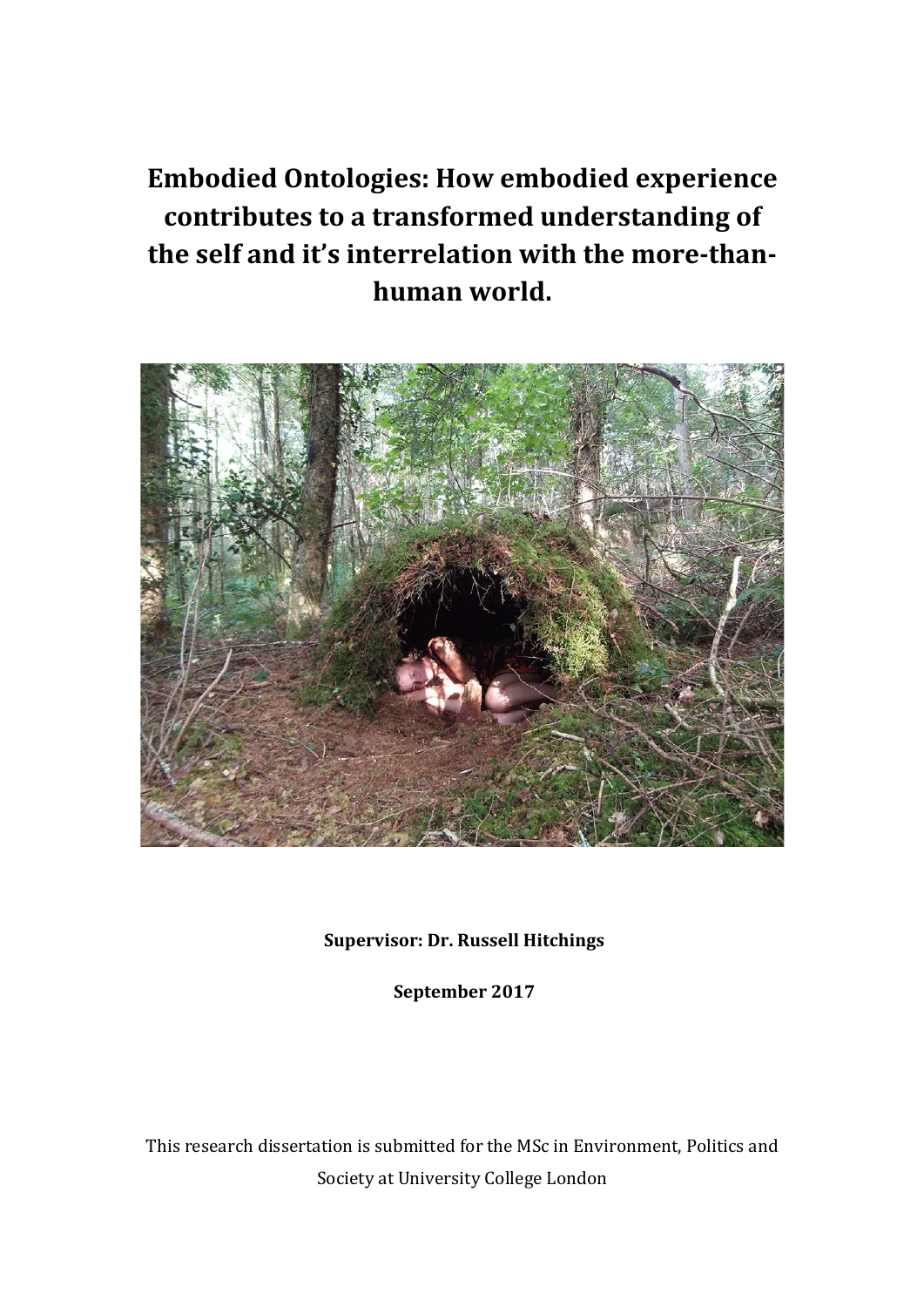# **Abstract**

Destruction to the planet caused by human activity has become the pressing issue of our time, while depression and other mental health issues are rising globally. It has been posited that these two factors are in fact intimately interconnected, human psychological wellbeing is intricately entangled with planetary wellbeing.

False conceptions of the self and the self's relationship to it's environment are argued to be at the heart of this issue.

An examination of Ecopsychology's concept of the 'ecological self' helps us to revaluate the concept of self within an ecological framework, and to explore the self's interconnection with the environment. The Phenomenology of Merleau-Ponty's lends philosophical and methodological assistance to this endeavour.

A study carried out using the embodied method advocated by phenomenology explores how embodied experience can contribute towards a transformed understanding of the self and its relationship to the more-than-human world, and how embodied knowledge leads to new ontological understandings, and a desire to protect the environment.

**Word count: 11965**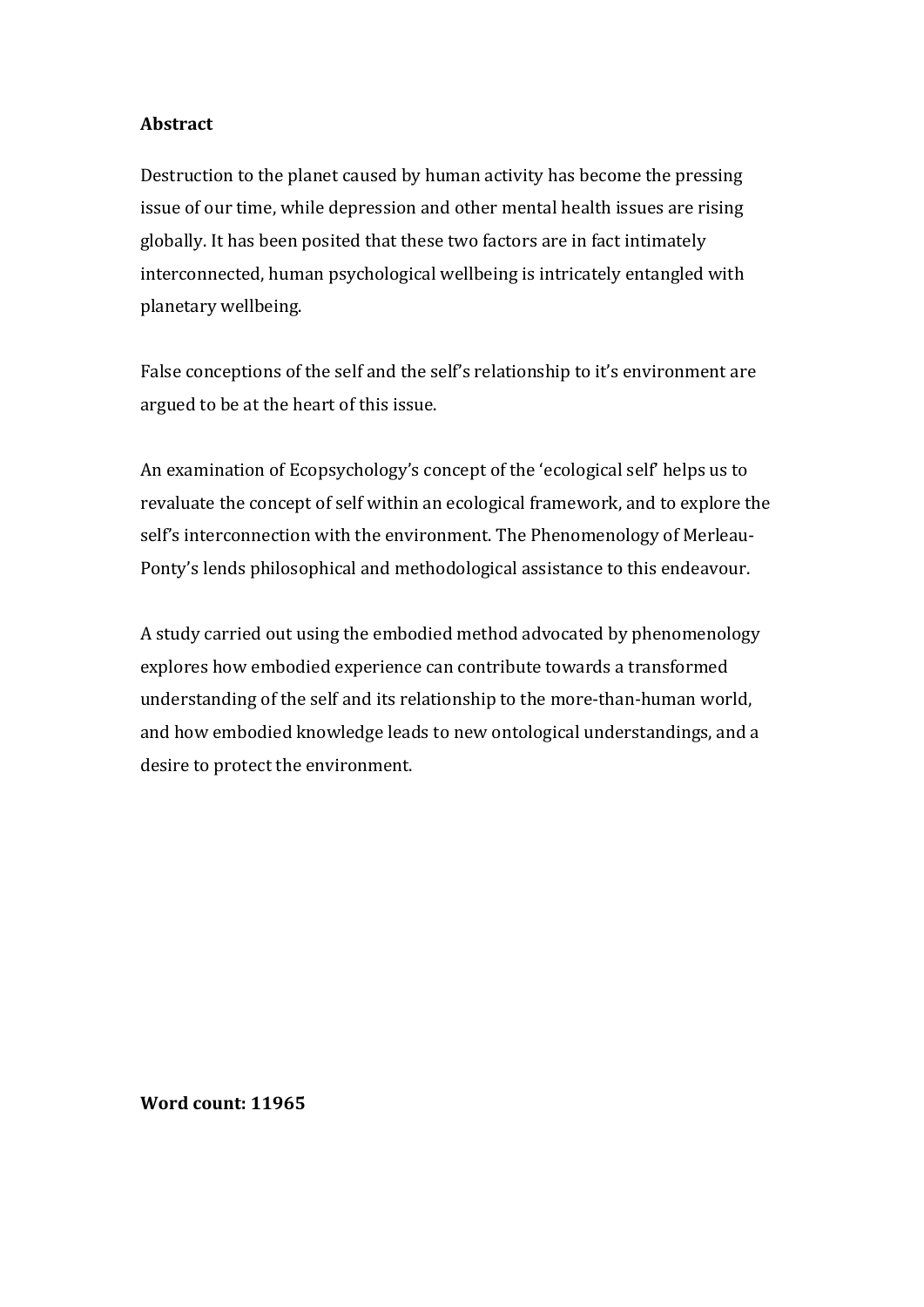# **Acknowledgements**

In the time-honoured tradition of offering thanks, I would like to say diolch yn fawr to my supervisor, Russell Hitchings, for his rigorous but good-humoured attempts to encourage my work to comply with academic standards. It would seem that I and my work, like my subject matter, have a little wildness at heart.

I would like to express my deeply felt gratitude to the Nature Connection collective for allowing me to participate in the course, which was conceived of and facilitated with care and a genuine love and respect for the earth, from which all inspiration is drawn. And to my interviewees who shared their stories openheartedly. It was truly an honour to receive them and I can only hope this work does justice to your experiences.

Finally, to my kin, the many friends who have given me support during this process in a multitude of ways, to my tribe, and to my family, who have fed me and supported me generously during this process, who taught me from birth to love the earth and its cycles and who try to live by its teachings every day. And, of course, to the earth itself.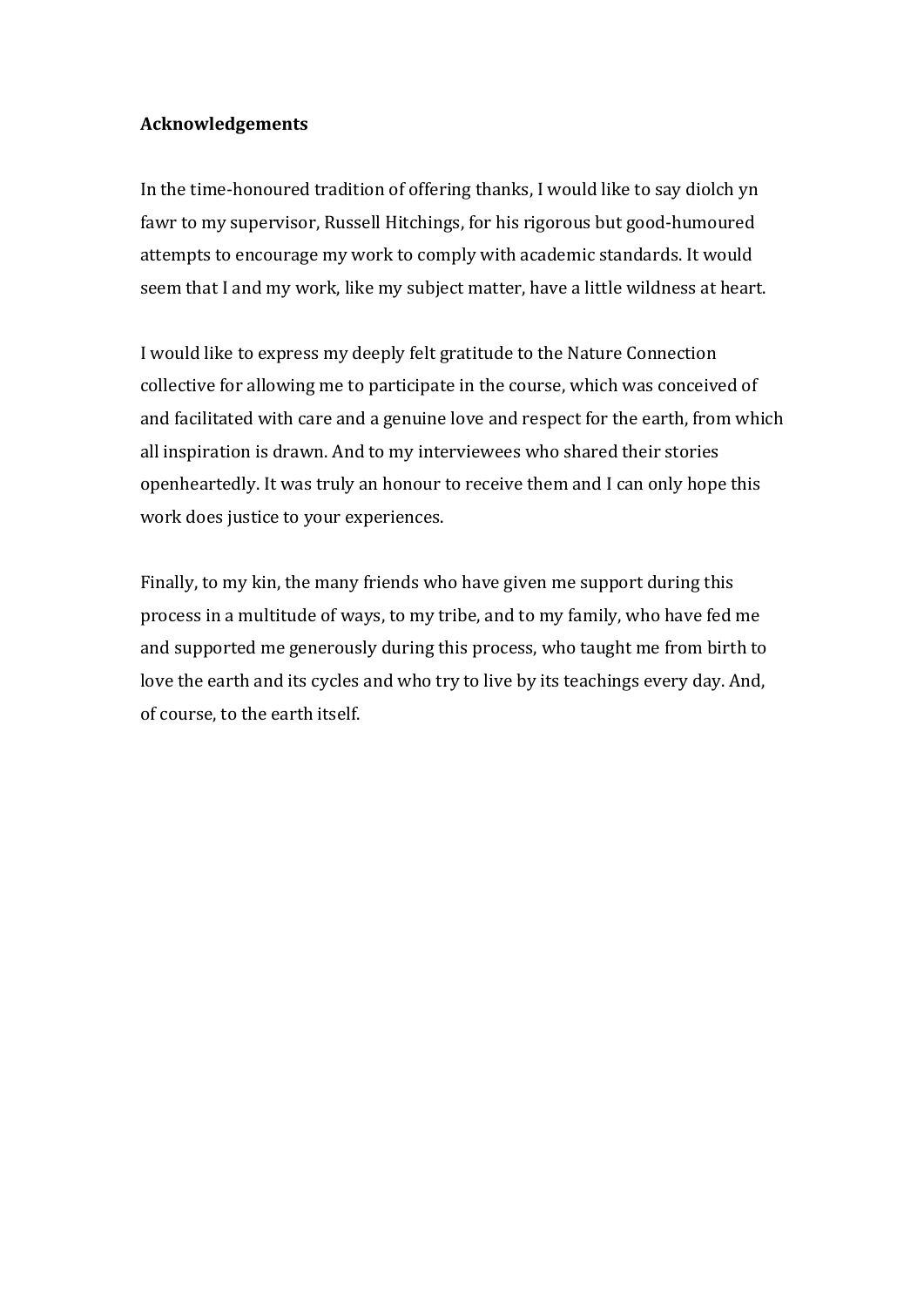# **Contents**

**Acknowledgments** 

| Abstract                                            |              |
|-----------------------------------------------------|--------------|
| <b>Chapter 1: Introduction</b>                      | $\mathbf{1}$ |
| <b>1.1</b> Aims and research questions              | 4            |
| <b>Chapter 2: Literary review</b>                   | 4            |
| 2.1 Ecopsychology                                   | 4            |
| 2.2 Phenomenology                                   | 9            |
| 2.3 The Threshold                                   | 11           |
| 2.4 Language                                        | 12           |
| <b>Chapter 3: Methodology</b>                       | 14           |
| 3.1 The Study                                       | 16           |
| <b>Chapter 4: Analysis</b>                          | 19           |
| 4.1 The transformative effect of edge experiences   | 20           |
| 4.2 The self transformed through sensory experience | 24           |
| 4.3 Belonging and Kinship                           | 27           |
| <b>4.4</b> The trickiness of language               | 29           |
| 4.5 Between consciousness and embodied              | 32           |
| <b>Chapter 5: Conclusion</b>                        | 35           |
| <b>References</b>                                   | 38           |
| Appendices                                          | 44           |
| <b>Appendix 1.</b> Initial dissertation proposal    | 44           |
| <b>Appendix 2. Research Diary</b>                   | 48           |
| <b>Appendix 3. Letter to courses</b>                | 51           |
| <b>Appendix 4. Nature Connection notes photo</b>    | 53           |
| <b>Appendix 5. Nature Connection notes typed</b>    | 53           |
| Appendix 6. Interview schedule                      | 58           |
| <b>Appendix 7. Example Interview Transcript</b>     | 62           |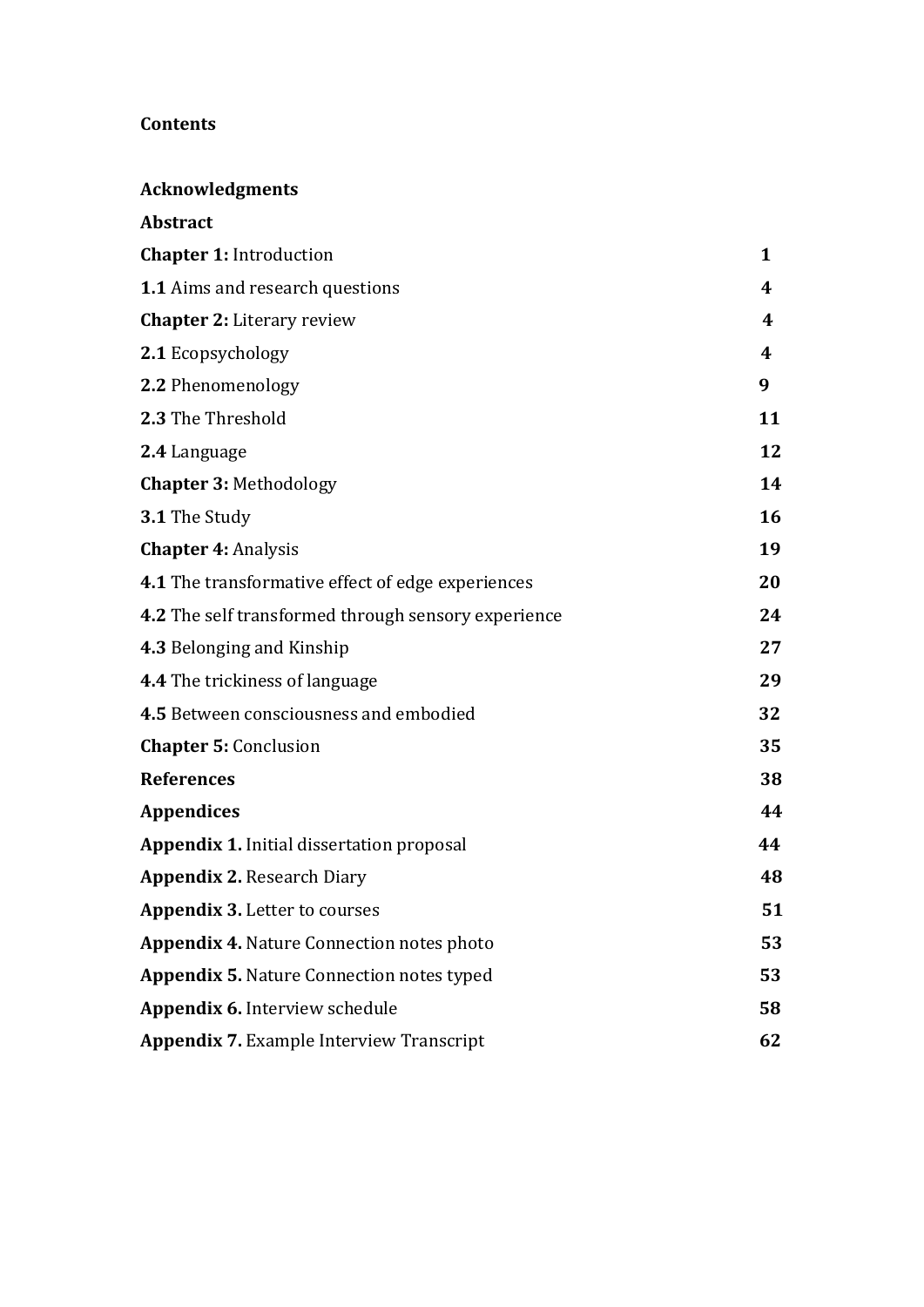#### **1. Introduction**

Environmental destruction caused by human activity has become an international concern. Issues of human psychological well-being have also come under scrutiny as global mental health issues rise significantly and are estimated to be '15% of the global burden of disease' by 2020, while 'depression alone will constitute one of the largest health problems worldwide' (Mellar, *et al*: 2005).

Ecopsychology, which merges the wisdom of ecology and psychology, argues that these two factors, planetary and personal heath and wellbeing, are not unrelated (Brown, 1995) but rather that human psychology is intimately interconnected with the ecological systems of which we are a part, and that false conceptions of what constitutes the 'self' lie at the root of these issues.

It is increasingly suggested that 'human psychological distress is bound with the ecological destruction inflicted by humankind upon the natural world' (Hinds and Jordan,  $2016: 1$ ). In the wake of this realisation it is imperative that the nature of selfhood, and the relationship of human beings to the environment, be examined and revaluated if we are to learn to live more sustainably on the planet that sustains us.

A 2014 study by Capaldi *et al* indicates that 'subjective nature-connectedness' not only leads to increased happiness and wellbeing, it also leads to more 'proenvironmental attitudes' (2014). This raises questions about how the natural world affects our emotions and attitudes, and whether a more intimate relationship with it, or a 'somatic embedment' within it, could lead to 'transpersonal healing' (Burns, 2012), benefit to the human psyche and consequently to the wider ecological community.

The concept of nature, and the usefulness of the term, has long been debated (Cronon, 1995, Lamb, 1996). In a world where human influence can be seen almost everywhere (Wapner, 2010), and the constructivist idea that the environment is external and 'bounded' (Croll and Parkin, 1992: 7) is being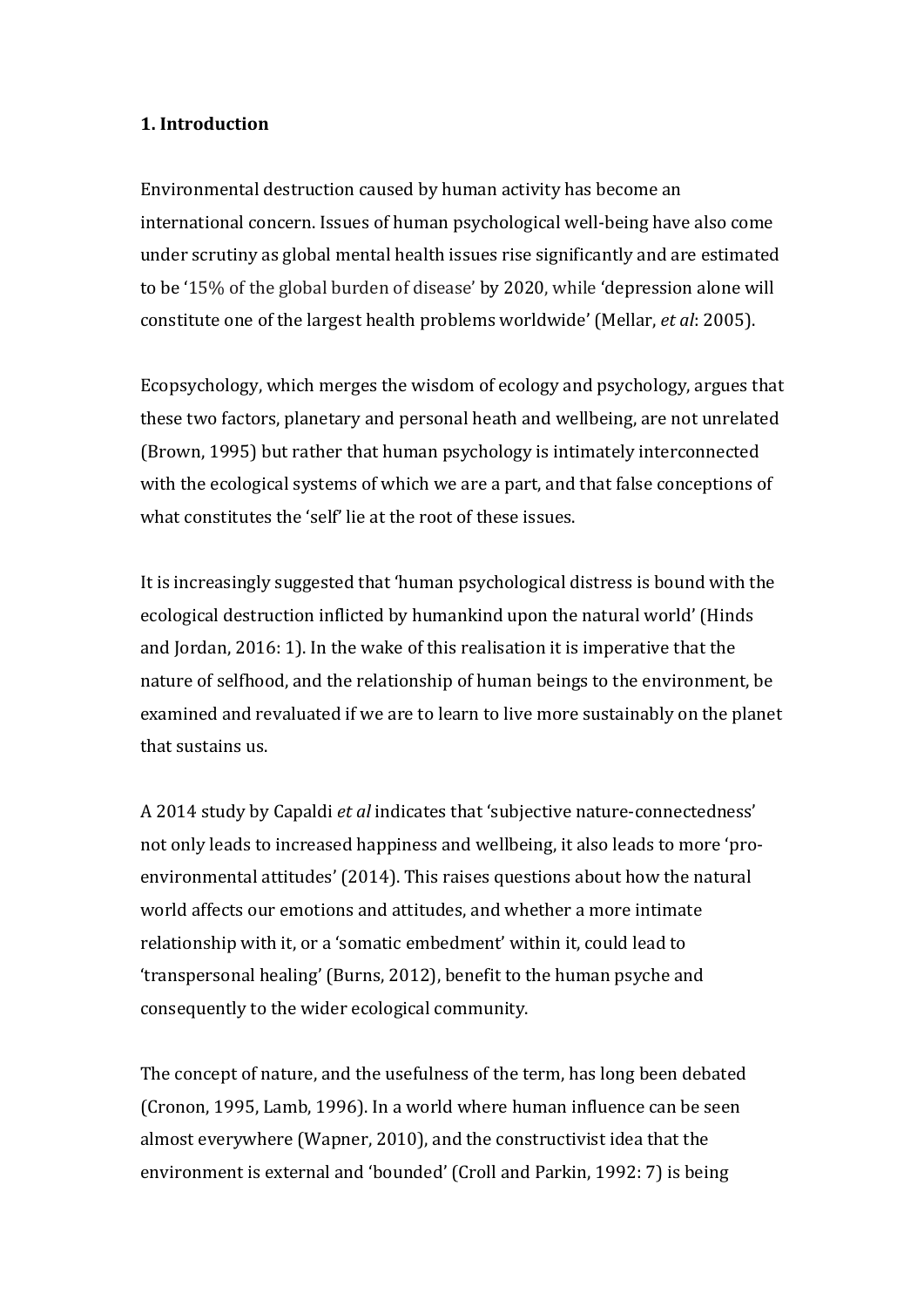rejected, the word 'nature' is considered out of date and misleading by some, and to perpetuate dualisms by others (Carfore, 2014). Anthropologist Tim Ingold believes it is time to 'replace the stale dichotomy of nature and culture with the dynamic synergy of organism and environment, in order to regain a genuine ecology of life' (2000: 16). He argues against the term nature as he believes it creates a false externalisation, rather he says that organisms plus the environment equal 'one indivisible totality' (2000: 19). Recent authors and practitioners of Ecotherapy have acknowledged the difficulty in defining what 'nature' is, noting that it 'is both material in its form and a historical construct' (Hinds and Jordan,  $2016:2$ ).

Nevertheless, the word nature arises throughout this research as it is the word most frequently used in the context that my research took place to describe this 'indivisible totality', the more-than-human world and human interconnection with it. In this essay, the word 'nature' will be used to mean the system of 'active' organic life, made up of 'an entire field of relations' in the process of a continuous 'creative unfolding' (Ingold, 2000), of which humans beings are a part, but which continues to exist and to unfold in our absence.

I believe the controversy around this word, and the struggle to find satisfactory alternatives, reflects some of the wider issues and challenges that accompany our evolving relationship with our environment.

It has been posited that it is misplaced value systems that have lead humans to view nature as a resource, and to destructive treatment of the environment (Rawles, 1998), but Ecopsychology contends that this may be an over simplistic view. Shepard argues that these value systems, and the resulting behaviours, are 'not causes but results' of a deeper, more historic human madness or 'irrationality', resulting from disconnection from the natural world and the way that our species evolved to be in it (1995). Even Freud, the forefather of psychology, suggested that civilisation, or the whole human species, may have become 'neurotic' in some way (in Shepard, 1995: 24). In order to stand a chance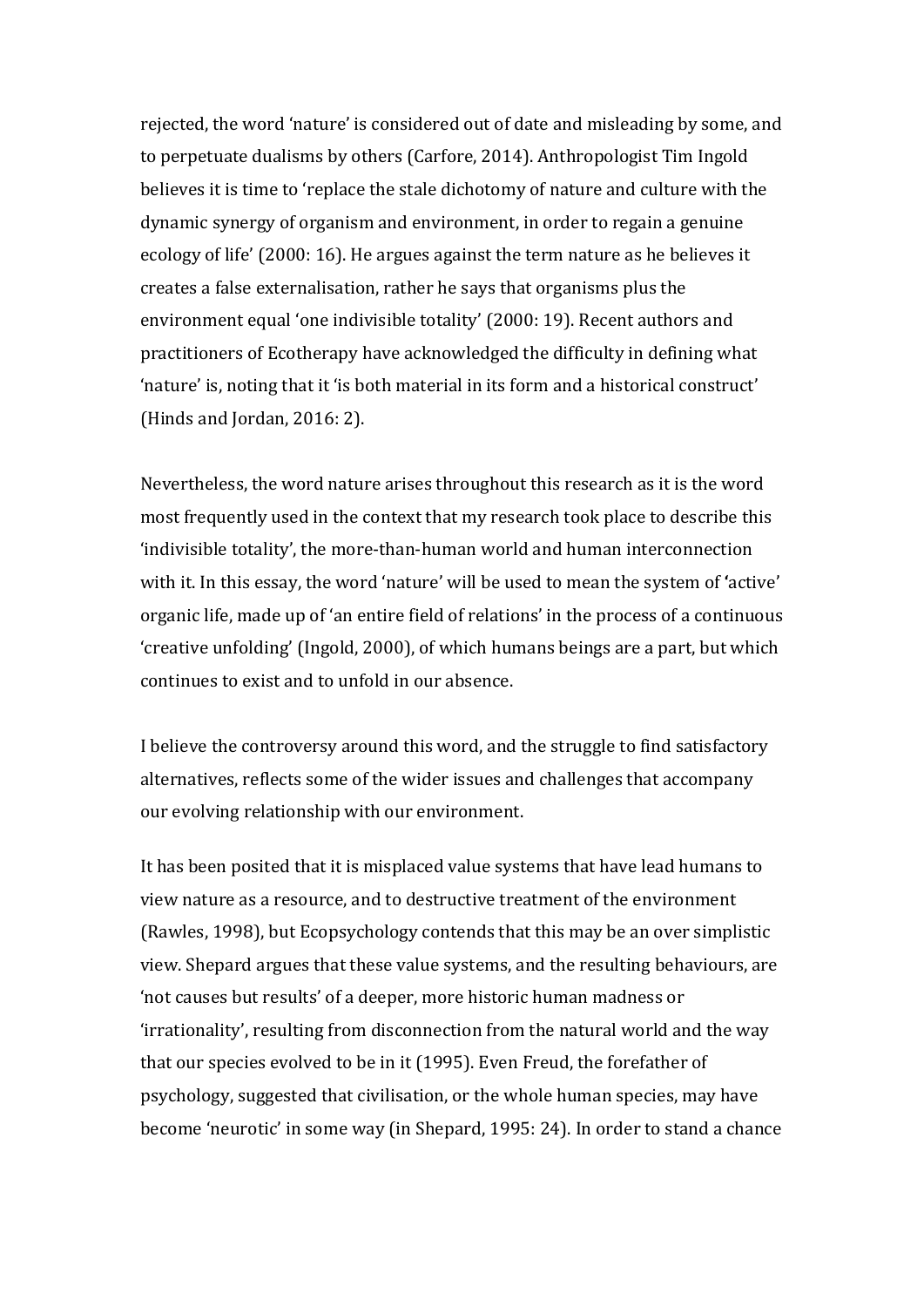of collective healing, Jung insists that 'we must find out how to get everything back into connection with everything else' (Jung in Sabini, 2008: 209).

Individualism and the dominance of humanist thinking have prompted a backlash of theories challenging this self-centred, human-centred view of the world. Advances in ecological science have forwarded the understanding that all life is intricately interconnected and interdependent (Krebs, 2014). Many new disciplines and concepts have arisen whose aim it is to deal with the evolving understanding of the more-than-human world and our relationship to it. New Materialism has gone some way to re-animating, or restoring 'agency' to matter (Bennett 2010, Coole and Frost, 2010), Actor Network Theory explores the connections between humans and non-human, including objects as part of social networks (Latour, 2005), Posthumanism has begun to re-vision the nature of subjectivity as 'embedded and embodied' (Braidotti, 2013), and more-thanhuman geographies attempt to give voice and political agency to other species and to the environment (Lorimer, 2009). The concept of hybridity has gone some way towards an understanding of 'the social and natural world as intertwined and impossible to disentangle' (Driessen, 2017: 1).

Yet missing from these narratives is the natural world itself, with its own independent energy and life, and what happens in the interface between this wider life system and the human subject. This suggests that a new lens is needed through which to examine our interdependence with the more-than-human world that does not lose sight of human agency, nor the agency of world.

Ecopsychology comprehensively develops a new ontology, redefining the human relationship with the natural world, and addresses what this might mean for lived experience. To lend theoretical and methodological assistance to the aims of Ecopsychology, this essay will employ 'a practice-orientated' reading of Merleau-Ponty's phenomenology, which focuses on the body and the value of embodied experience as a tool and a site for knowing, and which Kirsten Simonsen believes can address some of the issues of agency and interconnection.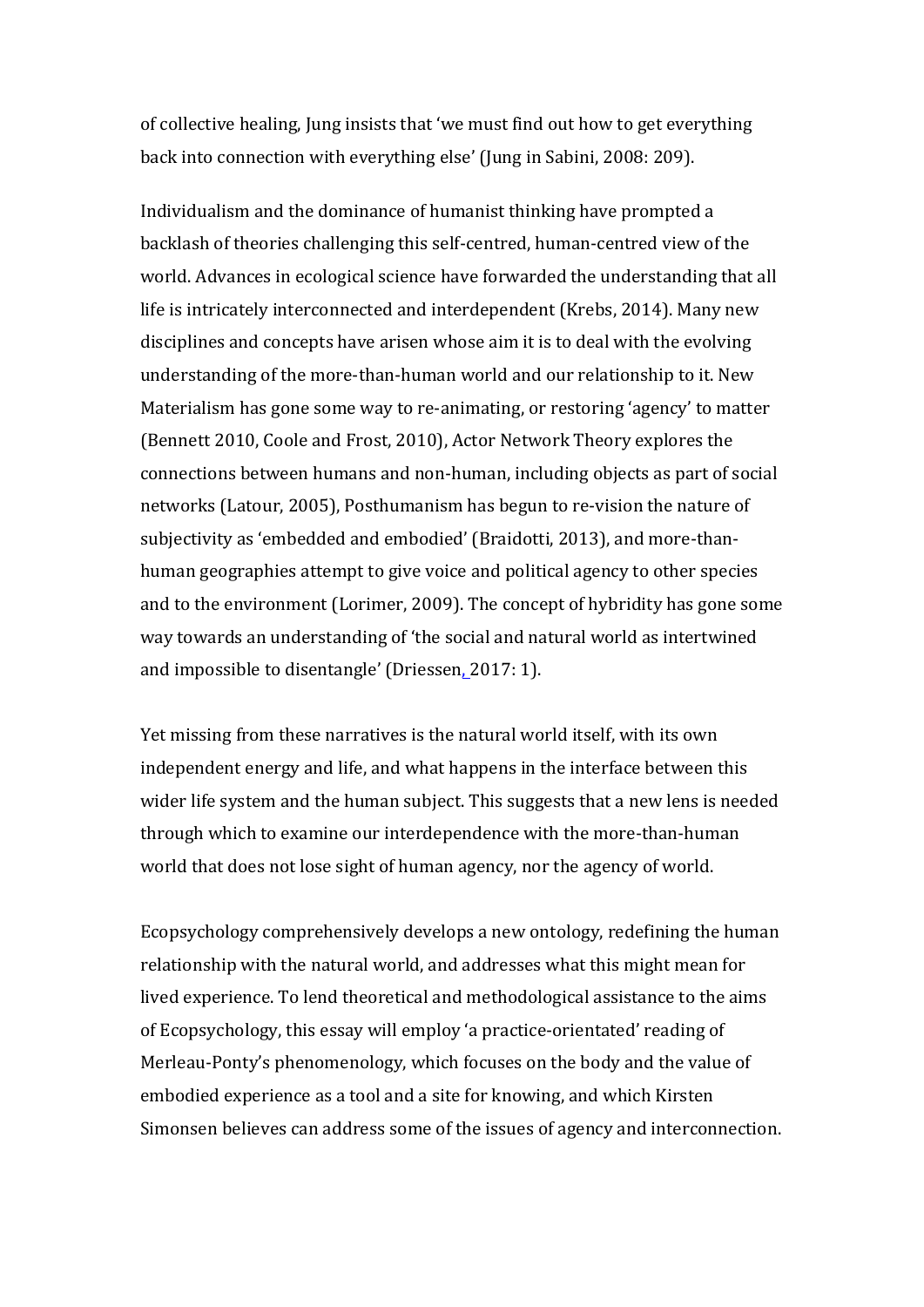# **1.1 Aims and research questions**

- 1. How does embodied experience in nature contribute to an expanded understanding of the self, and feelings of kinship and interconnection with the more-than-human world?
- 2. How does a bodily knowing of this interconnection affect people's ontological understanding?

# **2. Literature Review**

In order to provide a theoretical framework for my study, this chapter will explore the literature on Ecopsychology, which seeks to redefine concepts of the self, sanity and madness, with a more ecological framework. I will then look at the key concepts that arise from the phenomenology of Merleau-Ponty which show the body as a valid and vital site of knowing and knowledge production, to see what this insight lends to Ecopsychology, both philosophically and methodologically.

# **2.2 Ecopsychology**

Ecopsychology began as a countercultural movement in the 1990's when Theodore Roszak's book 'The Voice of The Earth' suggested that what we had for so long defined as 'sanity' and 'madness' may in fact be based on a misplaced idea of the nature of the human psyche, or self, and its relationship to other living things and the environment (Roszak, 1992). Definitions of mental health and madness are political (Foucault, 1961), and Shepard suggests that these standards serve to mask or reveal society as a whole (1995).

An edited volume of essays exploring the breadth of theoretical and practical perspectives that come under the umbrella of Ecopsychology followed shortly after. It's aim was three fold; to redefine sanity in an ecological context and address human psychological wellbeing in a more holistic way, to improve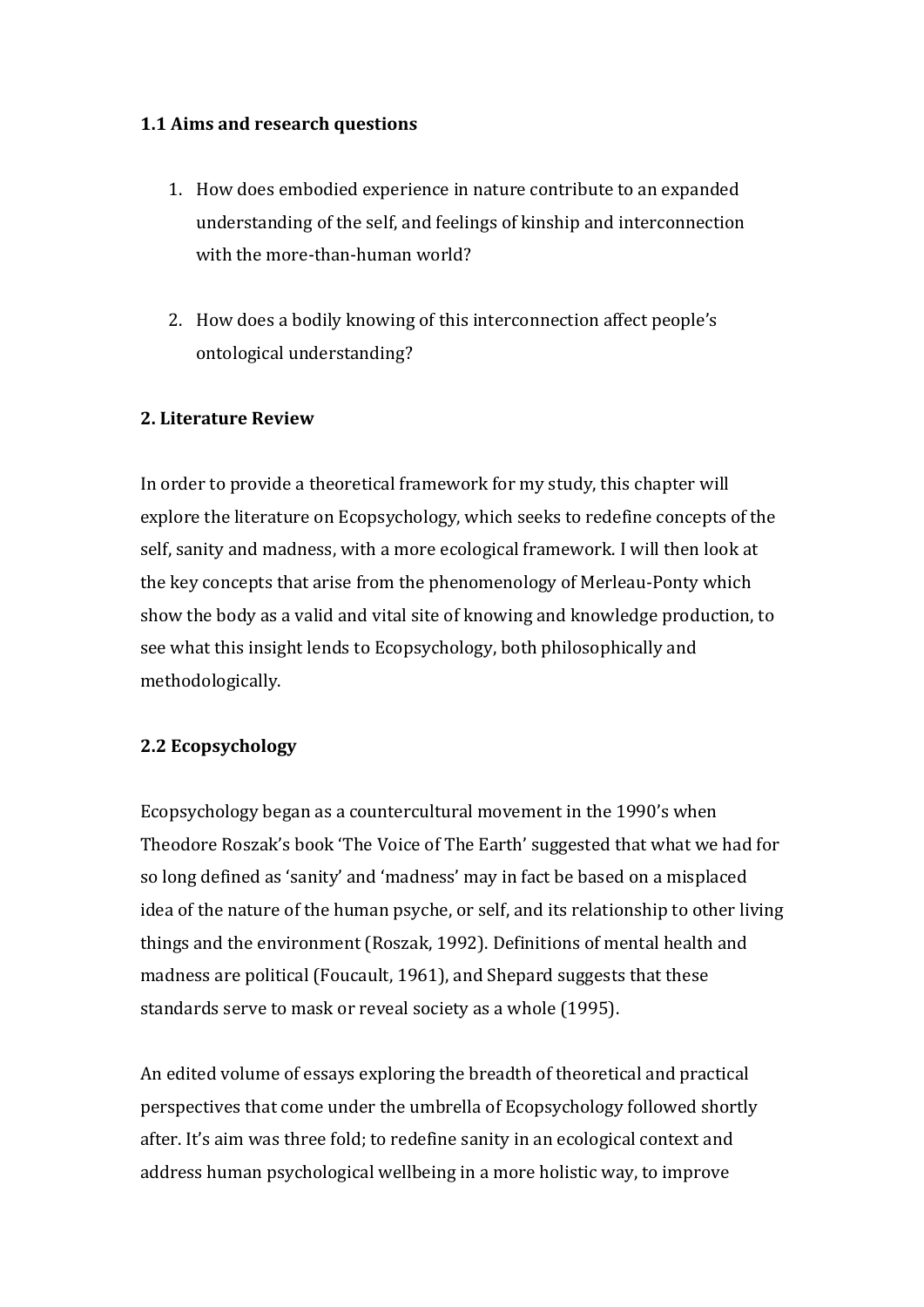'ecological illiteracy' and make the 'health of planet into a political issue', and to promote the understanding that these two factors, human and planetary health, are intimately interconnected (Brown, 1995: xiii).

Roszak's aim was to 'bridge the gulf between the psychological and the ecological, to see the needs of the planet and the person as a continuum' (1992: 14), to do this he proposes the idea that human beings have an 'ecological unconscious' (1992: 13, 1995: 14). The theory of the ecological unconscious evolved out of Jung's concept of the collective unconscious, or collective psyche, which he said was 'identical with nature' (Jung in Sabini 2008: 14). This extended Freud's individual unconscious, which proposed that human beings have shared structures of mind, symbols and instincts that transcend cultures (Roszak, 1995: 14, Aizenstat, 1995: 95).

This idea is echoed by Ingold who follows Bateson's claim that there is 'a false separation of mind and nature' (1972), arguing that 'mind should be seen as imminent in the whole system of organism-environment relations in which we humans are necessarily enmeshed, rather than confined within our individual bodies as against a world 'out there" (Ingold, 2000: 16).

For over ninety percent of human evolution we lived as hunter-gatherers in a more primal, intimate relationship with our surrounding (Herman, 2013: xx). 'Psychoevolutionary' (Hartig *et al,* 2014) theory posits that 'people are to some extent physiologically and perhaps psychologically adapted to natural, as opposed to urban, settings' (Berto, 2014). The ecological unconscious is the part of the human mind that is still attached and 'embedded' in the more-than-human environment. The theory suggests that not only is the physical matter of which human bodies are formed the same as all other physical matter, but that the human psyche is also embedded and intertwined with all other life on earth, and indeed with the earth itself. I wish to explore how this idea of an ecological unconscious might manifest and be experienced by people in a lived situation.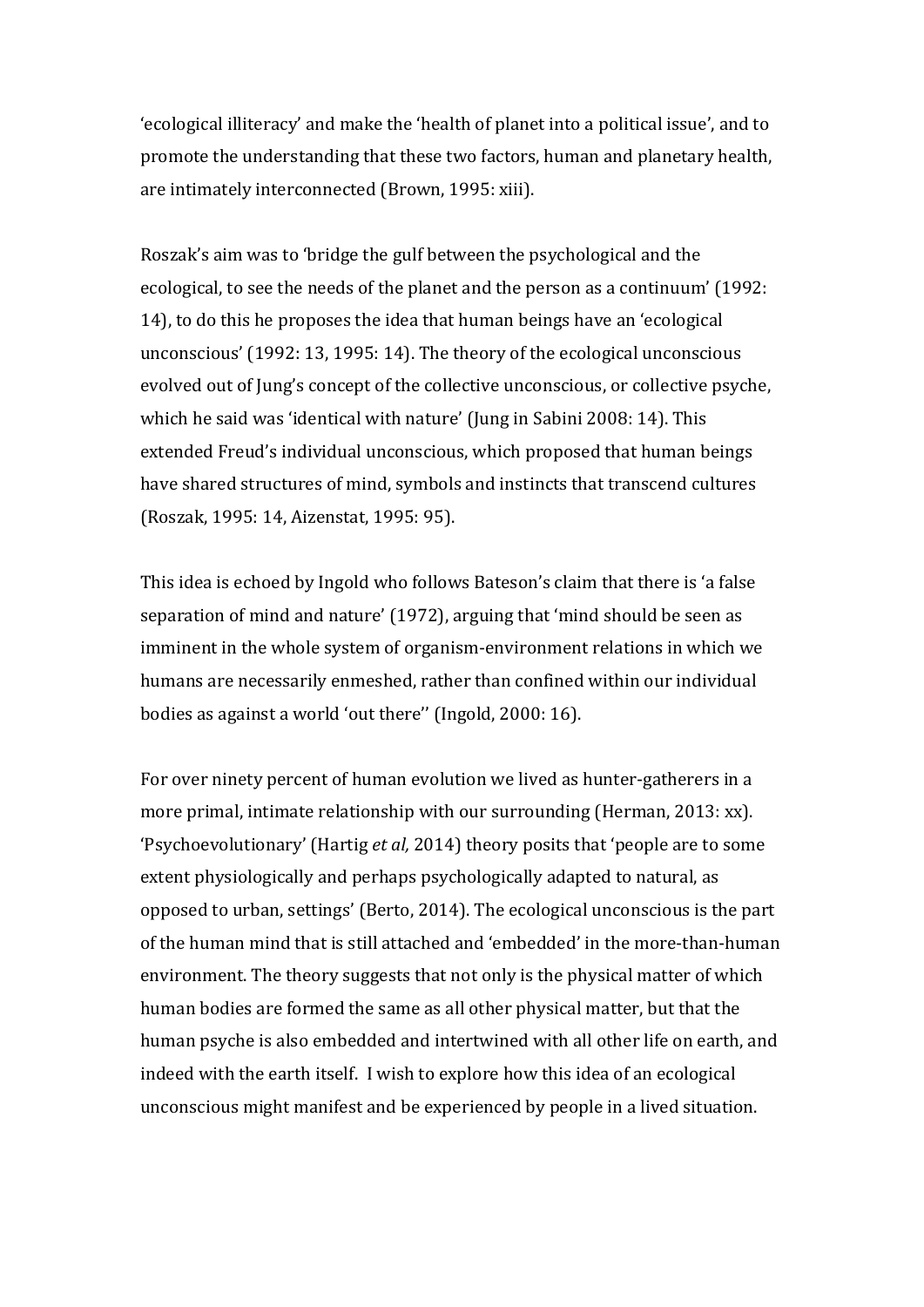Psychologist James Hillman explores the idea that the ecological unconscious is an extension of Jung's psychoid, 'partly material, partly psychic, a merging of psyche and matter'  $(1995: xix)$ . He posits that the human psyche is deeply affected by the 'ecological psyche, the soul of the world', the ecological system of which we are a part. This insight leads to the understanding that 'we cannot be studied or cured apart from the planet' (1995: Xxii), human wellbeing is intimately tangled up with the wellbeing of the planet and the other life we share it with.

Social scientist Gregory Bateson argued that the 'false reification of the self is basic to the planetary ecological crisis' (1972). According to Macy 'the self is a metaphoric construct of identity and agency' (2009: 238), but she is hopeful that the narrow construct is being replaced by a wider one, what Arne Naess, the father of Deep Ecology, calls an "ecological self" (1998), 'coextensive with other beings and life on the planet' (Macy, 2009: 238).

According to Hillman, the 'arbitrary cut' made by the forefathers of psychology, in their desire to have the discipline taken seriously as an empirical science, that the 'me' ends at the skin, the ego, and the experiences had within that narrow delamination of a being, has created many of the psychological issues and neurosis that psychologists are now attempting to heal; 'the symptoms coming back to the consulting room are precisely those its theory engenders' (1995: xx). Common among these are personality disorders, addictions and narcissism, conditions associated with an obsession with the 'self' or with a struggle to limit the self to this narrow conception. Hillman suggests radically 're-placing the subject back into the world, or re-placing the subject altogether with the world' (1995: Xxi). His solution is a redefinition of psychology with 'no cuts'. Psychology must let the world in whilst also entering the world. The work of psychologists is to 'look and listen with psychological eyes and ears' (ibid).

These findings point to the fact that a more phenomenological understanding of the self is needed. If, as Macy points out, 'Einstein showed that the self's perceptions are determined by its position in relation to other phenomena'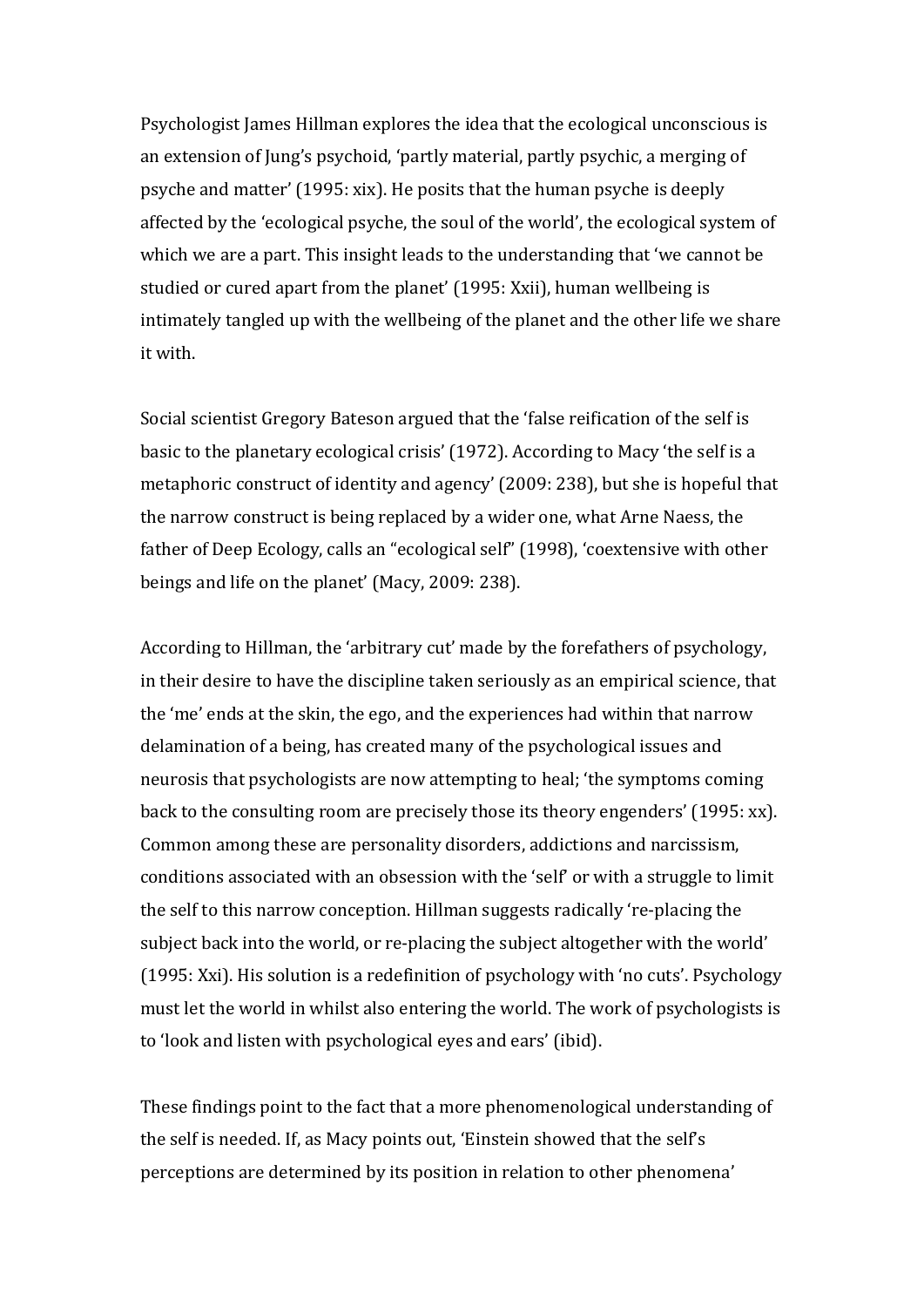(2009: 242), then there is no substitute for physical experience of the self in the world for creating what Paul Shepard describes as a self with a permeable boundary' constantly drawing on and influencing its surroundings (Shepard in Roszak, 1995: 13).

It is through 'an ever-widening process of identification' (Macy, 2009: 244) that a feeling of 'shared identity' is produced, which in turn produces, and in fact is, the feeling of love (Milton, 2002: 16), or what Wilson calls 'biophilia'; the innately emotional affiliation of human beings to other living organisms which Roszak believes results in 'spontaneous loyalty' (1995: 4). In her comprehensive enquiry into why some people have a desire to 'actively protect' nature while others are indifferent or even destructive, Kay Milton suggests that it is emotions that are the deciding factor. Emotions are a key tool though which we learn about the world. Love is the key motivator. She identifies two kinds of loving of nature, 'enjoyment' and 'identification with nature'. Those that identify with it feel 'inclined' to protect it  $(2002:74)$ .

There is a cyclical nature to this process because, as Macy points out, it is also 'through the power of caring' that 'the experience of self expands far beyond that skin-encapsulated ego' (2009: 239) to incorporate other bodies into our sense of community (Simonsen, 2012), creating what Donna Haraway calls a feeling of 'kinship' (2015) with the more-than-human world, a 'felt sense of interbeing' which results in love and an 'affective-intuitive embodied knowing of the ecological psyche' (Reinders, 2017: 17).

Kinship can refer to a 'mutuality of being' or 'intersubjective participation' whereby people experience each other's joys and sorrows (Sahlins, 2011: 10) or simply 'very close bonds of association' (Castree *et al*, 2013), usually among humans. Haraway's use of the term is an intentional provocation to extend these ties, which are 'a fundamental element of society', (ibid), to include the morethan-human world.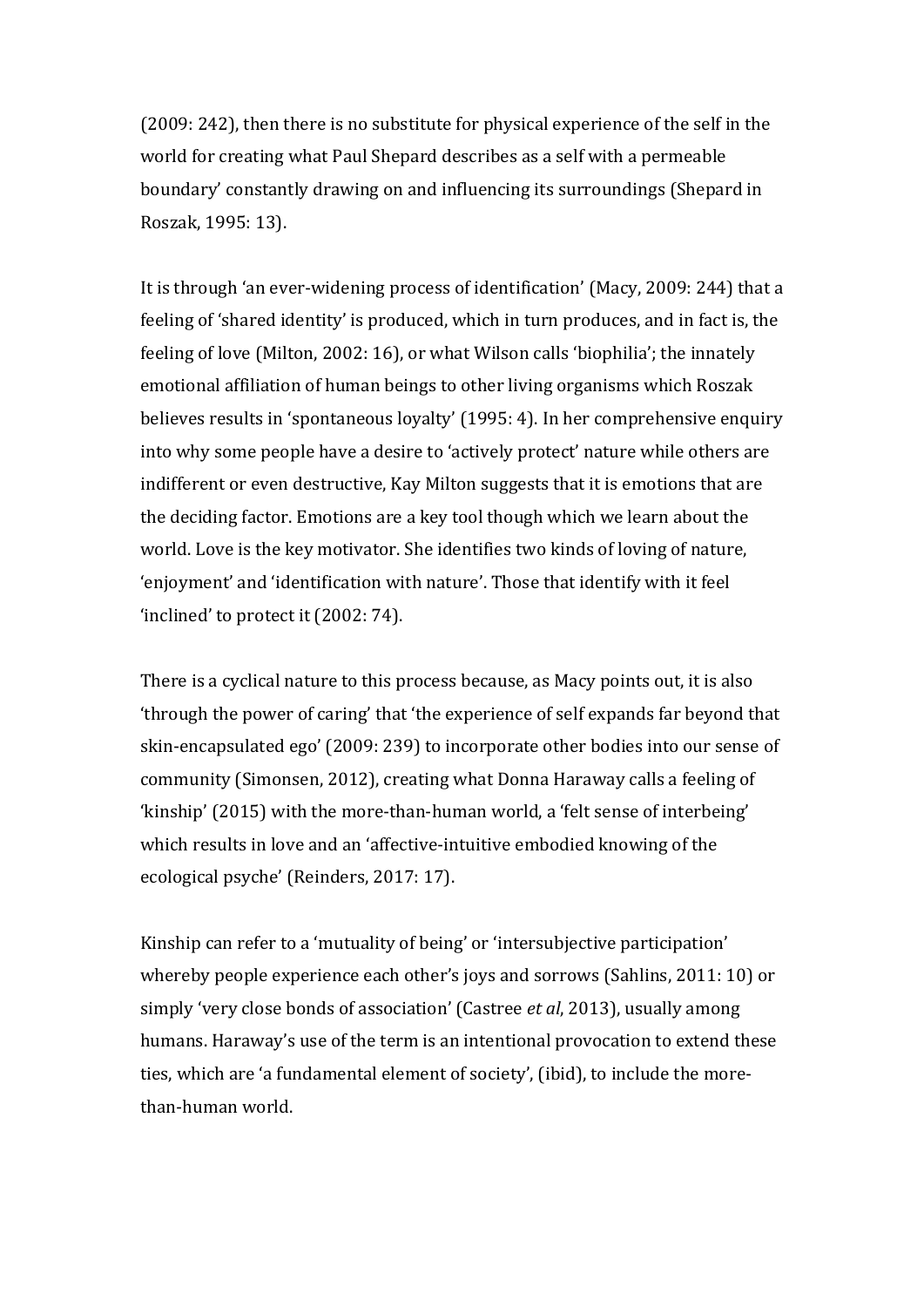Many argue that the self is entirely socially constructed (Berger and Luckmann, 1966), 'nothing but a bundle or collection of different perceptions' (Hume, 2007: 132). We undoubtedly adopt the behavioural and cognitive norms of our society, but Jung argues that we also project onto the things around us, incorporating these things into our sense of self; 'my self is not confined to my body. It extends into all things' (Jung in Sabini, 2008: 13). It is this capacity to identify that allows us to feel a sense of kinship and love (Milton, 2002).

Psychologist Chris Robertson believes we are experiencing 'shame based on betrayal of kinship' (2013: 55) caused by our 'rupture' with the more-thanhuman world, a cultural 'loss of wildness- both internal and external' leading to suffering the 'trauma of de-wilding' (2013: 53). This echoes Jung's concept of 'collective guilt', which Sabini believes we are suffering in the face of environmental degradation (2008: 15).

At its inception, Ecopsychology could be characterised by it's counterculture nature, it's ecocentric world-view, it's holistic attitude towards the needs of the 'planet and the person' and its promotion of an experiential, 'sensuous participation in nature' (Doherty, 2009: 2). Over the past two decades the field of ecospychology has evolved and grown in popularity, resulting in the establishment of an Ecopsychology journal in 2009 by ecopsychologist Thomas Doherty, which aims to explore the wide variety of research and practices being undertaken under the banner of Ecopsychology. Several books have also been published on Ecopsychology and Ecotherapy (Buzzell and Chalquist, 2009, Hinds and Jordan, 2016, Duncan, 2018). Ecotherapy is the 'applied' or practical application of the theoretical base that Ecopsychology has set up (Hinds and Jordan, 2016: 1). There has also been a proliferation of practices calling themselves Ecotherapy or similar.

I am interested in the methods used by Ecotherapy to achieve the 'deep healing', which it declares necessary in the face of the 'deep mental derangement' caused by environmental destruction, which is also destruction to our own psyches (Orr,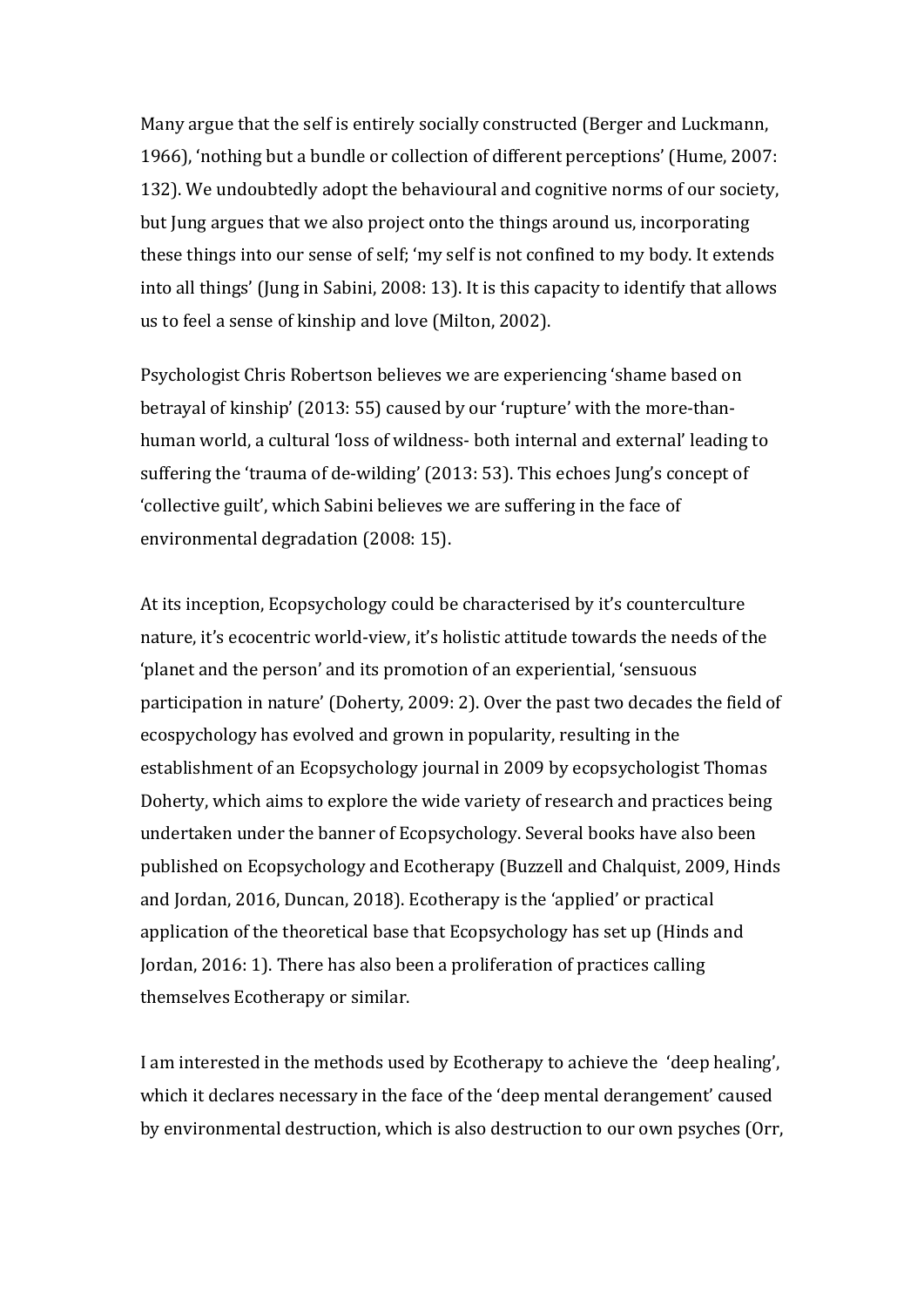2009: 15). This supposed need for healing or transformation raises the question of how exactly this is achieved in practice.

In the Ecophychology journal, Doherty wishes to promote the collection of 'original research evidence' aimed at tackling these issues, as in the past Ecopsychology has seen a 'low yield' of actual data. There is also a need to do this without falling into the trap of past practice, which 'perpetuated dualismbetween research and practice, the empirical and the intuitive, cognition and emotion' (2009: 4). It is for this reason that many of the articles in the journal explore the use of phenomenology as a method of research (White, 2011: 2013, Havic, Elands and van Koppen, 2015). These studies recognise the importance of data for an effective 'applied impact' but acknowledge that there are a 'variety of modes of knowing' (Doherty, 2009: 5). Phenomenology emphasises experience as the primary form of knowing (Burns, 2012).

#### **2.3 Phenomenology**

To the challenge of developing an expanded and interconnected idea of the self, Phenomenology offers some possible theoretical and methodological answers. Phenomenology is the philosophical study of how things in the world are experienced and how meanings are generated through this experience. In opposition to the Cartesian tradition of the dualism of mind and body, the phenomenology of Merleau-Ponty is 'a non-dualistic ontology of the body and its environment' (Simonsen, 2012: 16). In his exploration of the key themes of Merleau-Ponty's phenomenology, which he describes as an exploration of 'the value of bodily existence as the primary site of experiencing and knowing the world' (Kuepers, 2014: 1), Kuepers argues that the 'the living body', or 'situated embodiment', (2014: 5) is the main tool through which perception and knowledge about the world is generated, rather than by the rational mind.

It is for this reason that the phenomenology of Merleau-Ponty is not only a useful philosophical tool for thinking through our embodied relationship with nature, but also a vital methodological tool for researchers wishing to gain a more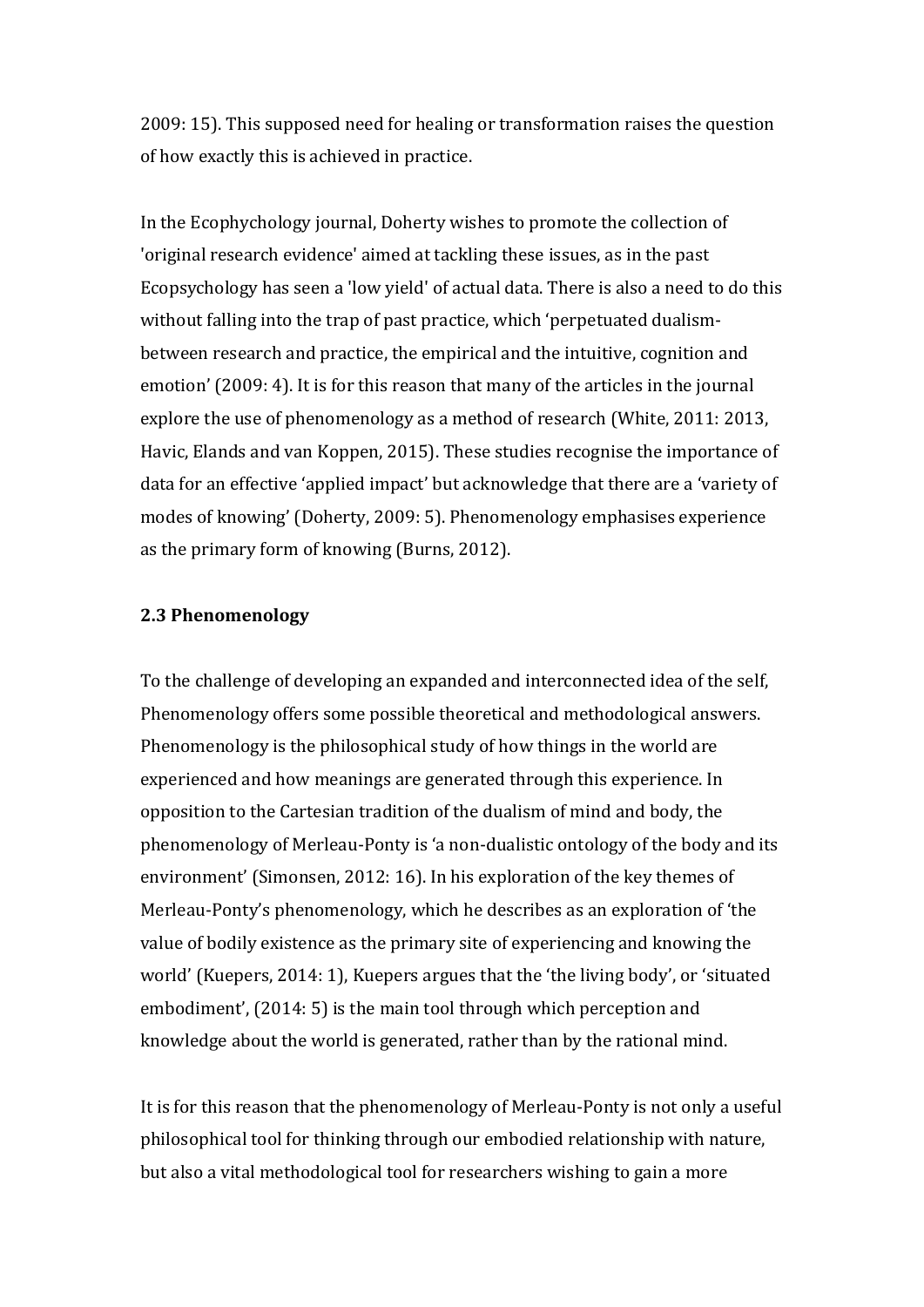thorough understanding of this relationship. For Merleau-Ponty, the body and what it perceives cannot be separated from each other, nor can enquiry and the search for meaning be separated from the world itself (Kuepers, 2014: 2), this implies a continuum of meaning from the human body-mind through to the larger body-mind collective of beings and matter. In an echo of the self explored by Ecopsychology, the body as explored by Merleau-Ponty is *'a phenomenal, lived body*, a dynamic unity that changes through interaction with an environment to which it responds and that it actively structures' (Simonsen, 2012: 16).

One of Merleau-Ponty's key concepts is the idea of the 'flesh of the world'. All matter and all living things are woven from the same 'flesh'; 'The embodied self, other selves, and the world as symbiotic, interwoven, entangled, all contributing to the synergy of living experiences and realities.' (Kuepers, 2014: 5) For Merleau-Ponty this intertwining means that the world, and experiences and understandings about the world are 'co-creative', they are constantly in a process of co-evolving.

Flesh is 'wild' because it is not reducible; "subject' and 'object' have not been tamed into separate categories', but are all woven together into the fabric of 'wild meaning' (Kuepers, 2014: 9). Empiricism and neokantian intellectualism have lurched between 'absolute objectivity on the one hand and absolute subjectivity on the other' (Bengtsson, 2013: 45), but both theories fail to consider the importance of lived experience as the starting point for how people learn about the world.

In Simonsen's understanding, the fact that 'the flesh of the body, the flesh of others and the flesh of the world' are intertwined means that we can 'partially inhabit' the feelings of others. This would give us an empathetic bonding with the world and a breaking down of 'the distinction between 'inner' and 'outer' (2012: 17), an idea which has influenced Ecopsychology's model of the ecological psyche.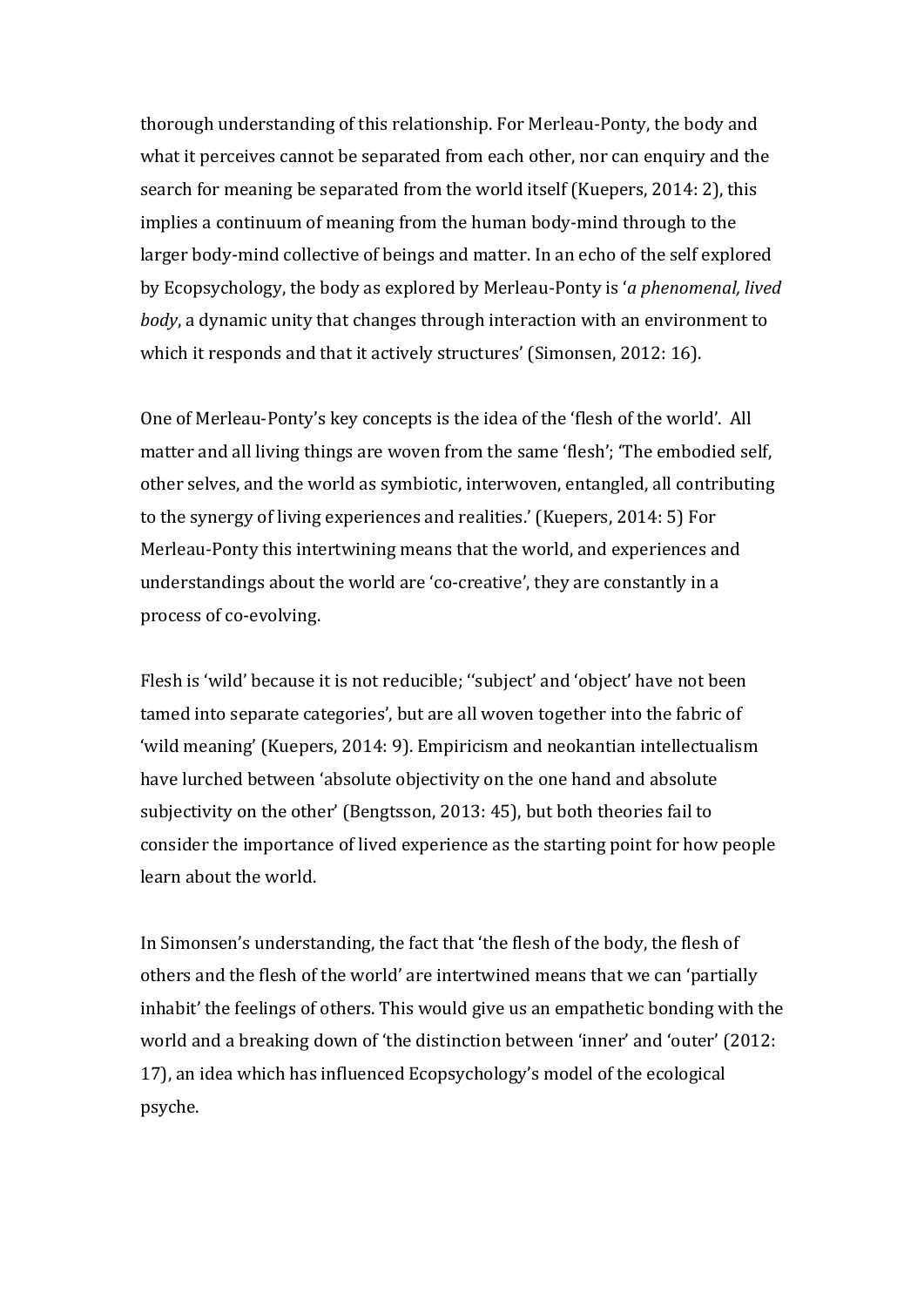#### **2.3** The threshold

Frequently arising from both the literature on Ecopsychology and phenomenology is the concept of the threshold or the edge. Kuepers believes it is the threshold nature of phenomenological experience that 'provides access to a discourse of the in-between, the liminal, the ambiguous'  $(2014:17)$ . It is these edges and 'liminal spaces' that 'from an ecosystemic perspective', Robertson believes, 'open up transformational potentials' and can be the 'rupture that offers the possibility of healing' (2013: 57), therefore understanding what happens in these ruptures, how they work, is crucial to understanding how a transformed sense of self might come about.

Turner's exploration of the transformative capacities of the liminal phase of rites of passage discusses how individuals must participate in a bodily experience. Bodily experience has a direct effect on how people think and feel. It is through experience that 'perception, knowledge and understanding' are generated (Milton, 2002: 148). By means of perception through the senses, a lived body can incorporate objects and phenomena into its concept of self, its subjectivity, and in this way these objects become part of the way that the subject acts in the world and how they experience the world (Bengtsson, 2013).

The cultures in which we are embedded affect our 'orientation' (Simonsen, 2012: 19), or what we perceive, therefore Simonsen believes that these 'sedimented' (2012: 18) or habitual meanings must be 'ceaselessly interrogated and opened up to new adventures and experiments' (2012: 19).

This opening up is achieved through 'moments of disorientation' that act as windows through which change is able to occur. These are 'productive moments leading to new hopes and new directions' (Simonsen, 2012: 20). It is Robertson's belief that 'to reclaim something of our species wildness, we need support from Trickster' (2013: 55).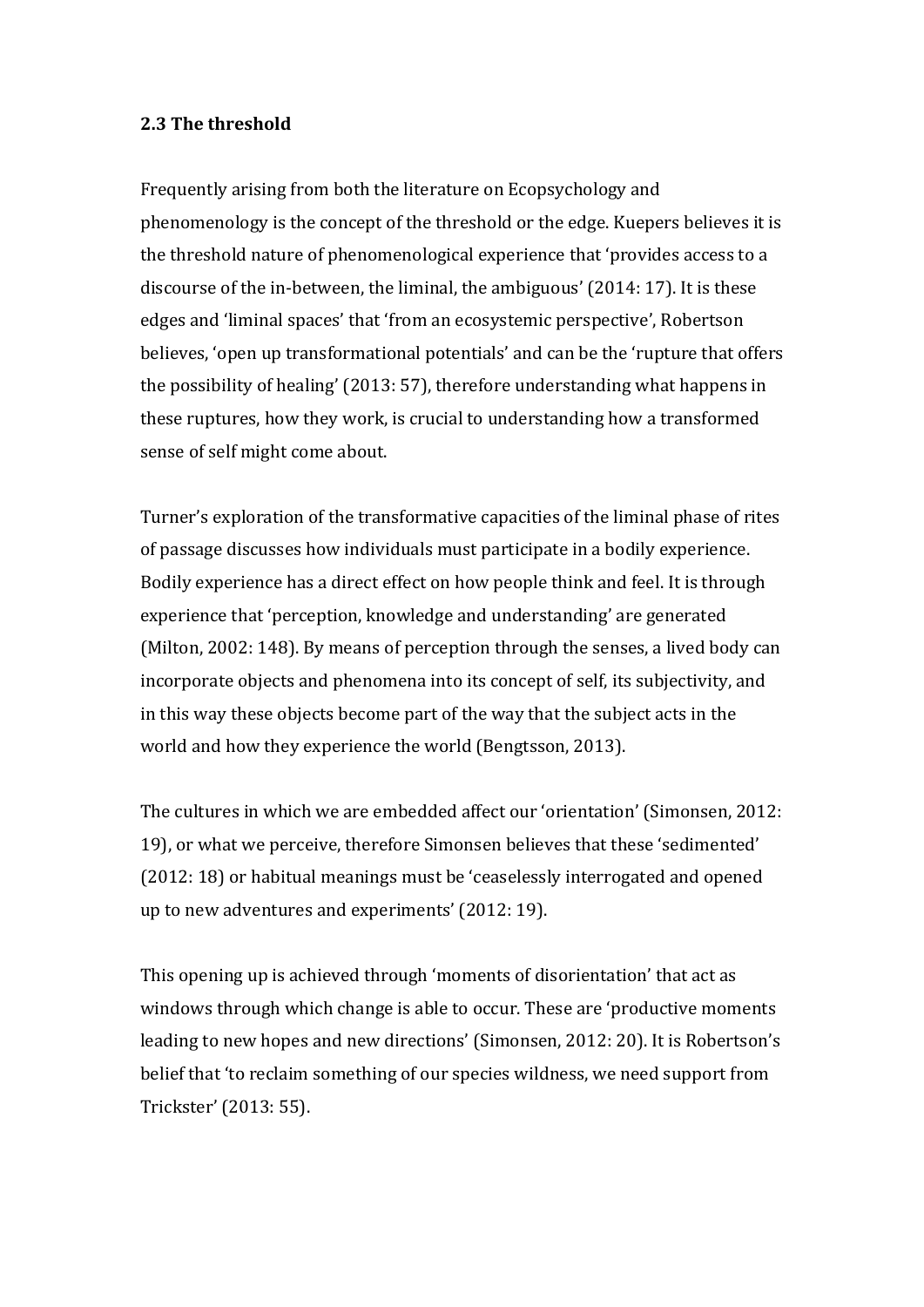The archetypal trickster figure is a symbolic 'agent of transformation' who occupies threshold or liminal spaces, 'betwixt and between' (Herman, 2013: 230, Turner, 1964). With their playfulness and 'disruptive imagination' (Hyde, 2008) they are boundary-crosser, able to 'dance on the edge' (Robertson, 2013: 52) and often cause disruptions in the normal running of things. They both create and destroy meaning.

Crapanzano suggests that the practice of ethnography, of interpreting culture, falls under the jurisdiction of the archetypal trickster Hermes, 'he of the stone heap', or the boundary stone, as it both creates boundaries and markers and is a 'fertile' act of meaning creation (1986: 52). Hermes, who lends his name to the art of translation and interpretation, might also be put to use between disciplines, as there seems to be little cross-disciplinary referencing despite similarities of theme.

#### **2.4 Language**

Greenway argues that 'both ecology and psychology are, at base, *languages*, and thus the search for an "Ecopsychology" is a search for language as well' (1995: 123). As our understanding of the self and our relationship to more-than-human nature has evolved, and a need 'to communicate what *happened* to people' when they were in nature became apparent, it has necessitated a 'search for language that could reveal the dynamics of the human-nature relationship' (ibid).

Historical nature/culture dualism in the west makes talking about a connection to nature tricky, since the language itself compounds a separation. But Greenway argues that if we are 'alert to the bridges between nature and culture in every word, metaphor, and symbol' (2009: 134) then language can help us to navigate this difficult terrain.

Although language helps us to 'store experiences', it also abstracts them, it 'floats in the field between cognitive activity and the context through which one moves' (ibid). The ambiguous territory between embodiment and cognition is a tricky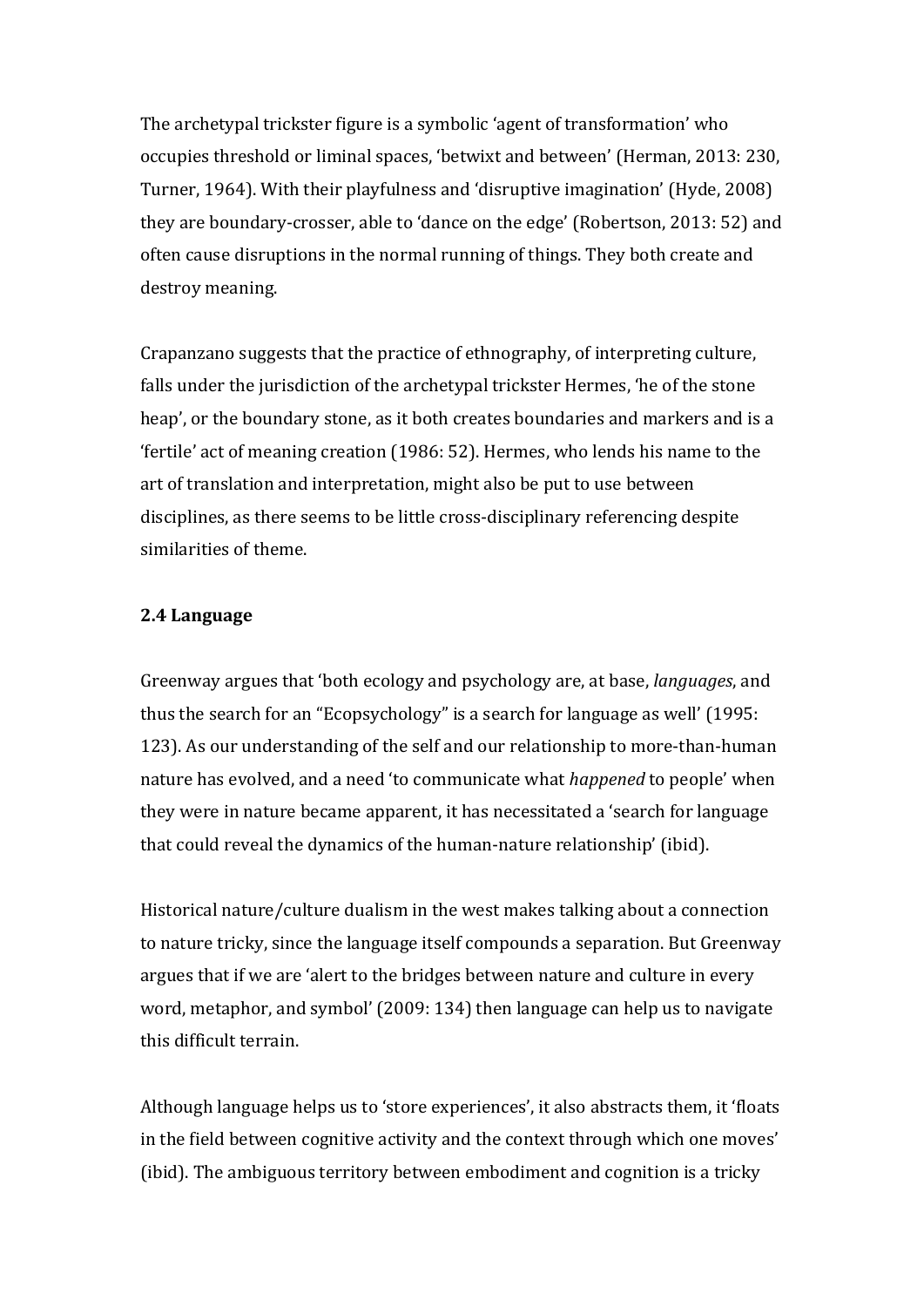area for language to deal with since it does not fall within its jurisdiction. Kuepres believes that phenomenology can help us to navigate this because it 'provides bridges to pre-reflective dimensions of experience and realities' (2014: 17), and it does this without falling into the trap of regression.

Robertson expresses concern that language and academia may in fact be 'part of the problem, belonging to the dominant discourse that abstracts experience and reinforces domestication' (2013: 58). Jung also warns against the 'tyranny of words'. Through words we construct our realities and through words the conscious mind can become 'the victim of its own discriminating activity' by reducing everything down until 'the original feeling of unity... is lost' (in Sabini, 2002: 72). The drive to articulate embodied experiences may serve to undermine the understanding that there are 'multiple modes of knowing' (Greenwa,  $y$  2009: 134), cementing the hierarchy that values the intellectual over embodied modes of knowing. It is for this reason that Ingold argues that we must 'descend from the imaginary heights of abstract reason and resituate ourselves in an active and ongoing engagement with our environment' (2000: 16).

Language has been dealt with far more thoroughly in the field of linguistic anthropology. Bourdieu's examination of 'the role of language in the formation of consciousness' (Hasan, 1999: 442) helps us understand the benefits of trying to vocalise the experiences had in nature. Mauss's exploration of 'habitus' and the culturally inherited 'art of using the human body' (Mauss, 1973: 73), which was later taken up both by Bourdieu and Merleau-Ponty in 'the phenomenological ideas of habituality and "corporeal schema" helps us to explore the body, as not just 'sheerly physical', but containing a consciousness of itself (Hanks, 2005: 69).

Through my study, I will now go on to explore the key questions arising from the literature, how the concept of an 'ecological self' might be achieved in practice, how embodied experience of interconnection affects people's ontological understandings, and the relationship of these experiences to language.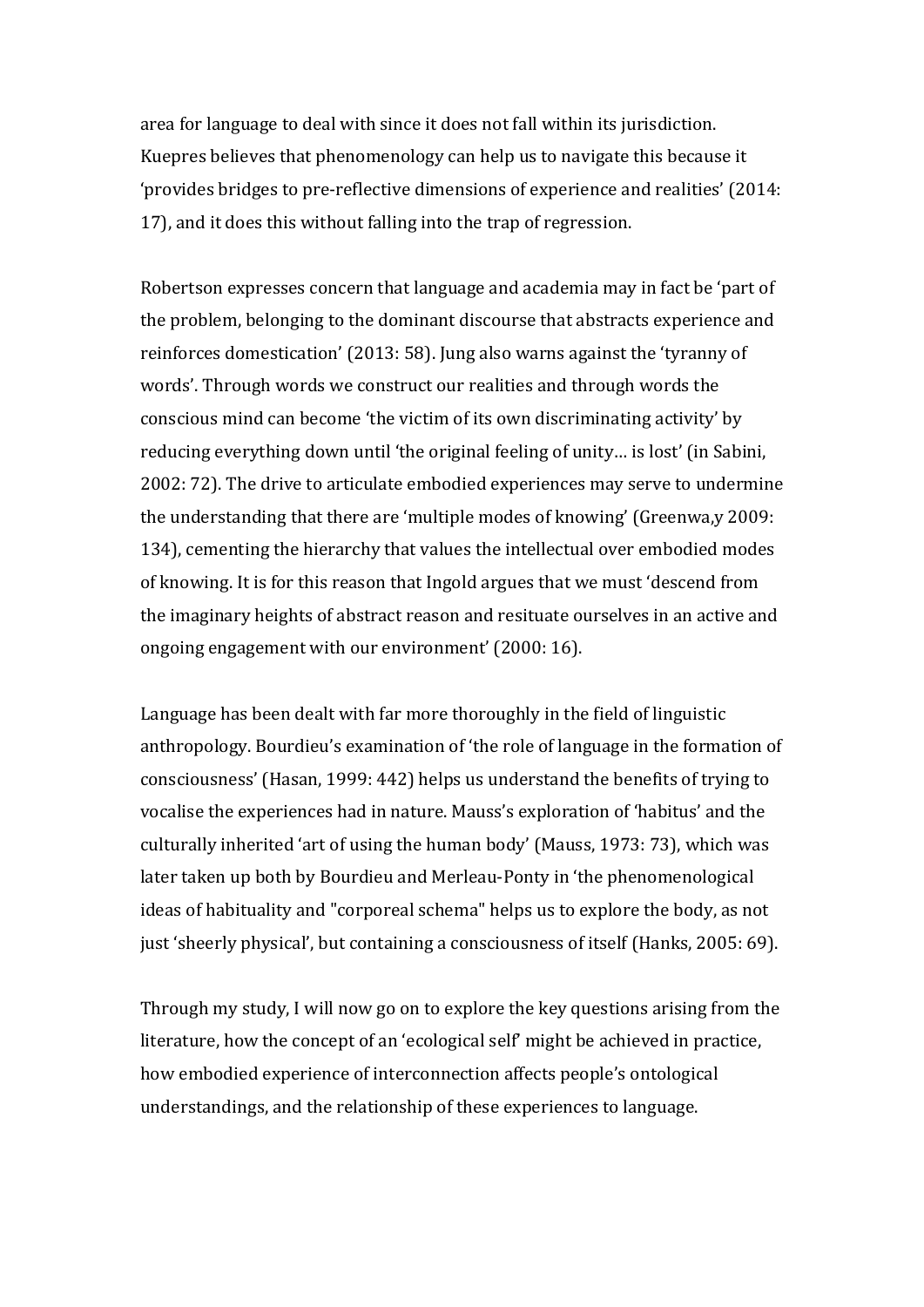#### **3. Methodology**

For Kuepres there are methodology implications of Merleau-Ponty's philosophy. Phenomenology offers a means of challenging traditional meanings and how they are generated, it opens up new methods of research, which focus on the body and its experiences in the world. The body becomes a 'valid source of knowledge', rather than 'theorising about' bodies, it suggests 'thinking from and with bodies and embodiment', (Kuepers, 2014: 18) and outwards to the body's relationship with the 'larger collective-systemic sphere of socio-material embodiment'. For Merleau-Ponty there is 'a sensual continuum of body and world' (Kuepers, 2014: 11), and a continuum of meaning or 'embodied knowing' (Kuepers, 2014: 14). Phenomenology as a method requites a 'questioning body', actively open to the world (Simonsen, 2012: 19). The body is the tool through which questions are asked and answered.

Taking my methodological cue from the philosophy itself I will adopt embodied practice as a research method. I will also interview others about how embodied practice has generated meaning for them.

In his enquiry into connection to nature, Robert White describes phenomenology, in the context of his research as 'the interpretive study of human experience of a phenomena as it is lived and reflected upon in the first person' (2013: 243) His 'autophenomenographical investigation' takes seriously the idea that 'first hand lived experience' can 'contribute to our collective knowing of the world'. He sets out to explore how personal experience alters feelings of connections to nature, with himself as sole participant. In analysing his own written descriptions he admits that it is impossible to be entirely free of one's own 'sociocultural' bias (White, 2013: 244).

Interpretive phenomenology, and to an even greater extent autophenomenography, are an extension of the more widely recognised autoethnography which 'dissolve to some extent the boundaries between authors and objects of representation' by the researcher becoming part of what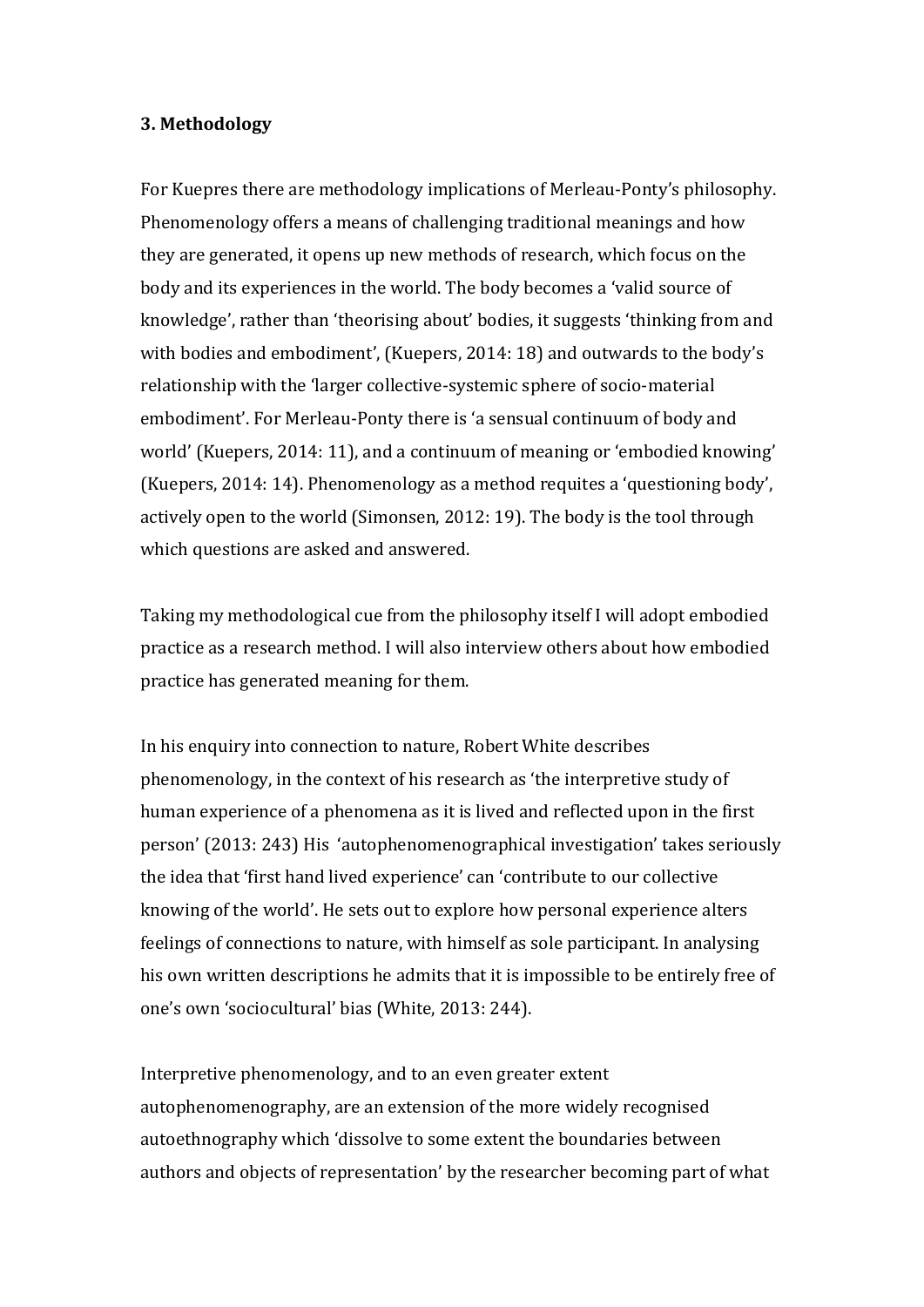they are studying and taking seriously their feelings and experience (Butz and Besio, 2009, 1661). What sets autophenomenographical inquiry aside from autoethnography, in which the researcher studies their relationship with a particular 'cultural or subcultural social place or group', is its focus on the researcher's 'own firsthand lived experiences, including perceptions, feelings, emotions, reflections and thoughts' (White, 2013: 243).

While White argues that autophenomenology needs to follow a 'set of procedures' in order for the results to be considered valid, in-depth reading around the subject of ecotherapeutic studies suggests that desire to fit into 'a community of researchers' has truncated the breadth and possibility of past research in this field (Doherty, 2009: 1). I believe that a prescribed procedure would be in opposition to the idea of letting the phenomena speak for themselves and the examination of the spontaneous feelings and thoughts that arise in genuine response to them. Therefore I intend to respond more organically to the experiences, to follow the stages that 'arise out of the phenomenon' (Laurier, 2010: 3), and to apply his suggested method to the proceeding analysis process, using 'in-depth' readings of my notes and interview transcriptions in order to 'identify themes and subthemes' and the 'meanings of the experience' (White, 2013: 243).

Nevertheless, inspired by White's method of using 'lived experience of a phenomena' and the feelings and thoughts that arise from this as both a method of study and a subject to be studied, I will participate in a course of activities whose intention is to create a feeling of connectedness to nature This will allow me to use an autophenomenographical approach, but also to extend White's method to include the study of the phenomenological experiences of others who participate in the same course. This 'co-participation' and 'lived experience' will allow me to be 'more empathetic'  $(2013:243)$  of the experiences of others, and hopefully result in experiences and feelings which will be comparable to my own and each others.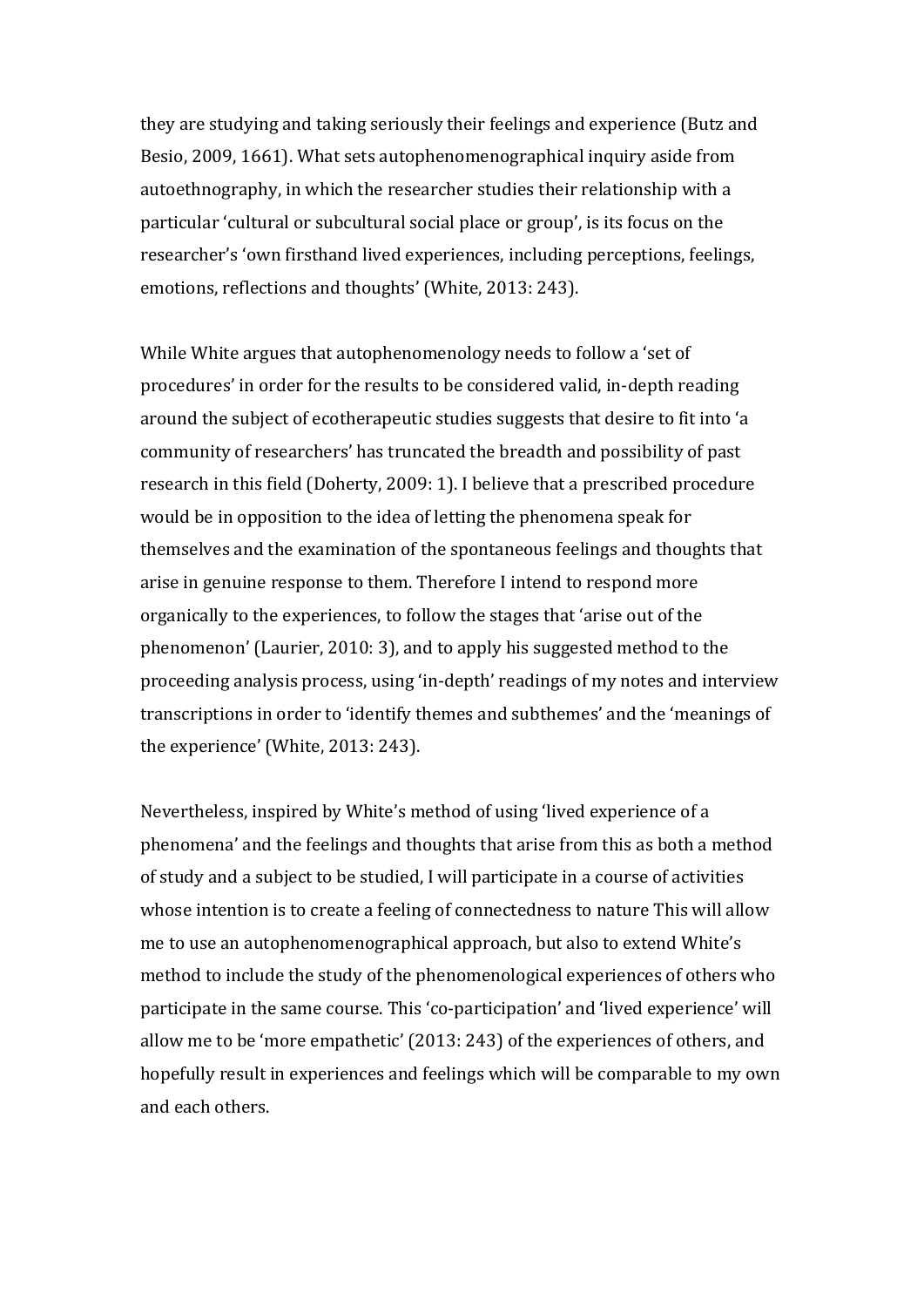In order to enhance the reliability of the results, I will triangulate my findings with experiences of others by conducting a series of interviews. This will allow me to identify common factors and patterns that would not be discernable merely from the personal experience of one person.

It is appropriate to use an embodied method to explore embodied connection to nature, because it takes seriously 'direct, individual human experience' (White, 2013: 243) as a valid form of knowing and knowledge production. Using the body as a tool aims to prevent the research from becoming too distanced from the source of the knowledge being studied, which is the body itself.

#### **3.1 The Study**

In order to use an autophenomenological approach I needed to find a course that I could take part in and gain some first hand experience of embodies practice in action. Due to the confidential nature of therapy I was not able to find anyone willing to allow me to take part as a researcher. Instead I was offered a place on a weekend course that offers a series of 'nature connection' activities to staff members of the children's outdoor education charity Forest School Camps. Having attended this course as a participant before, and been part of the collective that runs the course for several years, I know that its explicit aim is not therapeutic but to give people an experience of a set of activities which may help them connect to nature, and which they can then use in their work with children. People do not arrive at the weekend expecting therapy or healing, therefore this increases the likelihood of any therapeutic outcomes being the by-product of the experiences themselves, rather than of preconceived therapeutic expectations. I believe this will give a more genuine account of the therapeutic capacities of being in nature.

The course, which is titled Nature Connection, was held in rural West Wales in early May and run by a non-hierarchical collective of twelve people. It has been running for seven years and its aim is to immerse people in the natural environment through a series of sensory games and activities, to create a culture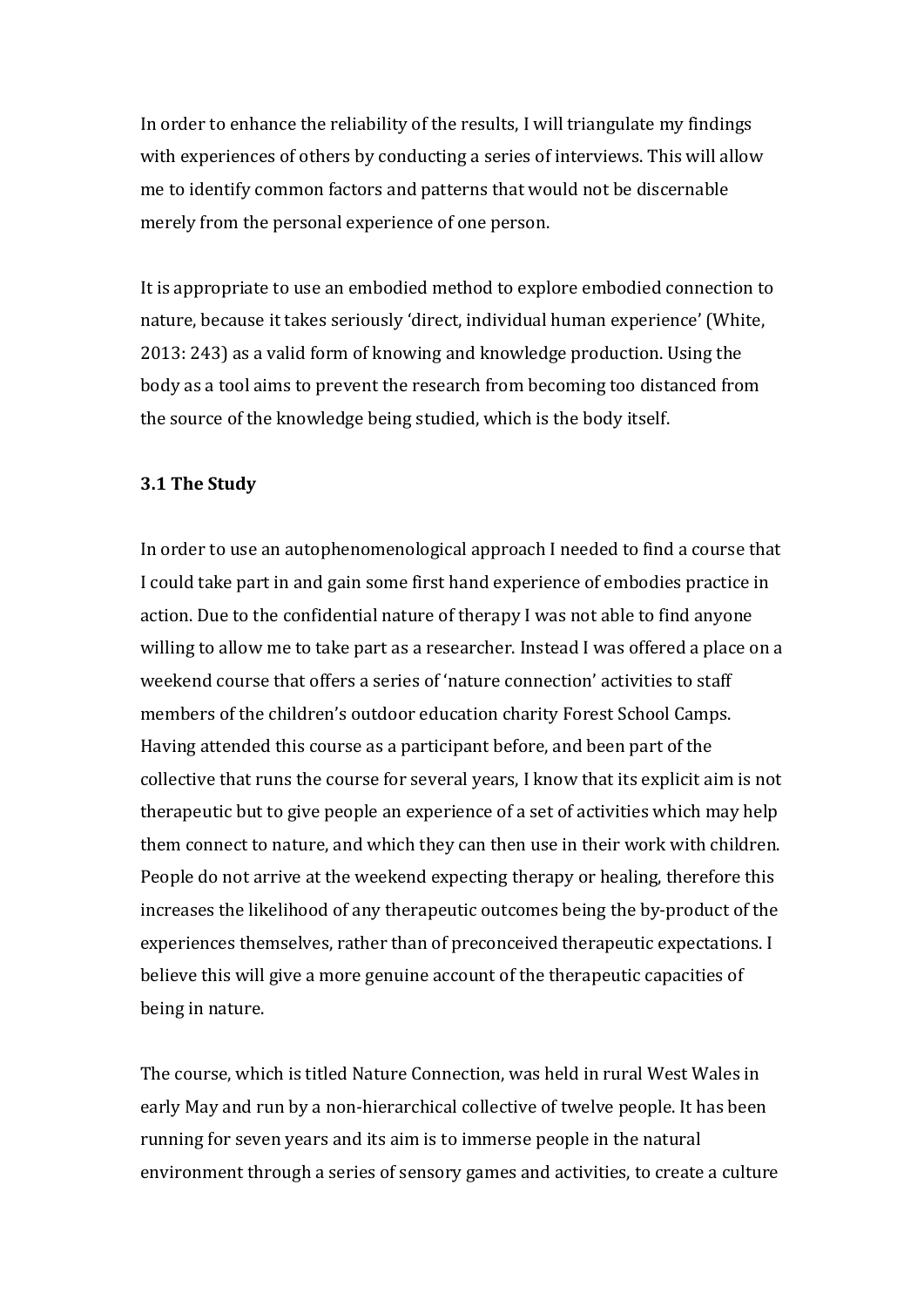with awareness of nature at its core and a safe community that could support whatever emotions that arose, with the natural world as a key member of that community. The weekend took the form of a series of highly structured and facilitated activities interspersed with timetabled in quiet moments for reflection, meditation, or observations of the surroundings.

The activities at Nature Connection try to reproduce the sensory experiences of living more primitively in nature, for example the experience of hunting or being hunted. Survival experiences in which one is forced to use your sense more intensely, listening harder, walking more stealthily, and using senses that we do not usually use, sometimes called 'extra-sensory'. On the Nature Connection course the necessity of survival is reached through playfulness, through framing the activities as games, or though stories that lend gravitas and purpose to the activity.

My intention was to write extensive notes whilst I was in the field, but I found a tension between remaining detached enough to write and being immersed in the activities thoroughly enough to feel their intended affect. This is a challenge that has been faced by many researchers in the social sciences (Madden, 2010). I resolved this by abandoning my notebook for the activities and using tea breaks to write down as much as I could. This initially made me nervous that I would miss something, but I came to understand that I would miss the point of the whole weekend if I was to try and keep up the note taking, and this made me relax into just 'being there' which allowed me to fully experience the activities.

I used my own first hand experience to examine how an embodied relationship with nature affects feelings about the natural world and our place in it. In order to make this a more thorough investigation I also conducted a series of interviews.

Initially I planned to conduct fifteen to twenty interviews about an hour in length, but the first few interviews turned out to be much shorter than that. In order to generate 'sufficient data' (Mears, 2009: 23) I decided that speaking to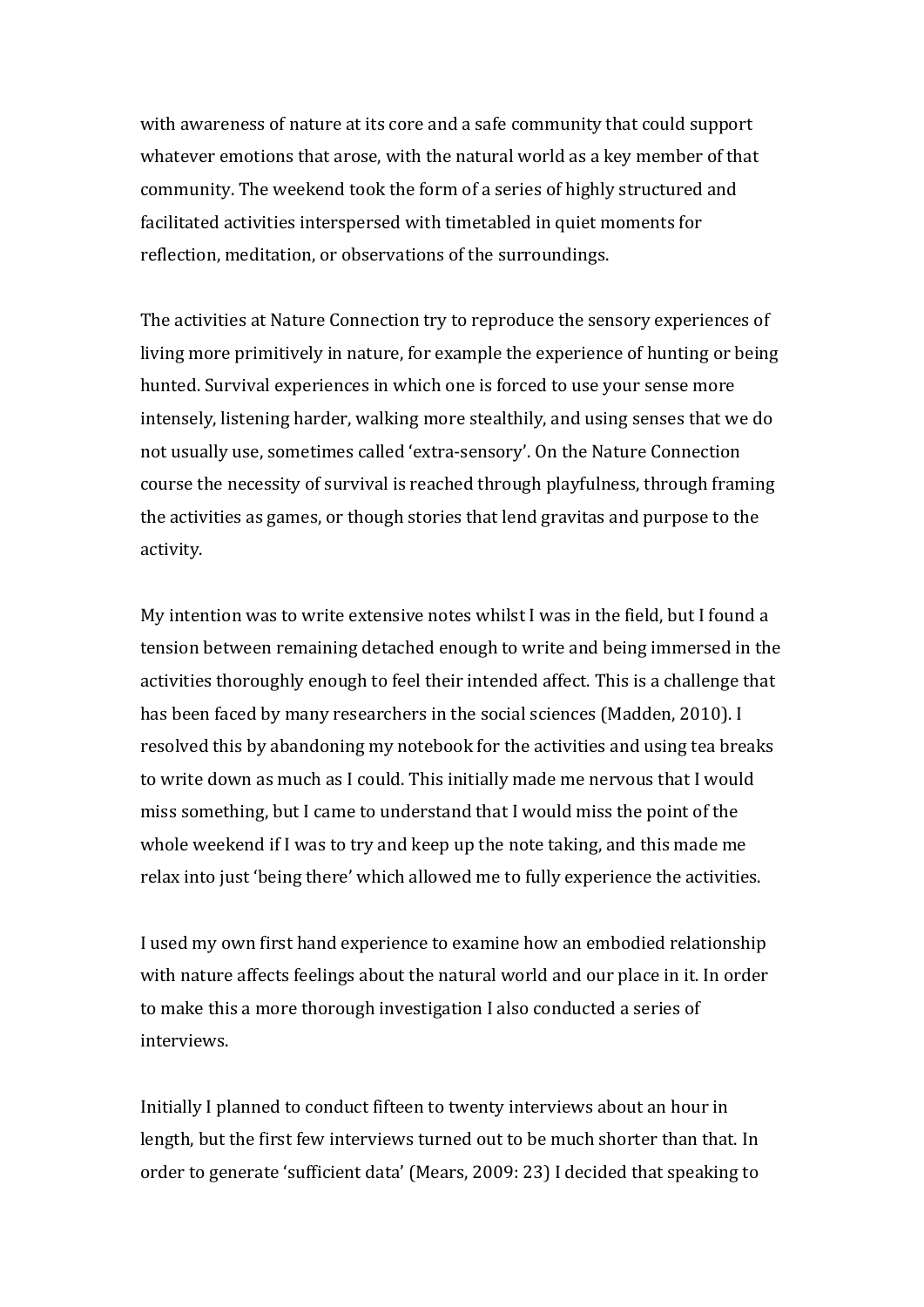more people for shorter lengths of time was a better combination for getting a wide perspective. The interviews were between fifteen and forty five minutes long and were transcribed verbatim.

After the first couple of interviews it became clear that the subject matter had a complicated relationship to language as the interviewees struggled to articulate the things they had experienced and how they felt about them. I decided to add a question which addressed this issue more directly as it seemed to lie at the crux of what I was trying to understand through the study.

I learned that my questions could be interpreted very differently by different individuals and I often had to narrow down to quite specific, detailed questions in order to get people to talk about the experiences in a way that generated the information I needed. I also adapted some of the questions for people who had been facilitators of the weekend or other similar work and who were able to give a different perspective on the activities.

I interviewed thirty people between the ages of twenty and seventy. All of the interviewees had participated in the weekend at least once, most on this year's course, and several were also facilitators of the weekend or did this kind of work as a living and are highly experienced at delivering this, or similar programs. Amongst the participants there was a wide range of experience of being in nature and camping, from people who had only done it once before to people who had been doing it their whole lives.

The course is self-selecting which could be a limiting factor since those participating already have a belief in the value of spending time in nature, and belong to the pre-existing community of Forest School Camps which brings with its social and behavioural norms. Although some participants expressed cynicism towards certain aspects of the course, the underlying shared ethos acted as bedrock for a general feeling of trust and a willingness to go along with what was being offered.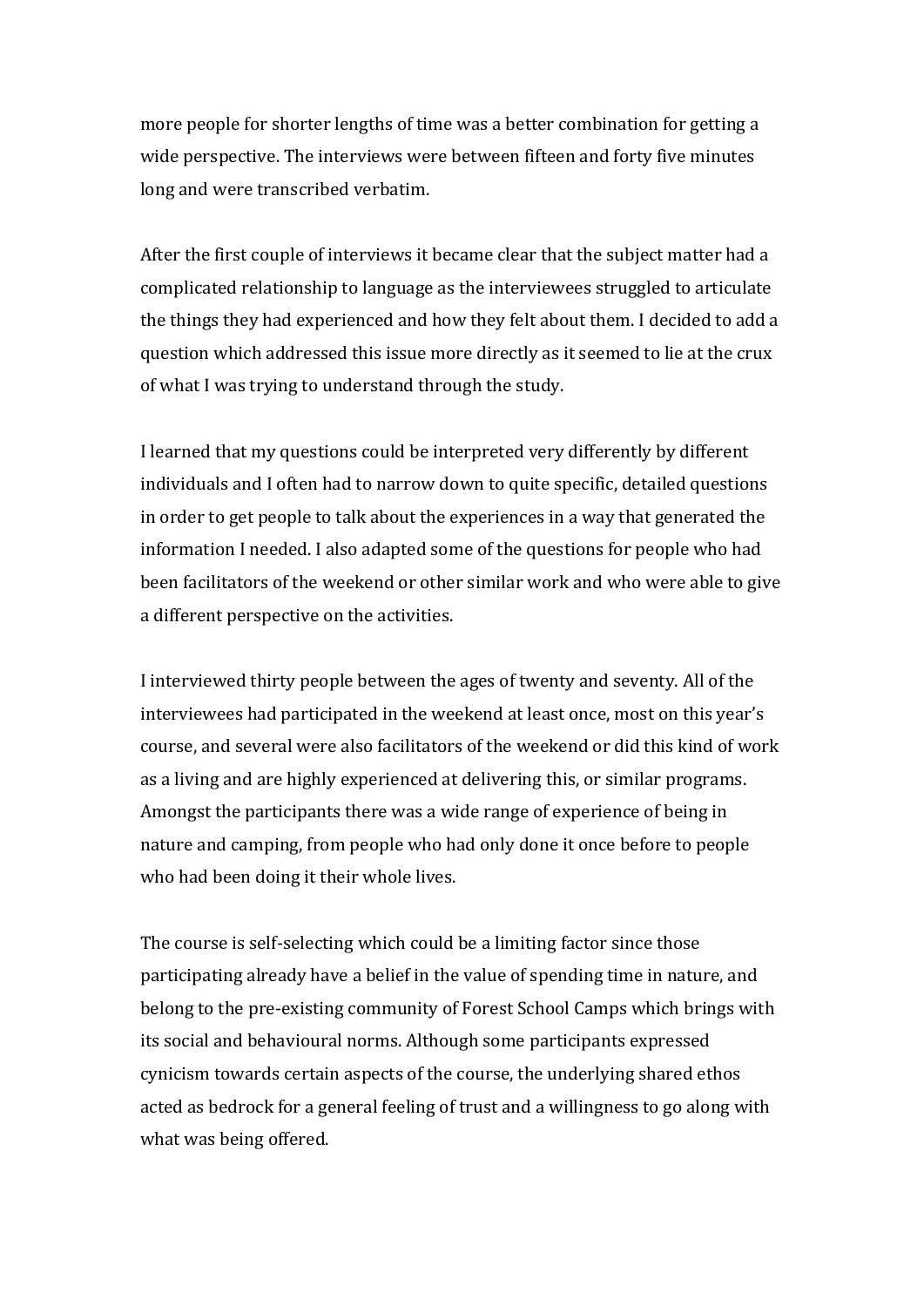This raises questions about the transferability of the findings, but despite this possible limitation, the wide range of ages and experiences of my interviewees reduces the possibility of the results being too narrow. Interviews with people who facilitate this work with more diverse groups suggest that results are similar, if not more dramatic for those with less prior experience of being in nature.

Ecopsychology and Phenomenology provides a conceptual framework for the analysis of the data. In keeping with the phenomenological method, and following White's suggestion, analysis was done manually, using in-depth readings to identify themes emerging from the study and to explore their meanings, creating my own codes based on these observations. The benefit of using this grounded theory method is that it allows the data to lead the way rather than trying to squeeze the findings into preconceived theories (Castree *et al*, 2013), 'a core challenge for phenomenologists' (White, 2013: 224) is to avoid falling into the trap of ones own assumptions, expectations and biases. Although White acknowledges that it has been widely accepted that it is impossible to entirely escape the influence of ones 'sociocultural' background when making interpretations, White believes it is possible to produce 'rigorous' research if one pays heed to 'neutrality, reliability and trustworthiness' (2013: 244) when analysing research findings.

#### **4. Analysis**

Grounded analysis of my interviews showed that people's experiences could be organised into several themes. Some of these were expected, such as feelings of happiness and well-being invoked by spending time in nature. Some even talked about feelings of 'bliss'. A majority of people reported a feeling of 'letting go', of allowing themselves to be guided by the facilitators, and letting go of emotions they may be feeling. This was accompanied by feelings of 'release' and 'relief'. There was relief in allowing their mind to switch off so that they could be 'in the moment'. Most interviewees reported a quieting of the mind, bringing attention into the body and inducing a meditative state and feelings of peace and calm.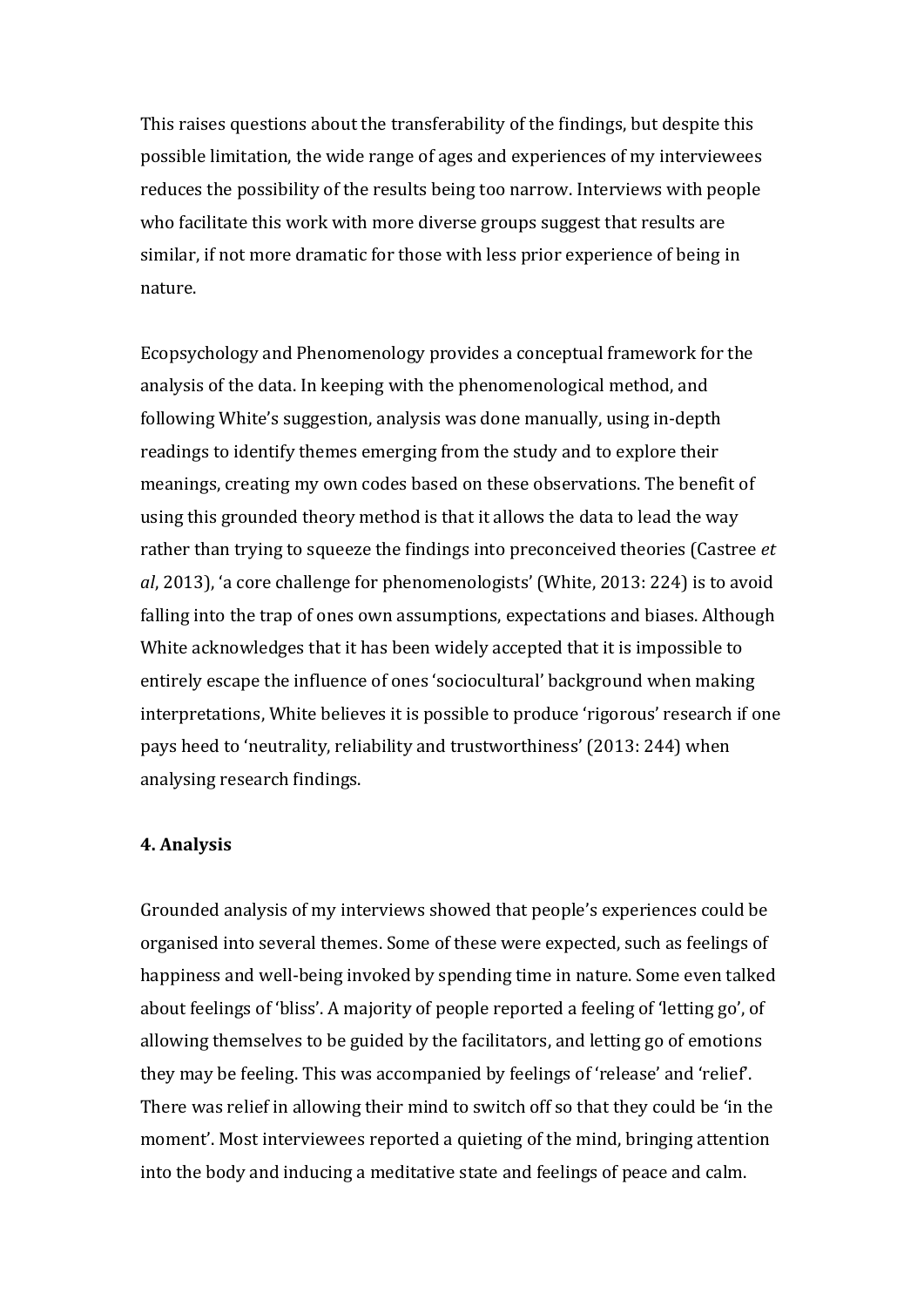Several people spoke of being relaxed and alert at the same time, as if in an active meditation. Many reported feelings of 'expansiveness' and heightened engagement with what they were doing, the place and the people they were with.

Since these findings collaborate with an already significant body of research (Berto, 2014, Capaldi *et al*, 2014, Hartig *et al*, 2014, Kaplan and Kaplan, 1989, Nisbet et al 2011), I have only briefly touched on them here. Instead I will now look in detail at some of the more unexpected, or less well researched, findings that arose from my study, as I believe this will be more useful to furthering the understanding of the human relationship with the more-than-human world.

# **4.1 The transformative effect of edge experiences**

Through participating in the activities and asking questions of others who have experienced them, I have tried to identify the 'how' of nature connection.

One technique identifiable from the interviews is the use of 'edge' experiences. Many of the people I interviewed recounted occasions on the weekend course, or other experiences in nature, where they had felt challenged or outside of their comfort zone. Those who had experience as facilitators spoke explicitly about the idea of edge experiences, believing them to be of great value and importance, 'I think as people we inhabit our safe zone... edge experiences allow growth as people, but also growth in the spaces we feel safe' (Holly).

Facilitators often described edges as 'fertile', using the metaphor of the edge of ecological systems, places of growth and diversity caused by disruption and challenge:

My understanding of them is based in ecology, which is the study of how life interacts with other life. When you are on the edge, that's where things change.... where one ecosystem meets another ecosystem, where you find all the life. There is something about change that also has destruction in it, and it's out of the destruction that the life comes.... That's where things are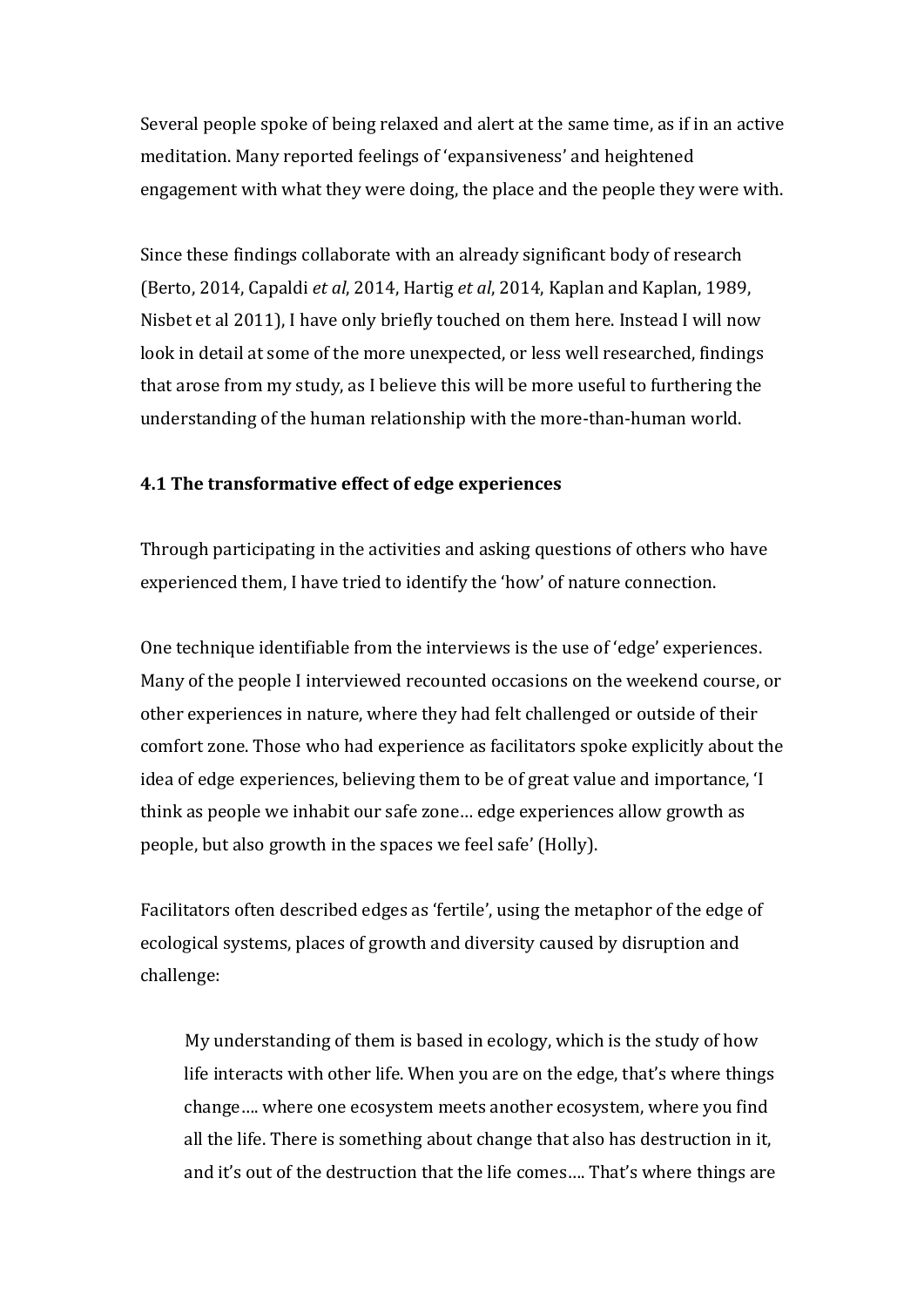revealed, if I can put it that way... It takes that conflict of edge to really bring out, to really see the life. So that is why edges in nature connection are so important, because they help to uncover the things that are maybe going on all the time, to become more aware of them, and therefore grow (Dora).

This analogy corresponds to the Ecopsychology concept of the 'ecological psyche' or ecological self, and also links to Robertson's argument that liminal spaces, 'from an ecosystemic perspective'  $(2013:57)$ , open up possibilities for transformation and healing.

Many participants recounted experiences that had been challenging to them in one way or another and showed an awareness that going through this experience and overcoming it had made them stronger or more able to deal with situations that arose in their wider life. As one experienced facilitator said, these experiences are 'vital' for building personal 'resilience'; 'I see huge shifts in young people when you offer them the responsibility and chance to have those edges' (Naomi).

Everyone's edge is different, 'the skill of a facilitator is gauging that' (Naomi) and creating a 'safe container' for holding any strong emotions that come up. Most people expressed a feeling of being 'held', not only by the facilitators, but also by the community, and the landscape itself.

Overcoming fear expands the self to incorporate the new experience and new phenomena:

We test ourselves and we realise we are okay... so we have grown in where we are able to go as people and that gives you a sense of confidence. There is such power in moving through the fear and realising that it's not something you need to be afraid of (Holly).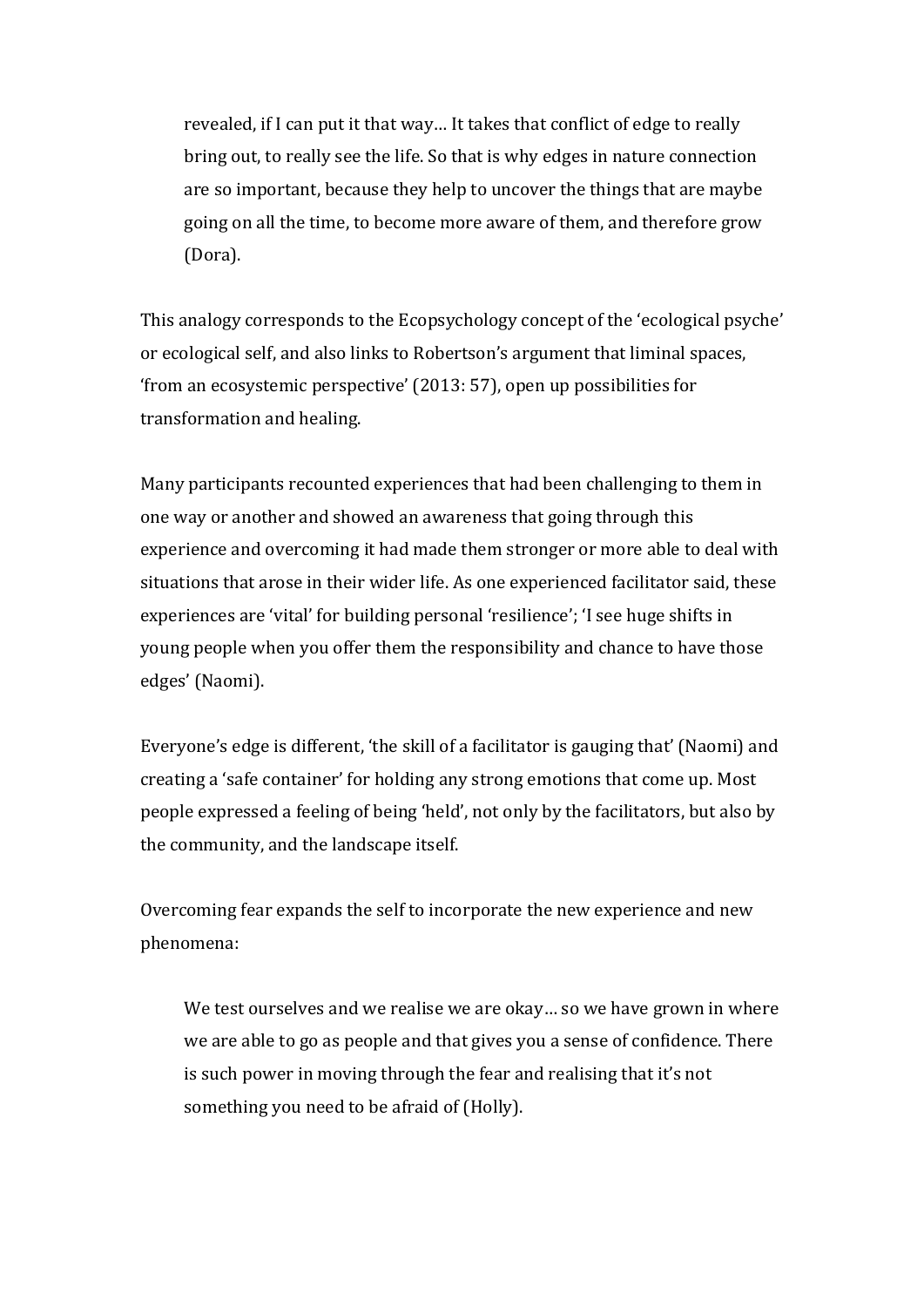Many people expressed a feeling that there was a wider cultural 'lack of knowledge' (Zoe) about our relationship to nature. One facilitator described what they believed to be the historical roots of this disconnect:

It's linked to a whole massive historical series of events, from the demonising of paganism and the burning of the witches, and this whole thing of us not being allowed to have that connection with nature under Christianity, it was basically killed off (May).

As Simonsen points out, certain ways of knowing the world have been elevated and become 'sedimented' (2012), while others have been shamed or actively discouraged. Rawles argues that it is these inherited values systems that have lead to the destruction of the environment and that we should therefore bring them into the light of consciousness so that they can be made accountable and questioned (1998).

Participating in the course gave many people a sense of distance from their 'dayto-day' lives that allowed for a new perspective on their position in the world, a 'reflexivity' (Giddens, 1984: 3) that often gave rise to critique of the 'so-calledcivilisation', as one of the participant called it, in which they were usually embedded. Robertson's claim that humanity has become 'tame' and lost its connection to wildness, both internal and external, was echoed in a feeling of frustration that the wider culture that we inhabit 'insulates' (Andy) us from the natural world. Most people expressed relief at having a chance to experience living in a way that felt 'fundamental' to human wellbeing.

The tameness of our culture means that we live in a 'system that has successfully got rid of most edges' (Naomi) in our daily lives. For this reason, many of the activities on the weekend attempt to induce a feeling of necessity. From my experience as a participant I found that the use of blindfolds to remove the dominant sense does this very effectively. It had the immediate effect of bringing people into awareness of their bodies, their other senses, and the ground directly underneath their feet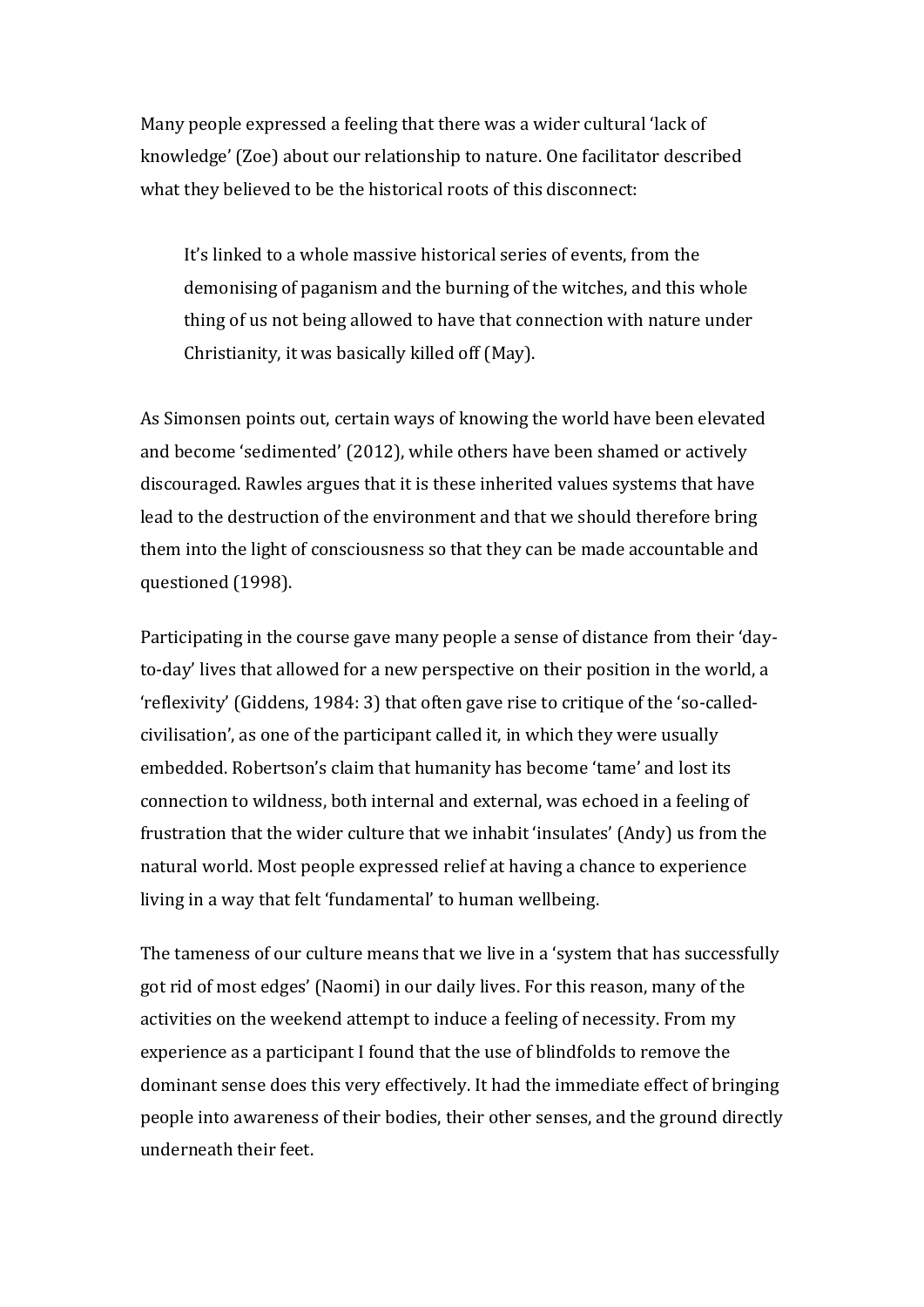The design of the course developed edge experiences for the participants. Blindfolds and the removal of sight help to induce a feeling of stepping into the unknown. The known becomes utterly unfamiliar, one is literally and metaphorically moving through the darkness. It is discombobulating. These moments act as Simonsen's 'moments of disorientation', ambiguous moments which replicate the liminal episode of a rite of passage, one is 'betwixt and between', nether one thing nor another, a moment of pure potential which can be an opportunity for transformation. One participant reported the heightening of other senses brought on by loss of sight:

It's almost like my feet got bigger, and my ears got bigger, and my fear got smaller. It's almost like changing shape, and the experience then became a sensate one (David).

Necessity, which makes the activities meaningful, brings you into your body and 'a hyper awareness of your senses', serving to connect you with 'your animal self' (Theo), a sense of being 'a living sentient creature of the earth' (Tiff). Coming to feel at home in the body induced relief, it increased peoples confidence and trust in their own senses. It connects us to 'other animals who use their bodies in the same way and are motivated by the same needs' (Theo), and it connects with something primal:

I felt like this was what we were evolved to do. I have a body that is capable of stalking. Capable of being agile, of the turning and twisting, and I don't do any of that (Nelis).

These experiences support evolutionary psychology theory that humans are better adapted to the natural world. Substantial numbers of people spoke of feelings of expansion, physical widening of senses and levels of perception that lead to feelings of emotional expansion. This correlates with my own experience of a deep focus on my senses leading to feelings of elation. Participants are describing a Phenomenological experience of an embodied self.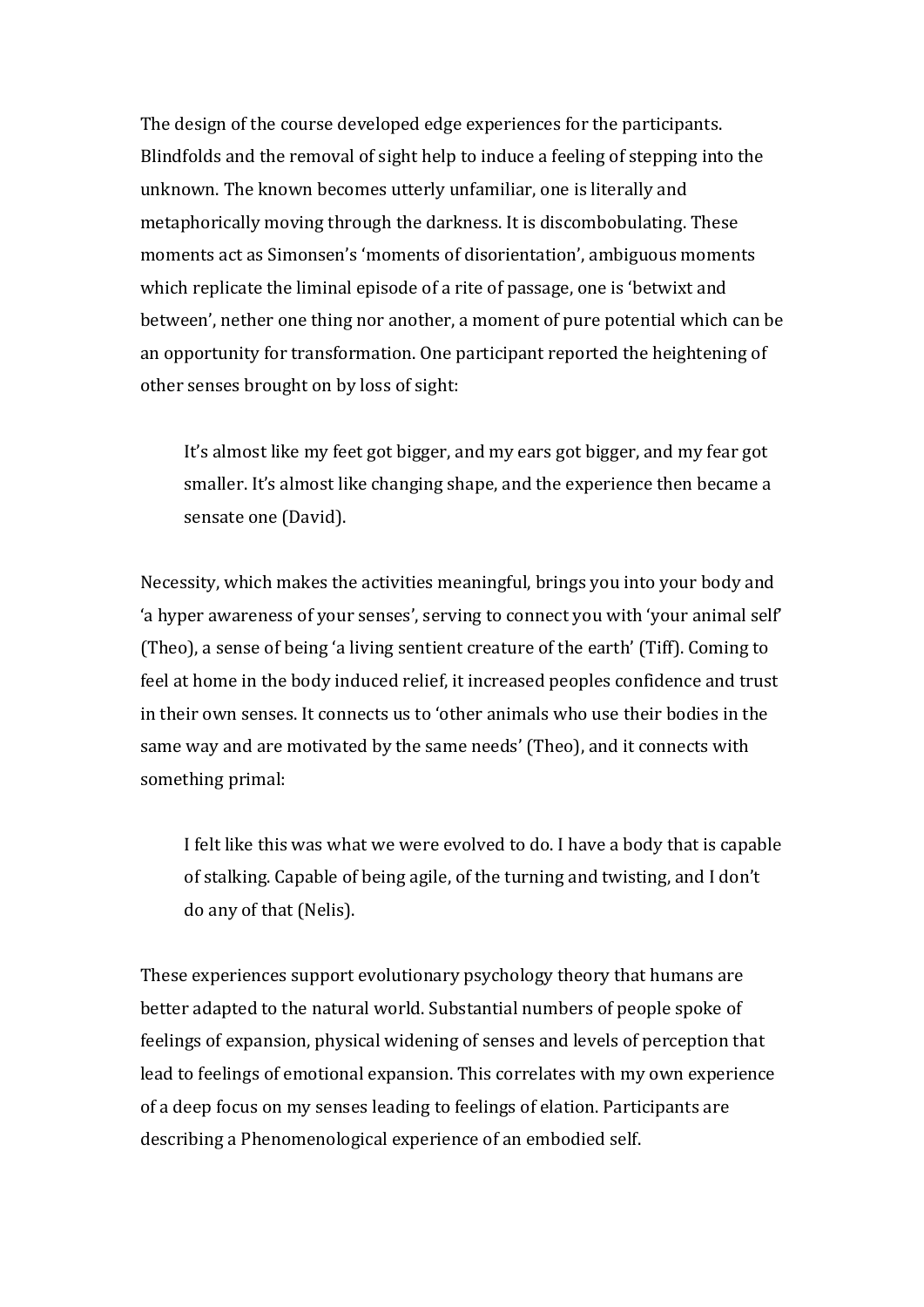This trust of ones senses and transformed understanding of ones capabilities extends beyond the physical. A lot of people reported experiences of sensing the approach of people or objects when they were blindfolded:

Of knowing that a tree was coming up, and then that being the case, and me being like 'ahh I know this, this is in me already, and I don't know how I know this and I don't understand, but it's there (May).

One of the most frequently mentioned games was an 'extra sensory' game that involved feeling when someone was focusing on you. This game opened up the idea that we might have 'more bandwidth' (David) than we think, and ignited feelings of curiosity to explore this potential further.

# **4.2** The self transformed through sensory experience

The cycle of perception described by Simonsen and also by Bengtsson, was echoed by the description of 'brain patterning' given on the course. This idea helps us to understand how these sensory experiences are able to affect our understanding of the world. As Bengtsson put it 'I perceive with my body and my senses, and therein is included my habitual knowledge of the world, which can also be described as an implicit or sedimented body of knowledge' (2013: 48). As articulated by one of my interviewees who is a facilitator of nature connection activities and who sees her role as providing sensory level input that then effects people's orientations;

We have sensory experiences and our perception of the world is shaped by sensory experiences, and our perception of the world influences how we behave, which in turn affects our sensory perceptions, and it goes around in a cycle (May).

As Simonsen puts it, it is 'through engagement significance appears' (2012: 16). Sensory input affects our behaviour and our worldview. It is a cycle that hopefully becomes self-perpetuating.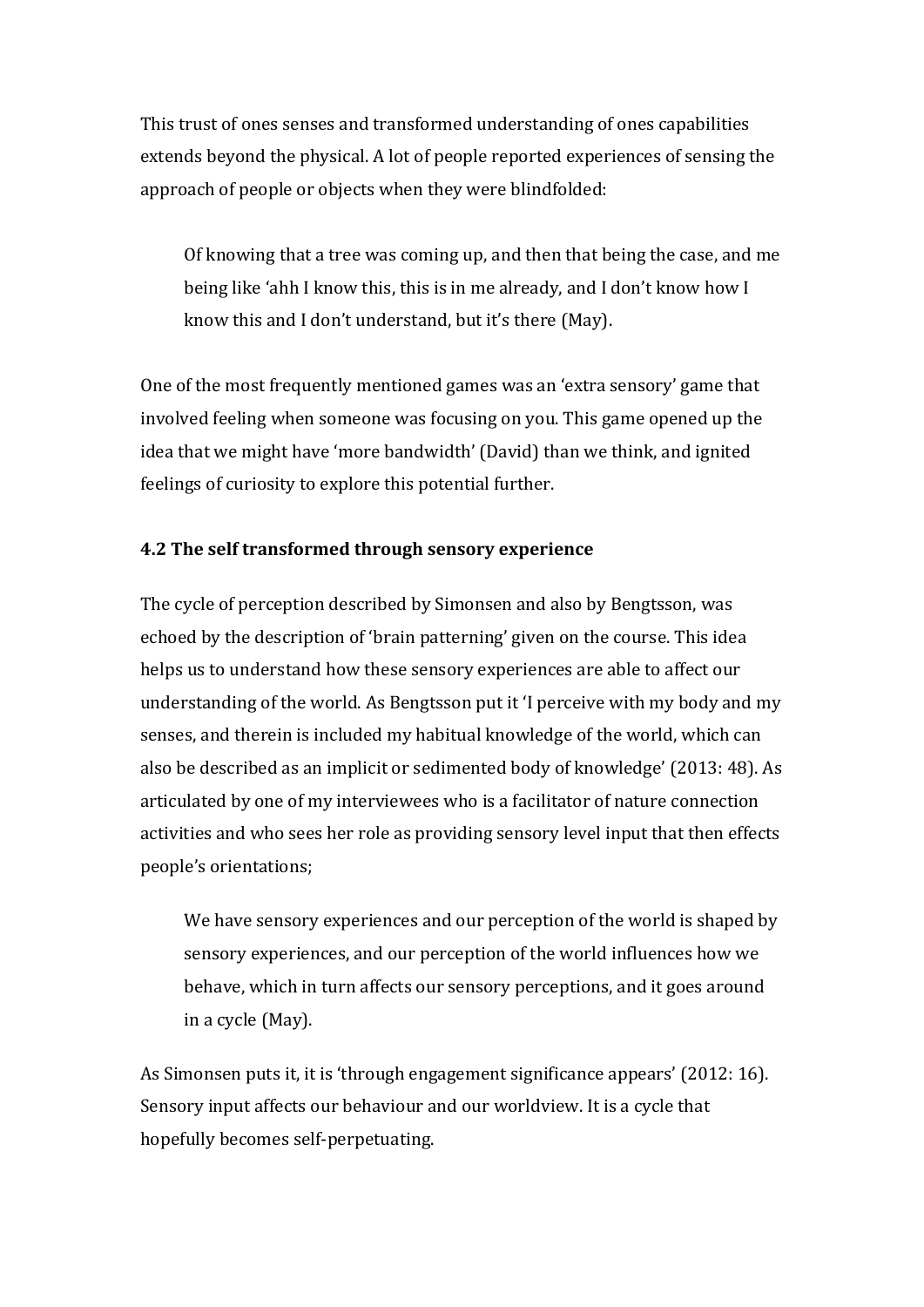Milton's exploration of emotions adds another layer to this understanding. She says; 'how we feel during an experience influences what we remember about it, and therefore how it affects our future thoughts, feelings and actions' (2002: 149). This helps to explain why the feelings and emotions caused by participating in the weekend's activities contribute towards an understanding of ones place in nature. As Milton says 'emotions (or feelings) and understandings (or knowledge) support each other' (2001: 7).

Understanding of this pattern lies at the heart of the motivation to facilitate this kind of work:

I have been exposed to experiences which have shaped my perception which make me believe that that's important. So if I'm worried that people aren't acting with other people's interests at heart and, with the future of the planet at heart, then the way that I can help them act differently is to provide opportunities for them to have that experience. I guess it's linked to wanting to help people to make the world better (May).

Having spent time in nature has encouraged a feeling of responsibility and care towards the earth, it helped some people to understand their personal impact on their environment; 'Listening to myself moving and to the other sounds, being myself and recognising my impact on the other things I can hear around me.' (Holly). 

Several people said that participating in the activities had helped them to process things that were going on in their lives. They acted as a catalyst for cathartic release, 'a releasing of so many experience they have had and not been able to release emotions about' (Naomi). There is a deep feeling of healing that accompanies going through something bodily and emotionally. It is this emotion, according to Milton, that is a crucial factor in shaping how we connect with our environment.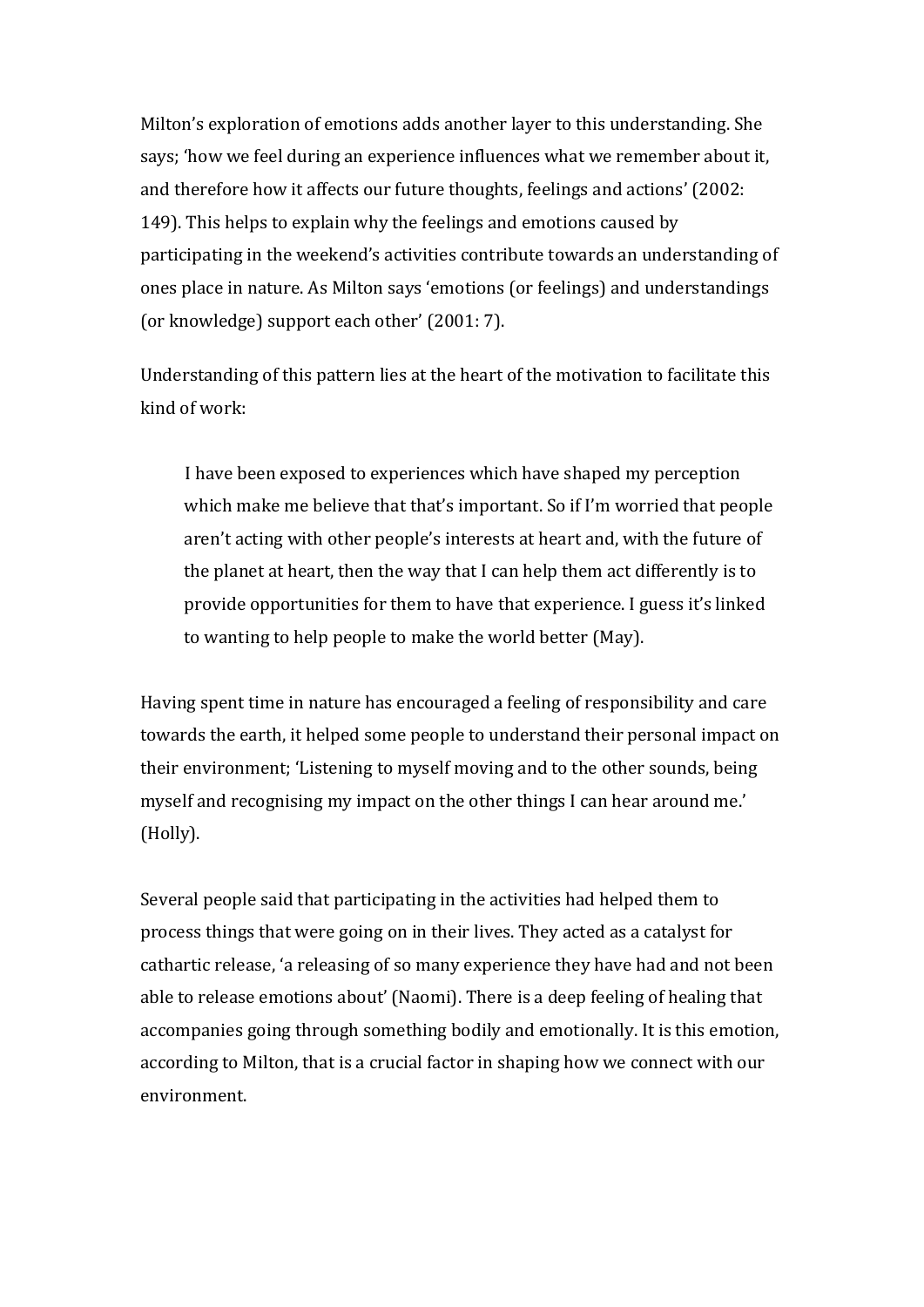The activities often acted as a metaphor for wider life experiences. As one interviewee reported;

'the situation was reflective of so many other situations in my life that were everyday problems of panicking and feeling trapped. Knowing that I could get myself out of the bramble patch was so transferable. I touched something deep emotionally and allowed me to walk though it and past it.' (Naomi). 

The experiences of going through the drum stalk (See Appendix 5) caused a shift in the conception of the self, it helped equip people with skills and confidence that was transferable:

It was so beautifully immediate, good physical and non-intellectual, it felt dangerous and challenging... If I'm only interacting with the obstacle immediately in front of me, and I don't see the potentially immeasurable obstacles that lie beyond that, the next bush, or the forest, or the mountain... I'm just living in the immediate moment and each challenge is overcome in its singularity, and that is quite empowering, because in life it can be quite overwhelming, and to remember to go one step at a time. To give yourself completely to each challenge as it presents itself (Tiff).

These reflections show that the activities offer new phenomenological experiences that provide opportunities to develop new capabilities, which can be incorporated into the personality in the way that Bengtsson describes. This leads to a feeling of growth, of both physical skills and psychologically. One participant described this process as 'illuminating new territories of the psyche' (Tiff). Another spoke of edge experiences offering the opportunity to meet parts of the self that have been 'banished', denied or deemed unacceptable, and to 'welcome them back home', leading to a feeling of 'wholeness' (Amy).

Feelings of 'home' came up in several contexts. As one interviewee put it; 'as an individual, the more you feel at home in nature, the more you feel at home in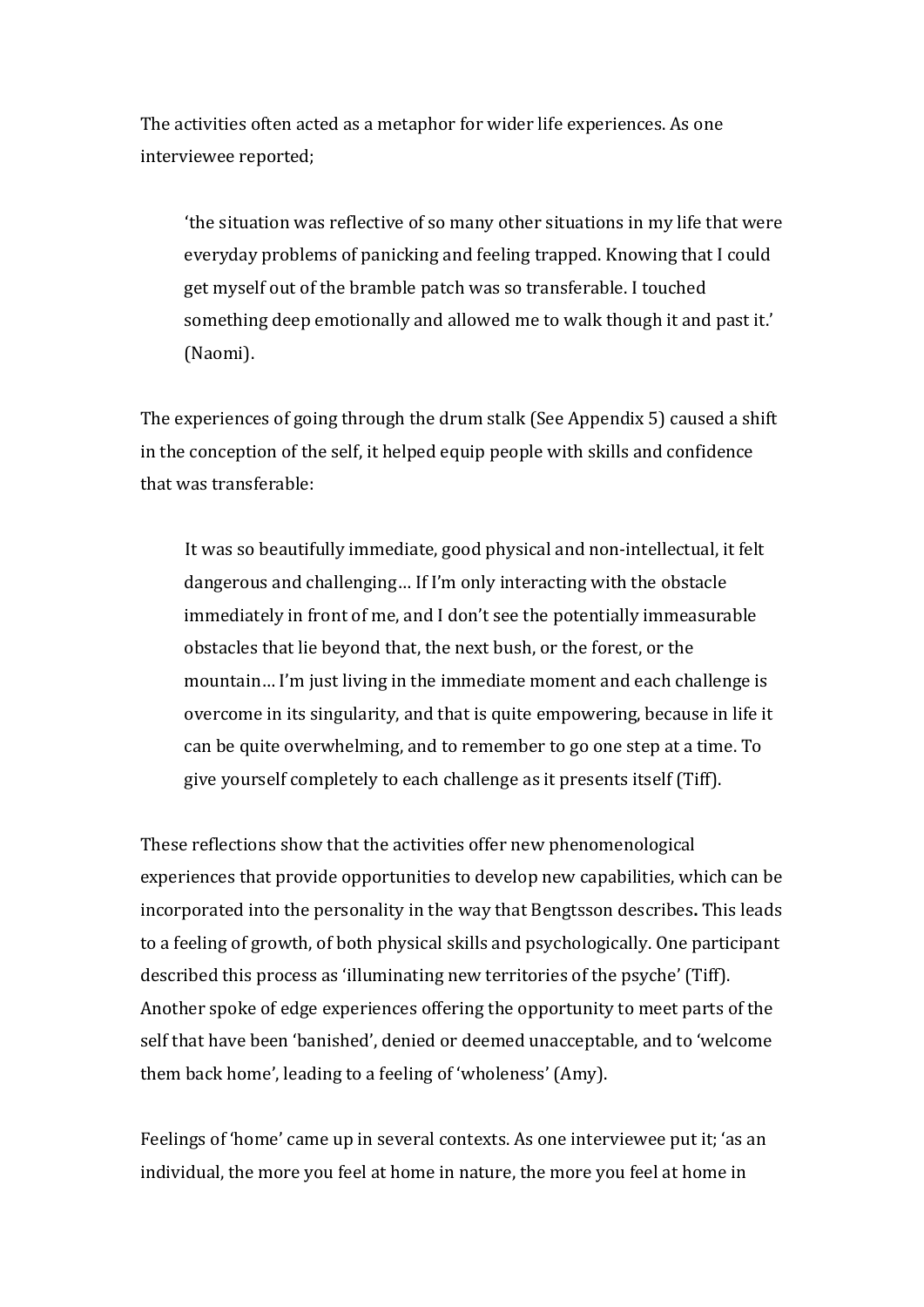your own body' (Lisa). From many of the interviews it was clear that one of the strong therapeutic effects of nature is that it 'reflects back to us who we are or our place in it'. In social situations we are reflected by many people and become 'fragmented', but 'in the woods there is only you yourself and your relationship with your surroundings'. This simplicity induces 'a real confidence, a coming back to yourself' (Holly). Being in nature has the capacity to change our sense of self, and our understanding of ourselves in relation to our environment.

#### **4.3 Belonging and Kinship**

Being immersed in the natural world led many people to perceive that they belong to something bigger than themselves, that they are part of a wider ecological system. Being sensorally and emotionally present in nature, one participant said:

Makes me feel the opposite of lonely.... I feel welcomed and accepted and that I'm enough and that I have a place and a purpose. Not a place like a hierarchal place, but like I am part of something (Dora).

Observations of natural cycles gave an awareness of a bigger picture, the wider cycles of life and death that we are contained within, gave many a feeling of place and a perspective on 'symbiotic relationship of everything' (Zoe).

The results of this study indicate that the feeling of kinship towards the morethan-human world that is advocated by Haraway is achieved through spending time and close observation in the natural world:

'before I got into this stuff I would look at a wood or a skyline of trees, and I would just see trees.... But after spending time immersed in trees, getting to know the different species and the different characters... I have a relationship with those different characters... so it's like looking out at a whole group of friends, with all their different nuances... and that makes me feel like I belong and am part of a bigger community' (Dora).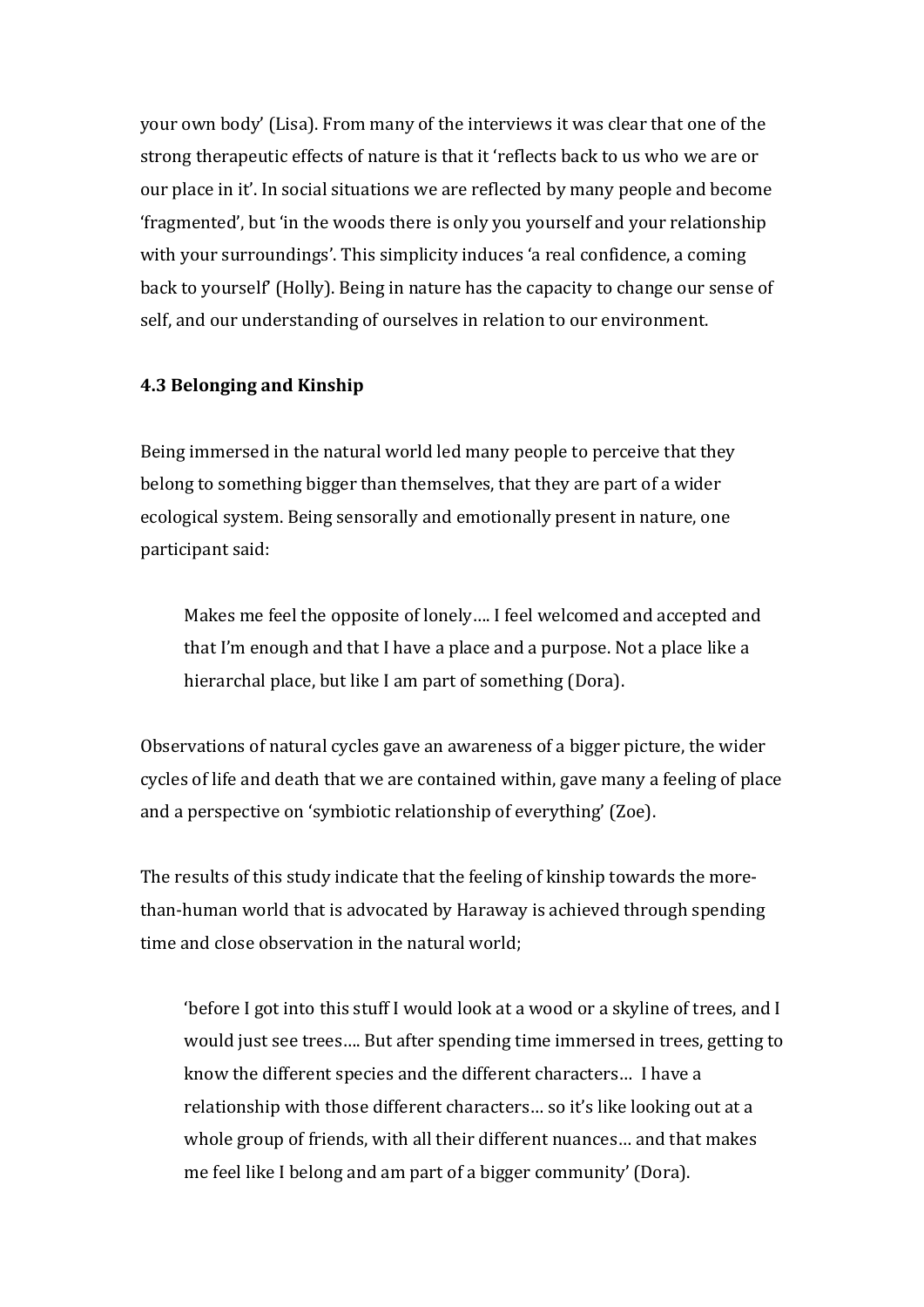For some, a theoretical understanding of ecology lead to closer observations, a new way of looking and being in nature. For others this understanding happened less intellectually, but in both cases it was familiarity and a bodily experience which lead to the feeling of being part of something greater that ones self, to a sense of belonging.

Familiarity does not mean an intellectual knowing, but rather a feeling of intimacy. As one participant pointed out 'I'm not a botanist, I don't know the names of all the plants, but I can love these plants without knowing their names' (Andy). Roszak's hope that familiarity and a feeling of interconnection induce love and loyalty is strongly supported by these findings. As one interviewee reported:

I feel some kind of protectiveness over it... Having an emotional feeling about it doesn't feel misplaced, it feels genuine and like I am meant to feel like that (Lotte).

For others this gave a strong sense of purpose. One participant who is involved in environmental activism said:

My desire to act for, to protect the planet and to do stuff for the greater good... it's all tied up with feeling connected to a bigger web of connection, a bigger web of life, and being part of something (May).

What arose from many of the interviews, and from the reading, is that this idea of a connection to nature is a whole way of being, not just a set of activities that can be done once and then you are 'connected'. It is a 'tool kit' that facilitates a way of being-in-the-world that must be practiced and lived. As one participant put it, it is a way of being that promotes a 'world view' that is compatible with a 'spiritual orientation around the earth' (Andy).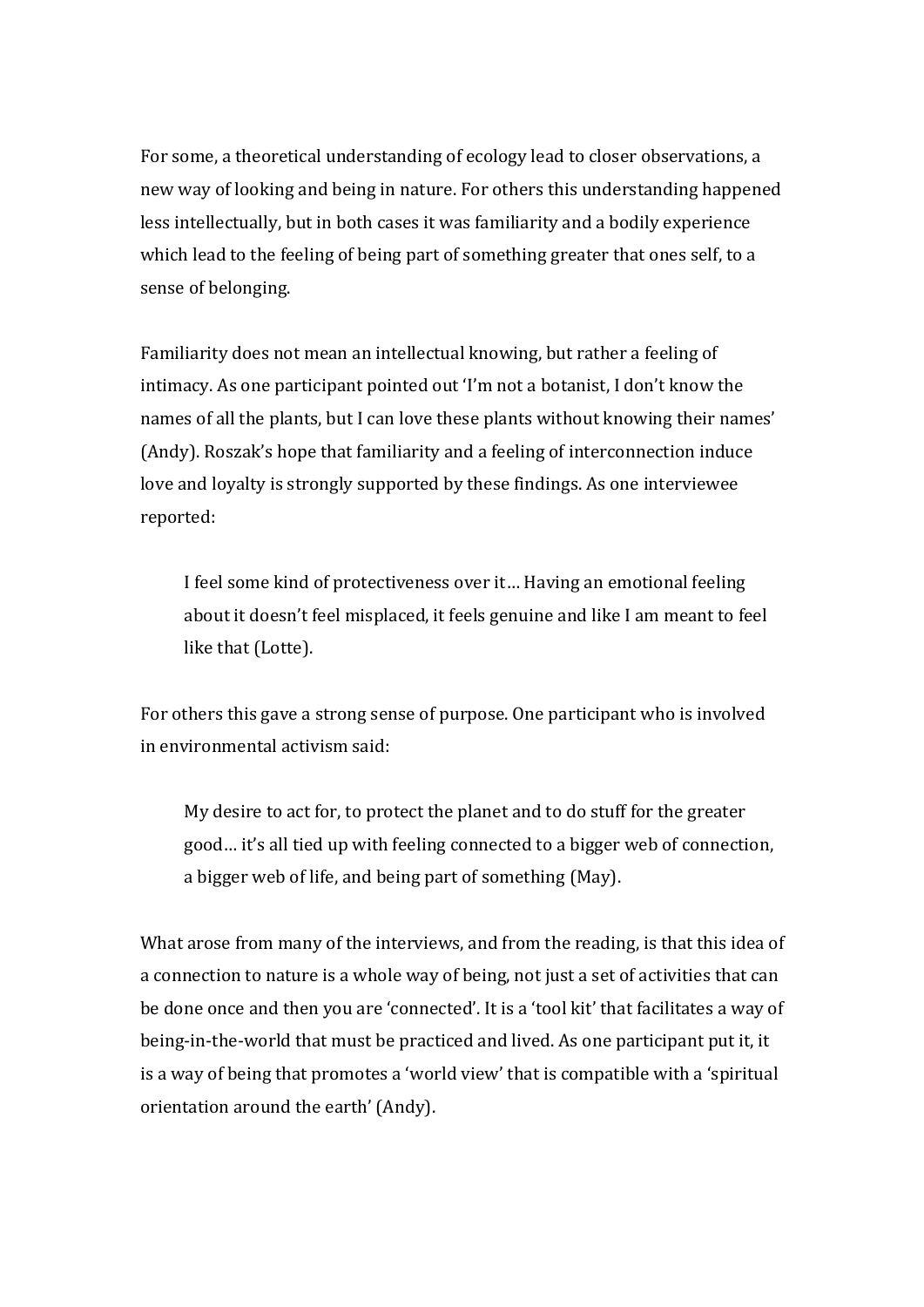#### **4.4 The trickiness of language**

It became clear during the interview process that the experiences and feelings that participants had on the Nature Connection weekend were not easily expressed in words. People struggled to find words that they were satisfied with to describe what had happened to them and were frustrated at the inability of words to do justice to their experiences.

There was a general feeling that language and words made the experience 'smaller', diminished or 'simplified' it. As one interviewee put it

I find that the distillation something so vast into symbols is reductionist, and it subtracts so many things that are contained within that experience which are uncommunicable (Tiff).

Language proved to be tricky or unsatisfactory in a number of ways.

There was acknowledgment that the choice of language was important, and concern that it could act as a barrier that might stop some people engaging with the experience. There was a strong awareness, particularly among those people who had experience of facilitating this kind of work, around their choice of language and the complexity of the subject matter. Some spoke of the care they took in tailoring the language they used in order to make their work accessible for different groups of people;

I talk about things in a way that I hope other people will understand, I guess we all do that, depending on who I'm with I will use phrases in some contexts that I just wouldn't use in other contexts (May).

Cultural values have led to a connection with nature being 'unfashionable' and therefore 'embarrassing' to talk about; 'it's something I feel we dumb down, like everyone is a bit scared of it or almost ashamed of it' (May). Concerns for how they came across, worries about 'sounding clichéd or cheesy' (Noam), or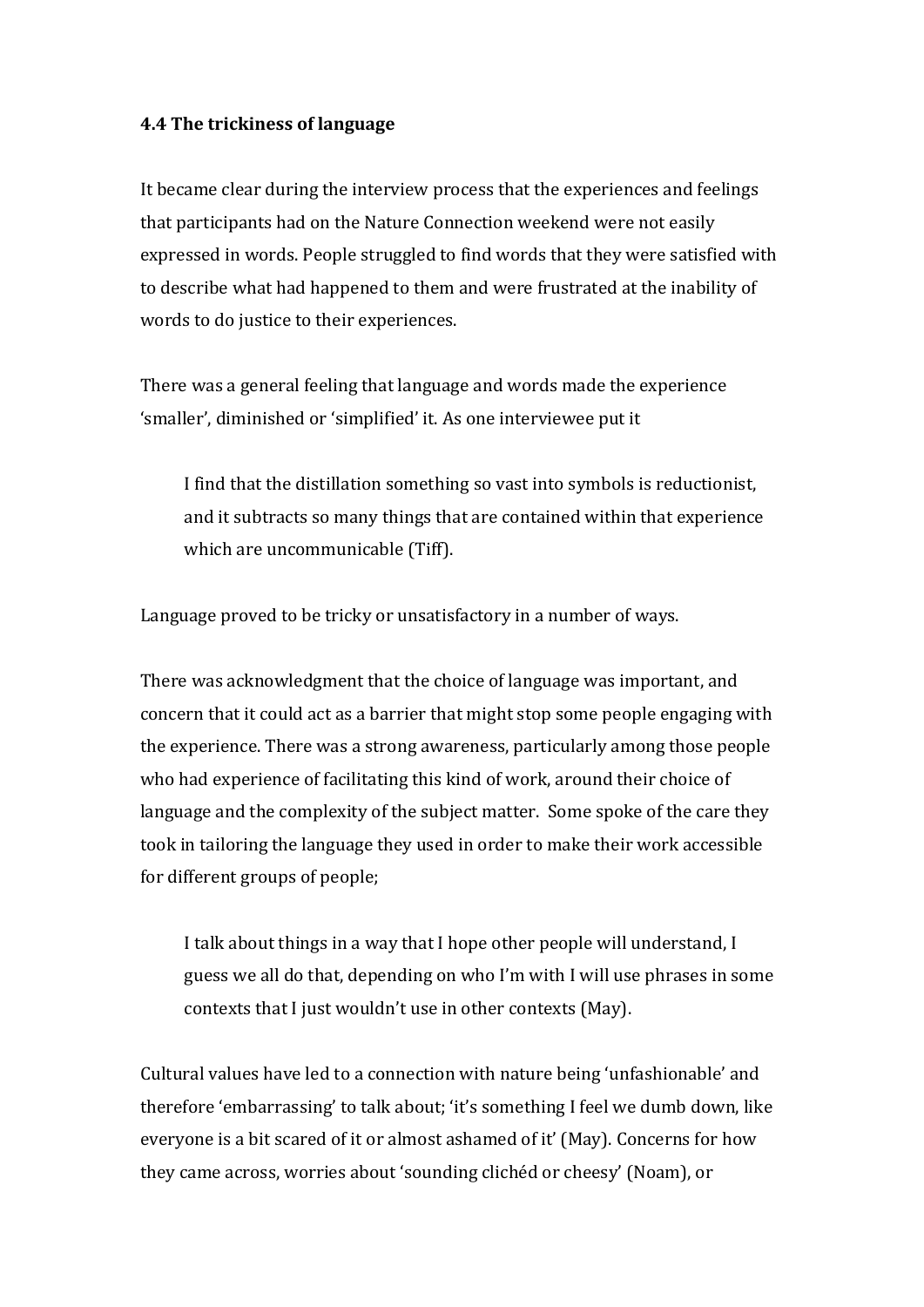whether it would be socially acceptable by wider society, did shape the way that some people spoke about their experiences, occasionally causing people to belittle their own feelings or make them into humorous stories:

When I was talking to friends about the weekend I found myself making light and making jokes of some of it, and not in anyway talking about any of the really quite spiritual moments. Maybe that's just the kind of guy I am, we like to avoid vulnerability (Pete).

The activities and the culture created by the weekend are able to penetrate through culturally acceptable ideas of the self that we present to the world. This experience can be disarming and make people feel vulnerable, but it also offers the opportunity for a transformed conception of the self.

There was concern that if they were to speak about their experiences, and the feelings that arose from them, they would be dismissed as 'tree huggers' or 'hippies', labels felt to be 'disparaging' (Andy). This aroused feelings of indignation in some, and resignation or a desire for privacy in others.

For some the experiences they had had were simply too personal to discus. A number of people expressed unwillingness to talk about some of their experiences, feeling that they were too 'private'.

Several said they were happy to talk to me, feeling that as somebody who had had these experiences myself, I would 'get it', but they felt that it would be exposing to speak to most people, 'Talking to you is fine, but talking to some people about it is like showing off my knickers in public!' (Julie). My status as an 'insider', or 'co-participant' proved to be a very useful ethnographic tool in this regard, because, as White suggested, people assumed that I would be empathetic having gone through the embodied process myself (2013).

Moments of the self-realisation were common, some minor realisations also occurred during the process of recounting their experiences to me as it helped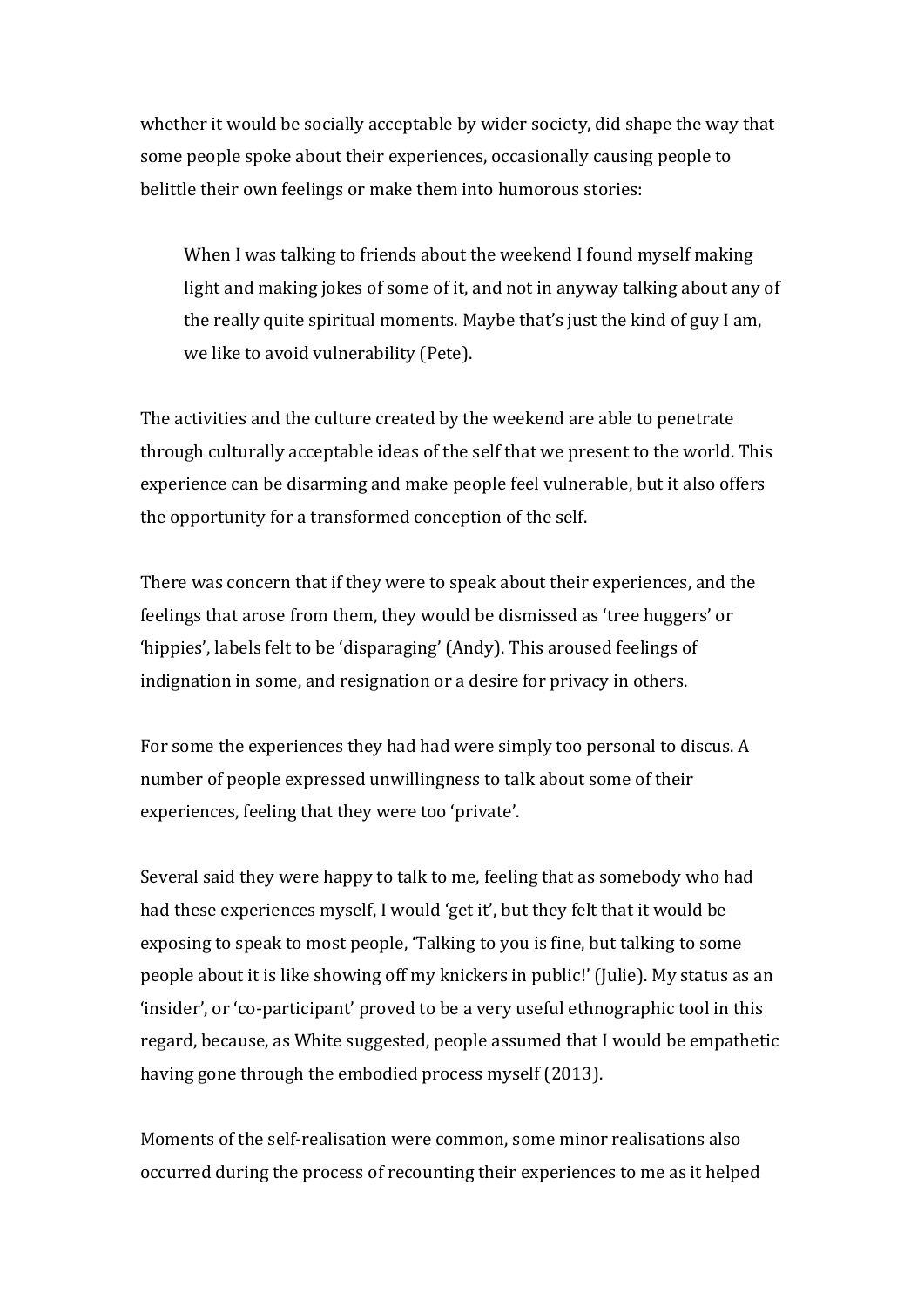them to notice patterns in what they were talking about, in how they had behaved or how they had felt.

Looking back over it and reflecting on it, and realising that so much of it is a metaphor for my life. It teaches me so many things about the way I approach things, how I experience things (May).

Metaphor is a theme that reoccurs throughout the interviews. Even the most articulate had to sometimes search long and hard for a satisfactory word or phrase and many people relied heavily on metaphor, both explicitly and implicitly, for attempting to articulate 'experiences that are uncontainable' in everyday language (Tiff). For many people, nature, and the experiences had in nature 'offer a really simple metaphor that is tangible and physical' that can help make sense of complicated emotions without belittling them. For instance likening the inner emotional landscape to a flowing river, held by its banks (Amy).

If, as Gibbs *et al's* research suggests, 'metaphor is fundamentally grounded in embodiment' (2004: 1189) then these metaphors are perhaps the most useful linguistic tool we have for communicating the essence of bodily experience. This is not just a projection of human ideas on to nature, because there is a reciprocity, the natural world is also projecting back at us if we can listen (Robertson, 2013, Allora, Calzadilla and Chiang, 2014).

Gibbs *et al* also argue that 'poetry delivers a vitally metaphorical way of thinking, much of which lies below the surface of our everyday consciousness' (2004: 1190). Their findings correlate with what many of my interviewees seemed to know instinctively. Feeling that it required one to be 'more artistic or free with your language' than the 'traditional methods' (Holly) of everyday or academic language, several people suggested that art or poetry might be a more affective ways to communicate their experiences and the essence of an embodied relationship to the more-than-human world; 'That's what great art does... It makes us able to share those kinds of moments' (Noam). The immediacy of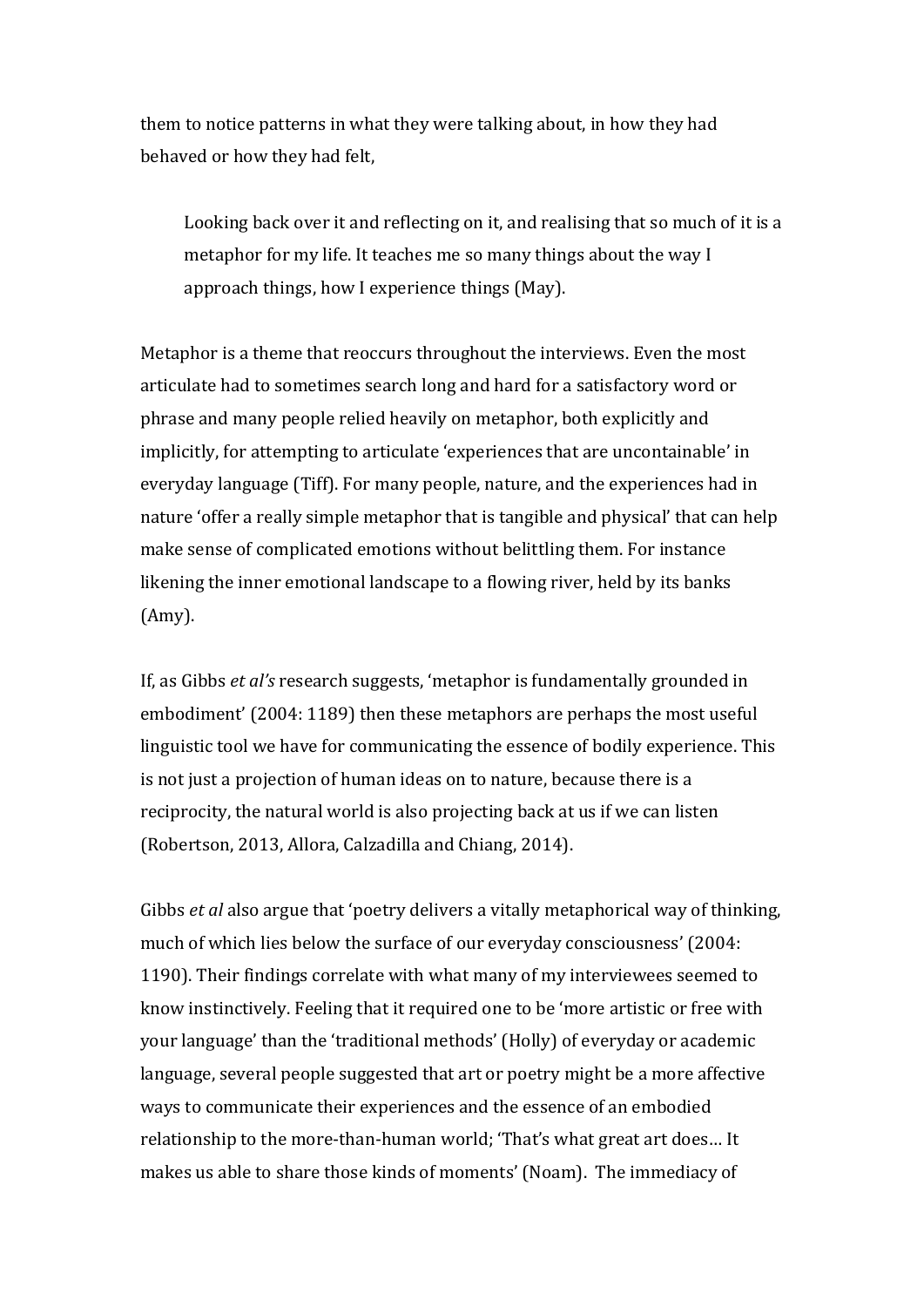visual art was also seen as an affective tool as 'it puts you out of the categorising part of your brain and into the more emotional, feeling part of your brain' (Julie). This relates to Hyde's idea that artists, or art, can perform the role of the trickster figure by opening up liminal spaces in which it is possible to act outside of the normal rules of a culture, thus creating room for transformation to occur (2008).

#### **4.5 Between consciousness and embodied**

Language itself can act to compound the separation with the more-than-human world because it is awash with binaries. Some participants expressed awareness of this issue:

We talk about connection with nature, we are nature, so we are talking about connection with ourselves, and connection with each other, and connection with the planet (Tiff).

For some this was cause for frustration; 'something in me reacts against the word nature as though it's different from me' (Lotte), and a feeling that the idea of humans as 'alien' from nature was a very unhelpful one, serving to compound the trauma caused by alienation from nature which so concerns Robertson (2013).

In attempting to recount their experiences to me, several people came to the realisation that 'memories of that weekend... haven't really been shaped into language, into definitions of things.... It's something that is in me... It's very sensual' (Feimatta). This presented a challenge for many people who found it 'hard to locate the actual emotions and name them...' (Daniel). One person suggested it was easier to remember what they had said about the experience afterward, than the experience itself; 'Talking about it now I think it's really easy to post rationalise it... but I think at the time you're just learning directly though your body' (Brendan).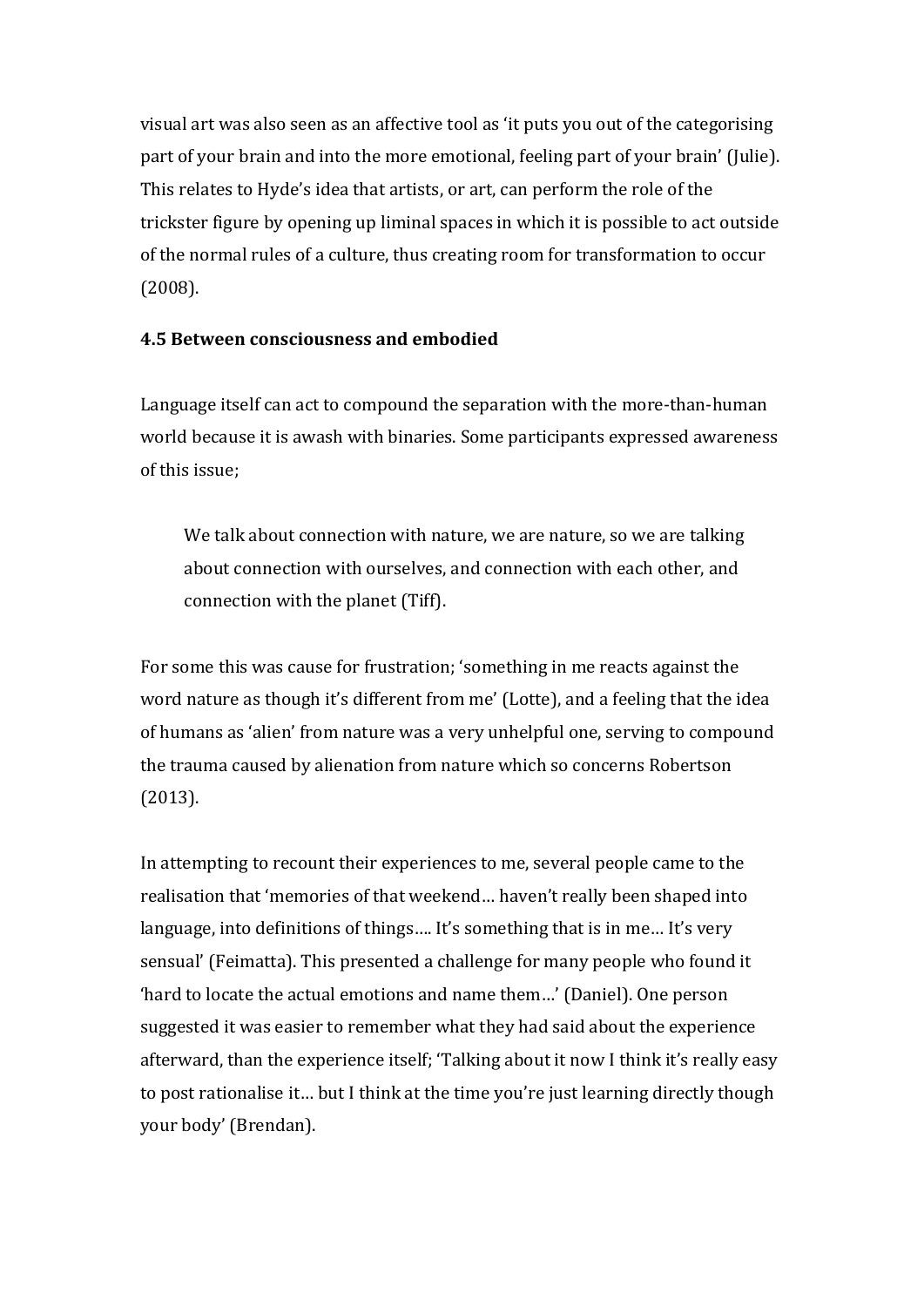Articulating embodied experience is not always easy, or even possible;

'I don't process those experiences very consciously, I must have done some processing in someway but I don't particularly remember the process or how I felt about it. It stays with you for several days... in that time you're kind of I guess integrating it, processing it internally and it becomes more and more part of you... it happens so naturally I don't feel like I've consciously done anything in particular to make it happen in that way, to make the integration happen' (Daniel).

The experiences, and the things that arose out of them, were often not in the realm of the conscious and therefore tricky to vocalise.

From people's difficulty in expressing what they have been through, we can infer that these experiences exist in a limbo, or liminal space between the embodied and the conscious. Vocalising them involves a process of translation from the physical into the conceptual. It is this role that metaphor often served. In keeping with the theme of tricksters, here again we find Hermes, the god of speech and writing, translation and interpretation. Language itself proves a tricky character, both serving and detracting from the ambition of a feeling of connection.

In its 'fertile' form (Crapanzano, 1986), language often helped to consolidate experience, the interview process helped to brings things into consciousness (Hitchings, 2012), and many facilitators believed that well-timed and well held 'telling your story' was an important way to integrate the experiences and be witnessed by the community. Words can serve to bring these experiences, feelings and understandings into the light; 'The wind needs a flag to make it visible and you are finding a way to make these things visible' (Naomi).

Despite these benefits, it was clear that language was not adequate at getting at the essence of the experience. This suggests a limitation in both my note taking and the interview process. Both of these exercises require the translation of the embodied, lived experience into words, a process which clearly detracts something, or fails to communicate the fundamental nature of the experience,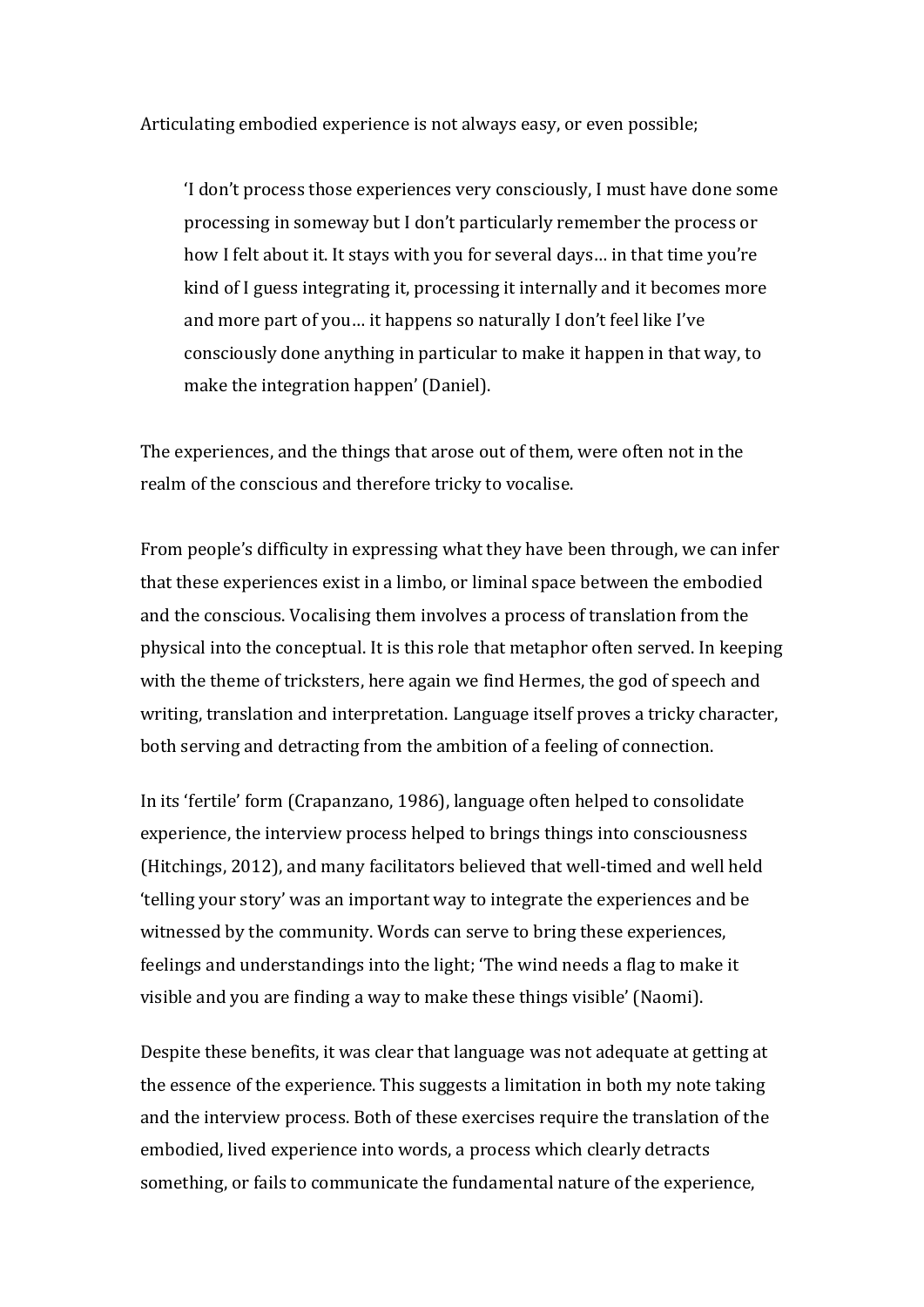the essence is lost. There is a tension between this non-intellectual or embodied process and way of knowing, and language, particularly the intellectual language used by academia. Ingold argues that an ecology of life 'comprises a kind of knowledge that is fundamentally resistant to transmission in an authorised textual form, independently of the contexts of its instantiation in the world'  $(2000:16)$ .

There was a common feeling that the activities, or the way of being in the world that was promoted by the weekend, could transcend the language if given the opportunity, and this reassured people; 'The thing that I think is reassuring, is that it is a felt thing' however you talk about it 'the feeling is still the same' (May). The essence of the activities transcends how it was talked about;

Its so necessary and so fundamental that we have this relationship with our natural environment and that goes over and above how you talk about it, or how you put it into works, or what you call it or how you justify it (Brendan). 

It is clear from my own experience and from the experiences reported by my interviewees, that there is no substitute for experiencing things bodily for helping people to 'know' their place in the ecological system. Having an embodied experience of ones own place in nature can go beyond a conceptual understanding to a lived knowing, a knowledge that there are other ways to 'know' than the intellectual knowing that is stored in language.

'it is bigger and different from knowing it in your head... not knowing how you know it, but just knowing it.... the knowing on a sensory level that is more ancient and more... its hard to explain it, its more vital in some ways. For me it's about being connected, about knowing outside of the human world. I mean the human world is inside it.... it enlarges my worldview, and it gives possibility of understanding things that we don't even have a chance of knowing just in our heads' (Dora).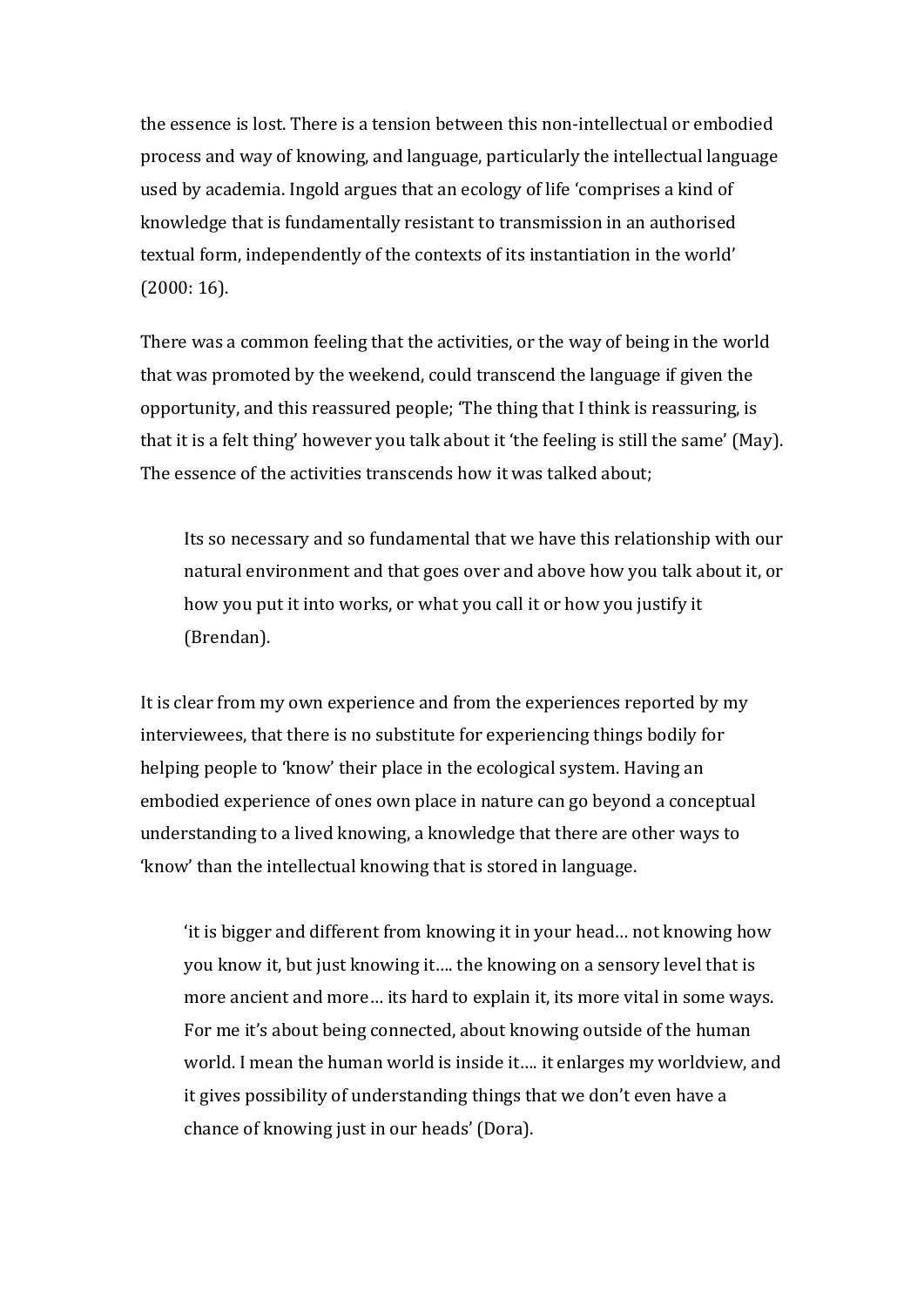Contact, being bodily present and within the natural world with senses and awareness heightened, leads to a phenomenological way of knowing that is the key to realisations of belonging and connectedness, to feeling of ones self as physically and psychologically interconnected, really embedded and a part of a wider ecological system. This knowledge is stored in the body and transforms what we believe we are capable of;

'although when we leave those spaces they may recede slightly and diminish, still we retain within us the embodied knowing of the possibility of entering a space like that. Even if we're not in it, we know that we've been there. We don't think that it's possible, we know, we have embodied the sensation of existing in that space, and that is a really important guiding tool' (Tiff).

It is possible to gain a theoretical understanding of this without being immersed, but not the bodily 'identification with', the sensation of being part of something, that is fundamental to the feeling of genuine kinship and love that leads to care and a desire to 'actively project' (Milton, 2002). This finding could benefit from further research, as it seems to lie at the heart of any genuine, long lasting solution to environmental issues.

#### **5. Conclusion**

In the face of ongoing destruction to the environment caused by human activity, and the rise of mental heath issues caused by disconnection from nature, this study aims to contribute towards an understanding of how we might practically achieve an altered relationship to the more-than-human world that could lead to a reciprocal increase in the wellbeing of both.

There are clear benefits to human mental wellbeing brought about by a connection to nature. There is a 'relief' that comes from the feeling of interconnectedness, the extension of the self outwards from the 'skin encapsulated ego' to incorporate the more-than-human world (Macy, 2009),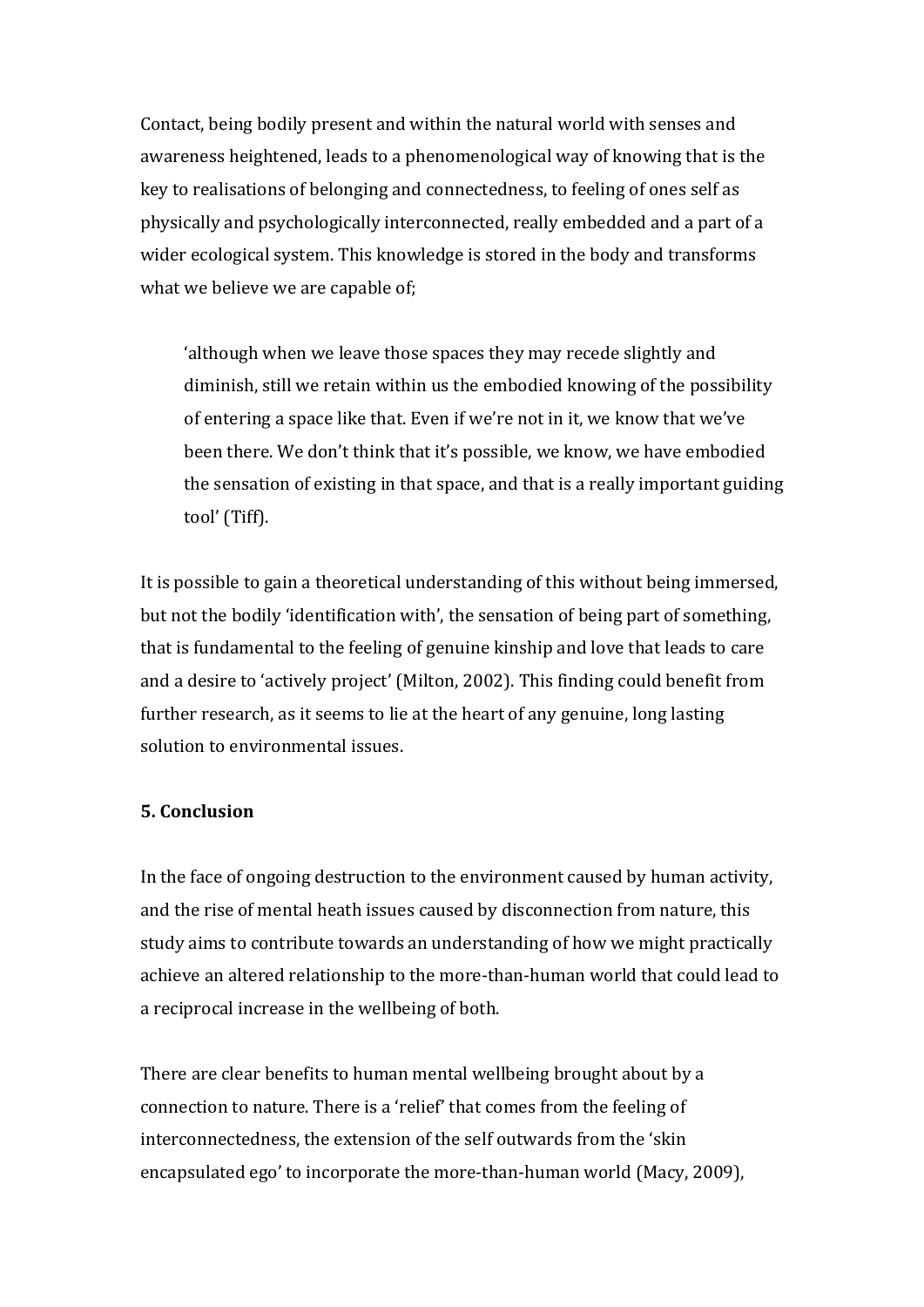indicating that this is a truer understanding of selfhood than the narrow definition our culture requires us to conform to and which has been resulting in the neuroses and depression that Hillman claims is being brought to the counselling room.

It is clear from participating in the Nature Connection course and from the testimonies of my interviewees that there are some crucial factors that contribute towards a feeling of an expanded self and an understanding of the self's relationship with its environment.

Embodied sensory experience in nature allows us to inhabit our 'animal bodies', a more primal way of being which is more in keeping with our evolution (Berto, 2014, Hartig *et al*, 2014). Close observations of the natural world lead to an understanding of our similarities with it, of our interconnectedness with it, and subsequently to our interdependence with it. This can lead to a feeling of belonging, an understanding of ones 'place' in the wider ecosystem. The understanding of 'mutuality of being' also leads to empathetic feelings of protectiveness (Milton 2002).

Challenging or 'edge' experiences, which provide an opportunity for people to enter an ambiguous or liminal space, where cultural and personal behavioural norms are suspended, allow people to transform and expand their experience and concept of their own selfhood.

Brain patterning helps us to understand how this takes place. As Bengtsson shows, by perceiving with the senses we are able to integrate objects and theories into our sense of self and our 'habitual knowledge of the world' (2013). If these sensory experiences take place in nature, then it is nature that will become incorporated into the person's understanding of their own subjectivity.

It is important that we come to appreciate the value of embodied modes of knowing. The enlightenment worship of 'abstract reason' (Ingold, 2000: 16, Jung in Sabini, 2008) and rationality has caused the West to discredit much of the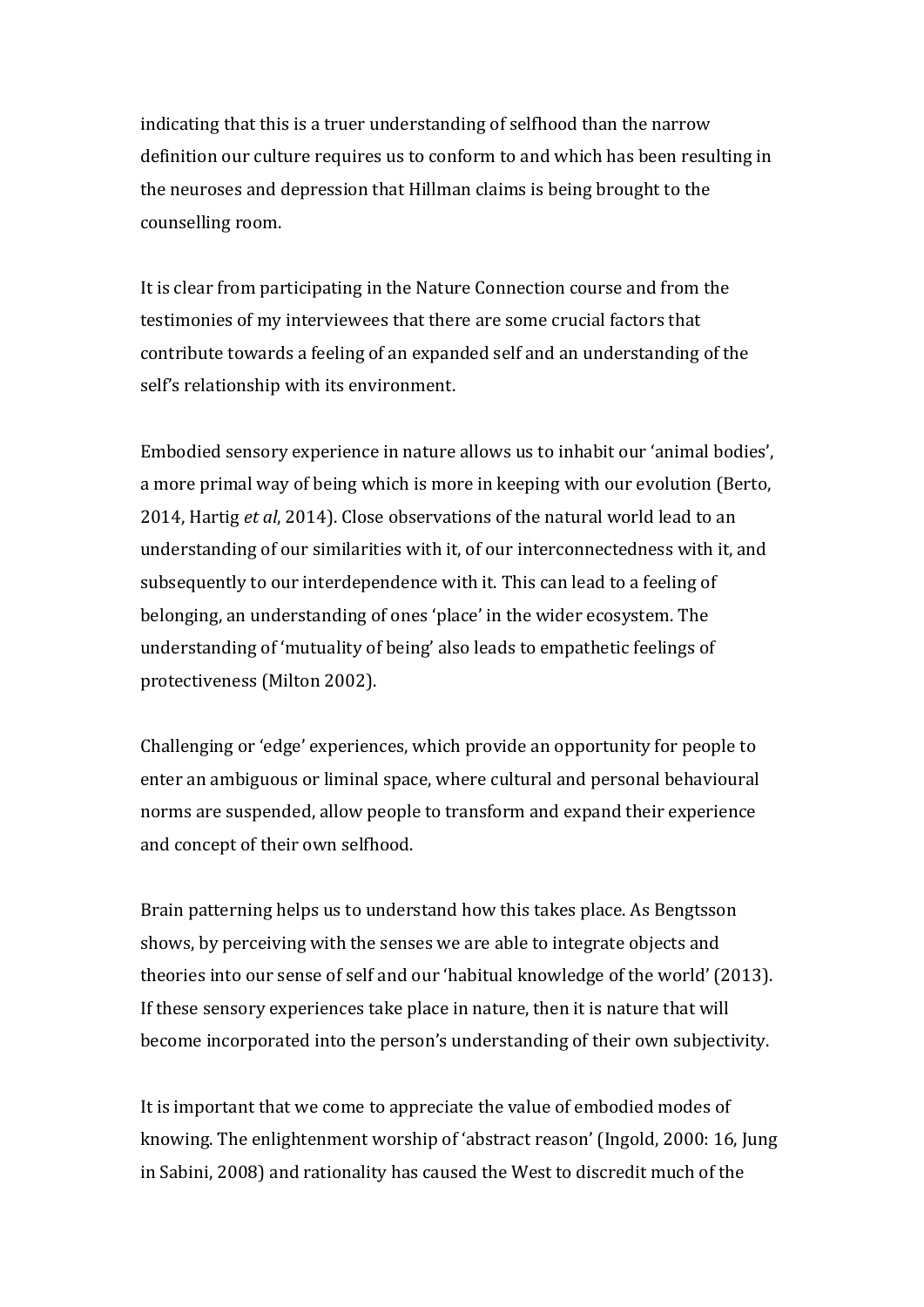indigenous knowledge that might have prevented us from becoming so disconnected from our environment in the first place.

Although language can serve to validate and integrate experience, and it is vital that we find language to talk about love and interconnection with the earth that does not propagate the sense of shame or embarrassment that has come to be associated with this feeling, at the same time it is also vital that we recognise that words are not the only worthwhile means of expressing or communicating these understandings. Indeed, the understandings gained through bodily experience need not be communicated at all, but remain valid in the form of bodily knowledge.

The issue of language and its uses arose in the literature on Ecopsychology and Phenomenology, but was not explored in great depth. For this reason I was surprised to find it such a prevalent concern during the interview process. There appears to be a gap in our language, a lack of satisfactory ways to discuss and express our relationship and feelings towards nature. The cultural lack of vocabulary to deal with our relationship with nature and the associated feelings that accompany it would also benefit further study. Greenway's 'search for language' (1995: 123) has, as yet, not come to fruition. The value of creative practice as an effective tool for expressing or sharing embodied experience could also prove a rich seam for future research.

Ontological understandings are born out of embodied experience of the world and held in the body. It is a lived knowing of an experience of reality. It is essential that we learn to value embodied experience, because there is no substitute for embodied knowing for generating feelings of kinship, love and 'identification with nature' that leads to a desire to 'actively protect' it (Milton, 2002). This understanding could lend assistance to any political policy that seeks to encourage more pro-environmental behaviours. It is essential that people are given the opportunity to have embodied experiences in the nature world if we are to create subjects with a sustainable desire to protect the planet that we live on.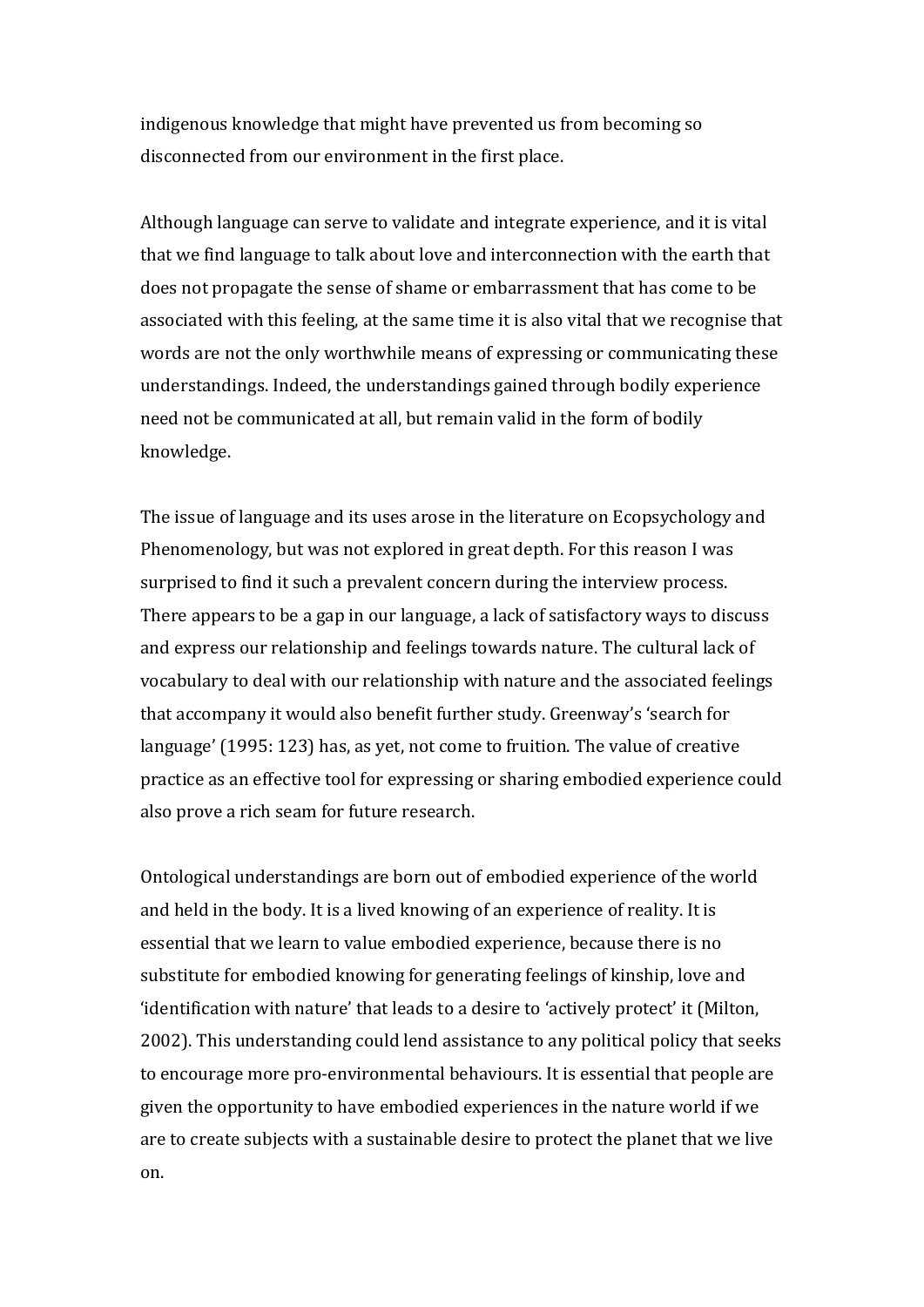# **References**

Allora, Calzadilla and Chiang. (2014) *The Great Silence Three-channel HD video installation*, The Wellcome Collection, 16:22 mins.

Bateson, G. (1972) *Steps to an Ecology of Mind*, Chicago: University of Chicago Press.

Bengtsson, J. (2013) Embodied Experience in Educational Practice and Research, *Studies in Philosophy and Education*, 32, 1, 39-53.

Bennett, I. (2010) *Vibrant Matter: A Political Ecology of Things*, Durham: Duke University Press.

Berger, P and Luckmann, T. (1966) *The Social Construction of Reality: A Treatise in the Sociology of Knowledge*, New York: Anchor books.

Berto, R. (2014) 'The Role of Nature in Coping with Psycho-Physiological Stress: A Literature Review on Restorativeness' *Behavioral Sciences*, 4, 394–409. 

Braidotti, R. (2013) *The PostHuman*. Cambridge: Polity Press.

Brown, L. R., (1995) Ecopsychology and the Environmental Revolution, xiii- xvi, in Roszak, T. Gomes, M. E. and Kanner, A.D. (Eds) *Ecopsychology: Restoring the Earth, Healing the Mind, California: University Press.* 

Burns, C. (2012) Embodiment and embedment: integrating dance/movement therapy, body psychotherapy, and ecopsychology, *Body, Movement and Dance in Psychotherapy*, 7,1, 39-45.

Butz, D. and Besio, K. (2009) Autoethnography, *Geography Compass*, 35,1660-1674.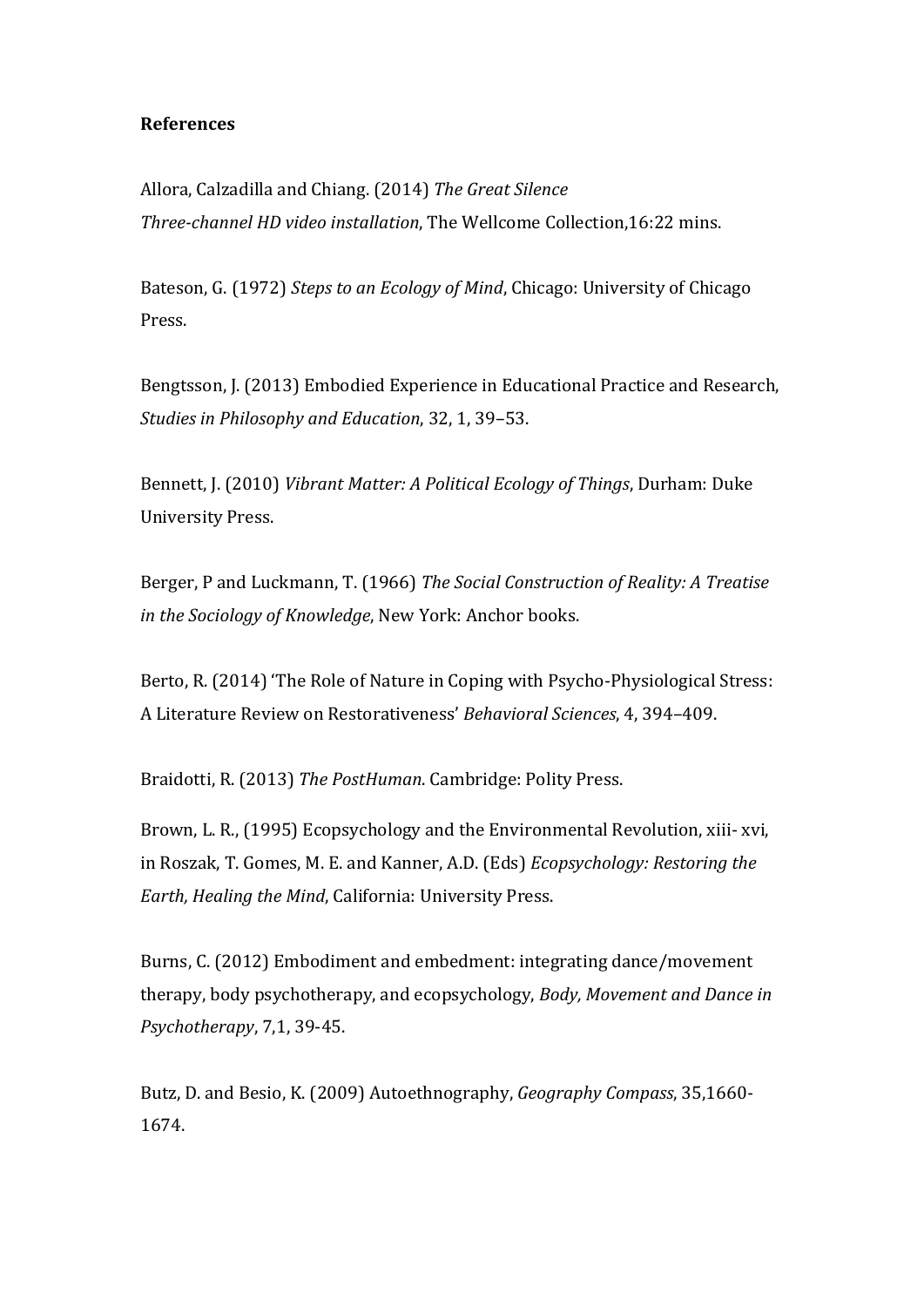Buzzell, L. and Chalquist, C. (Eds) (2009) *Ecotherapy: Healing With Nature In Mind*, Berkeley: Counterpoint.

Capaldi, C.A., Dopko, R.L., and Zelenski, J.M. (2014) 'The relationship between nature connectedness and happiness: a meta-analysis' *Frontiers in Psychology*, 5, 976, 1-15.

Carfore, K. (2014) Ecopsychology Without Nature-Culture Dualism, *Ecopsychology*, 6, 1, 44-45.

Castree, N., Kitchin, R and Rogers, A. (2013) A Dictionary of Human Geography, Oxford: Oxford University Press.

Coole, D. and Frost, S. (Eds) (2010) *New Materialisms: Ontology, Agency, and Politics*, Durham: Duke University Press.

Coole, D. (2005) Rethinking Agency: A Phenomenological Approach to Embodiment and Agentic Capacities, *Political Studies*, 53, 124-142.

Crapanzano, V. (1986) Hermes's Dilemma: The Making of Subversion in Ethnographic Description, in *Writing Culture: The Poetics and Politics of Ethnography*, ed Clifford, J and Marcus, G. London: University of California Press.

Croll, E and Parkin, D. (1992) *Bush Base, Forest Farm: Culture, Environment, and Development*, London: Routledge.

Cronon, W. (1995) The Trouble with Wilderness; or, Getting Back to the Wrong Nature, *Uncommon Ground: Rethinking the Human Place in Nature*, New York: W. W. Norton & Co, 69-90.

Driessen, C. (2017) Hybridity, *The International Encyclopaedia of Geography: People, the Earth, Environment, and Technology, 1-10.*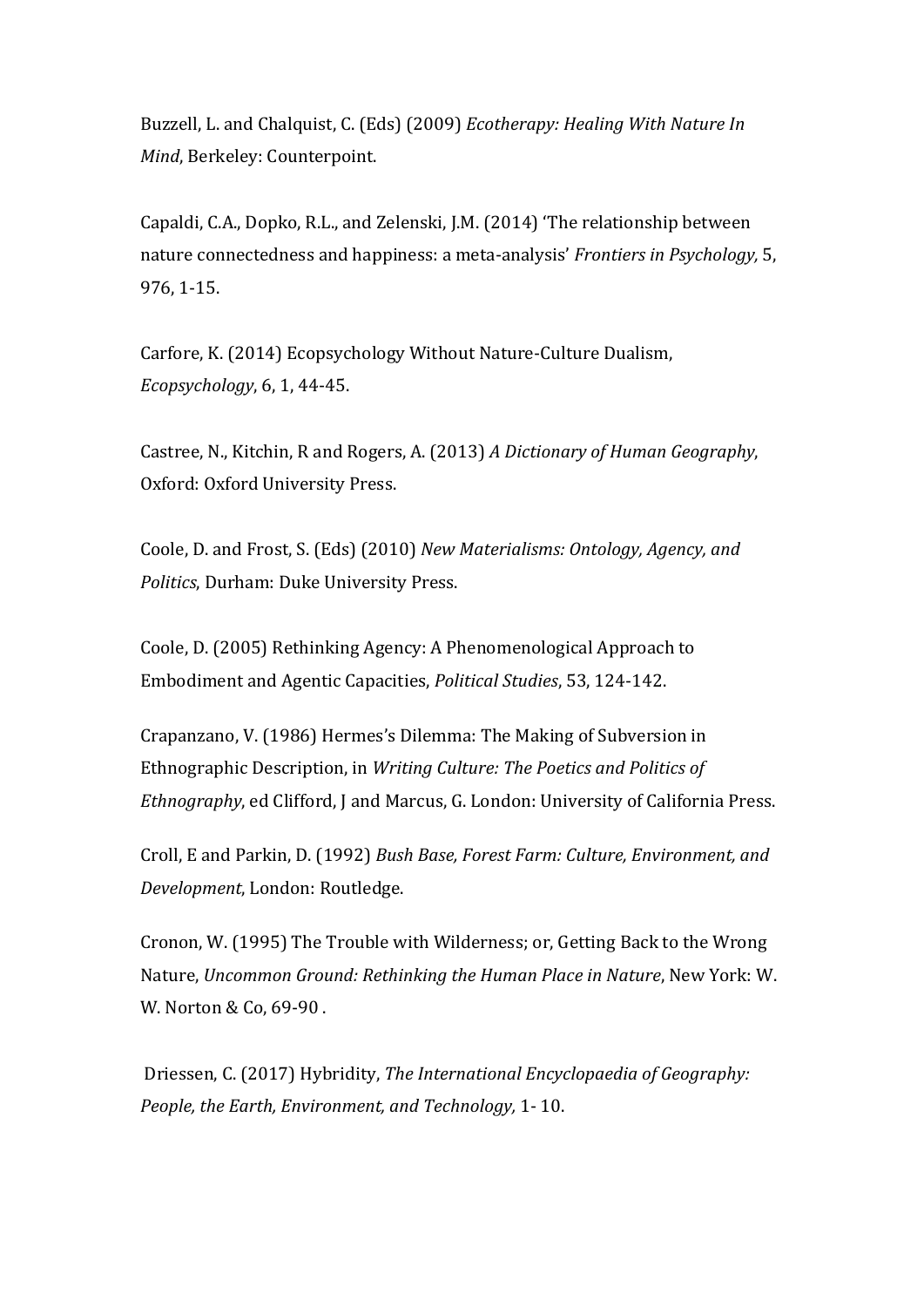Doherty, T. (2009) A Peer Reviewed Journal for Ecopsychology, *Ecopsychology*, 1,1.

Duncan, R. (2018 forthcoming) Soul and Nature: Building a Bridge Between *Ecology and Psychotherapy*, London: Karnac Books.

Foucault, M. (1961, 2005) Madness and Civilization: A History of Insanity in the Age of Reason, London: Routledge.

Gibbs, R., Lima, P and Francozo, E. (2004) Metaphor is grounded in embodied experience, Journal of Pragmatics, 36, 1189-1210.

Greenway, R. (1995) The Wilderness Effect and Ecopsychology, 122-135, in Roszak, T. Gomes, M. E. and Kanner, A.D. (Eds) *Ecopsychology: Restoring the Earth, Healing the Mind, California: University Press.* 

Greenway, R. (2009) The Wilderness Experience as Therapy: We've Been Here Before, In Buzzell, L. and Chalquist, C. (Eds) *Ecotherapy: Healing With Nature In Mind*, Berkeley: Counterpoint.

Hanks, W. (2005) Pierre Bourdieu and the Practices of Language, *Annual Review of Anthropology*, 34, 67-83

Haraway, D. (2015) Anthropocene, Capitalocene, Plantationocene, Chthulucene: Making Kin, *Environmental Humanities*, 6, 159-165.

Hartig, H., Mitchell, M., de Vries, S., and Frumkin, H. (2014) 'Nature and Health', *Annual Review of Public Health* 35, 207–228.

Hasan, R. (1999) Bourdieu on Linguistics and Language: A Response to My Commentators, *Linguistics and Education*, 10, 4, 441 – 458.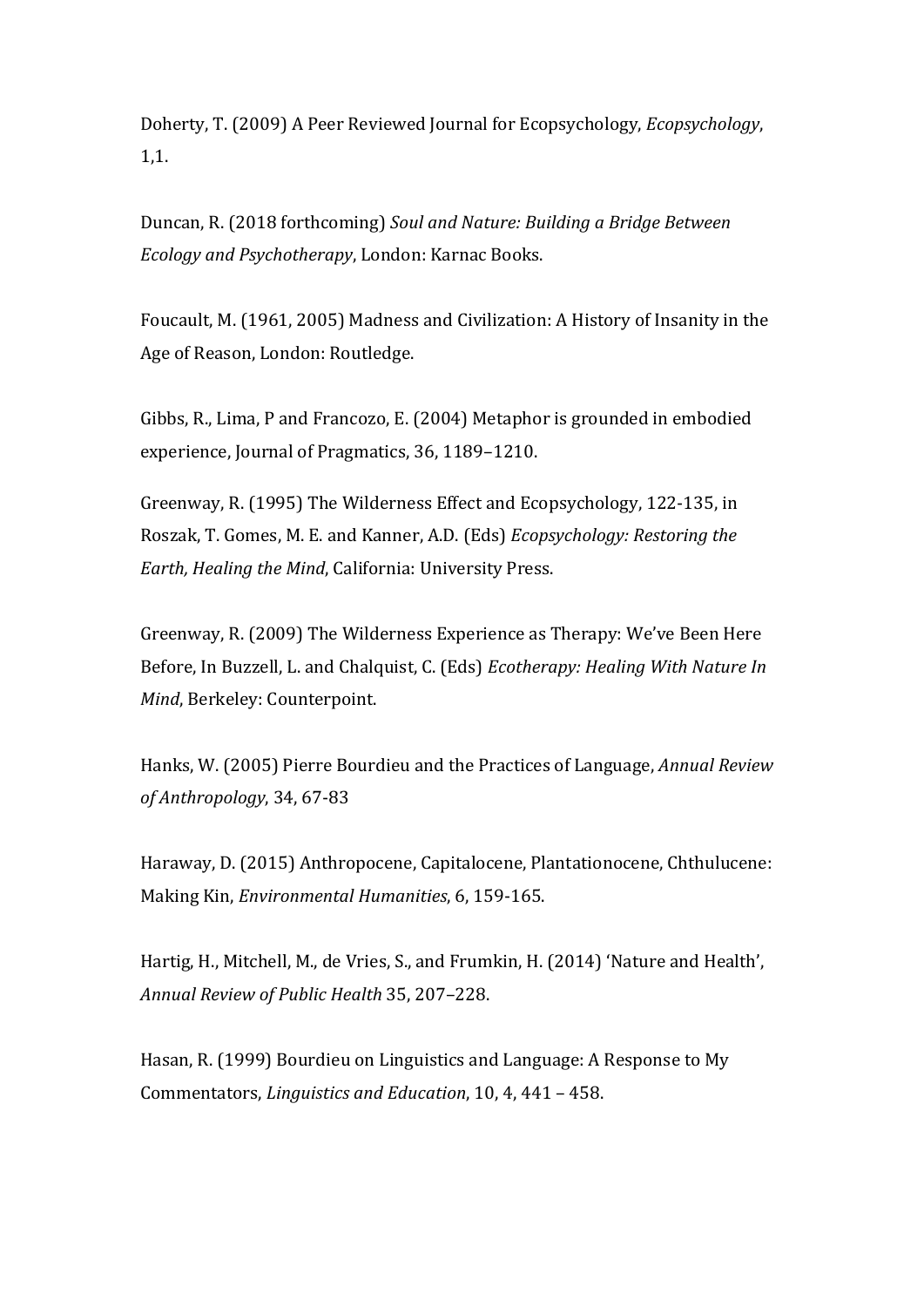Havic, G., Elands, B. H. M. and van Koppen, C. S. A. (2015) An Encounter with One's Deeper Self and Energy: A Phenomenological Study Among Spiritually Engaged Individuals in the Netherlands, *Ecopsychology*, 7, 2, 75-83.

Herman, L. (2013) *Future Primal: How Our Wilderness Origins Show Us The Way Forward,* California: New Word Library.

Hillman, J. (1995) A Psyche the Size of the Earth, xvii- 0, in Roszak, T. Gomes, M. E. and Kanner, A.D. (Eds) *Ecopsychology: Restoring the Earth, Healing the Mind,* California: University Press.

Hitchings, R. (2012) People can talk about their practices, *Area*, 44,1, 61–67.

Hume, D. (1739) 6: Personal Identity, *Treatise on Human Nature*, in Early Modern Texts (Ed) Bennett, J (2007) www.earlymoderntexts.com.

Hyde, L. (2008) *Trickster Makes This World: How Disruptive Imagination Creates Culture*, Edinburgh: Canongate.

Ingold, T. (2000) The Perception of the Environment: *Essays* on Livelihood, *Dwelling and Skill,* London: Routledge

Jordan, M and Hinds, J. (2016) *Ecotherapy: Theory, Research and Practice*, London: Palgrave

Kaplan, R., Kaplan, S. (1989) *The Experience of Nature: A Psychological Perspective*, Cambridge University Press: Cambridge.

Krebs, C. (2014) *Ecology: The Experimental Analysis of Distribution and Abundance*, London: Pearson.

Kuepers, W. (2014) Maurice Merleau-Ponty (1908-1961), *The Oxford Handbook* of Process Philosophy and Organization Studies, Oxford Handbooks Online.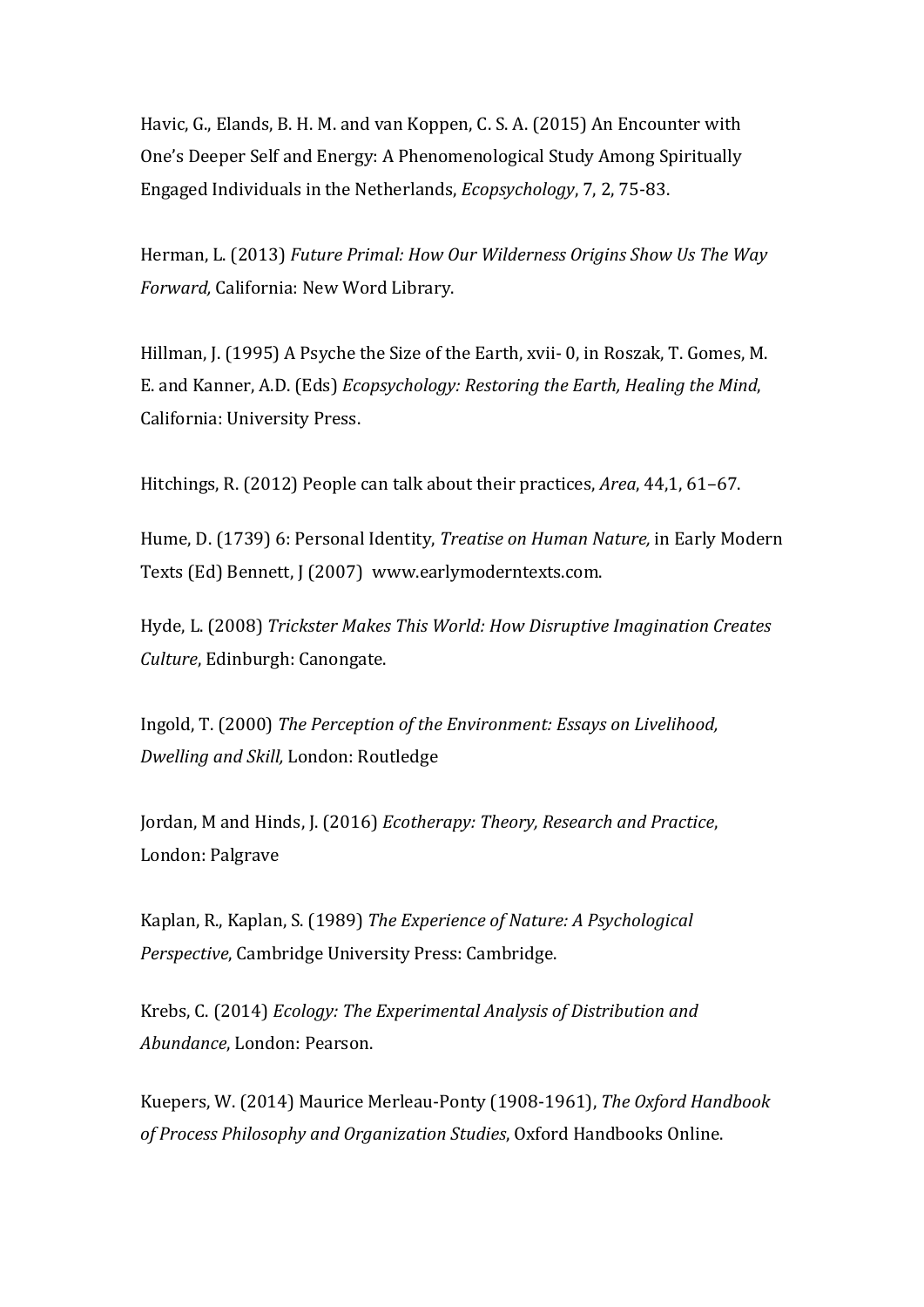Lamb, K. (1996) The problem of defining nature first: A philosophical critique of environmental ethics, *The Social Science Journal*, 33, 4, 475-486

Latour, B. (2005) *Reassembling the Social: An Introduction to Actor-Network-***Theory, Oxford: Oxford University Press** 

Laurier, E. (2010) 'Participant Observation', in Clifford, N. and Valentine, G. (eds) *Research Methods in Human and Physical Geography*, London: Sage. 1-16.

Lorimer, J. (2009) Posthumanism/Posthumanistic Geographies. In Kitchin R. Thrift N (eds) *International Encyclopedia of Human Geography*, 8, 344–354. Oxford: Elsevier.

Macy, I. (2009) The Greening of the Self. In Buzzell, L. and Chalquist, C. (Eds) *Ecotherapy: Healing With Nature In Mind. Berkeley: Counterpoint.* 

Madden, R. (2010) *Being Ethnographic: a Guide to the Theory and Practice of Ethnography*. London: Sage.

Maller, C., Townsend, M., Pryor, A., Brown, P. and Leger, L. (2005) 'Healthy nature healthy people: 'contact with nature' as an upstream health promotion intervention for populations', *Health Promotion International*, 21, 1, 45-54.

Mauss, M. (1973) Techniques of the body, *Economy and Society*, 2, 1, 70-88.

Mears, C. (2009) Interviewing for Education and Socail Science: The Gateway *Approach*, New York: Palgrave Macmillan.

Merleau-Ponty, M. (1945, 2014) *Phenomenology of Perception*, London and New York: Routledge.

Milton, K. (2002) *Loving Nature: Towards an Ecology of Emotion*, London: Routledge.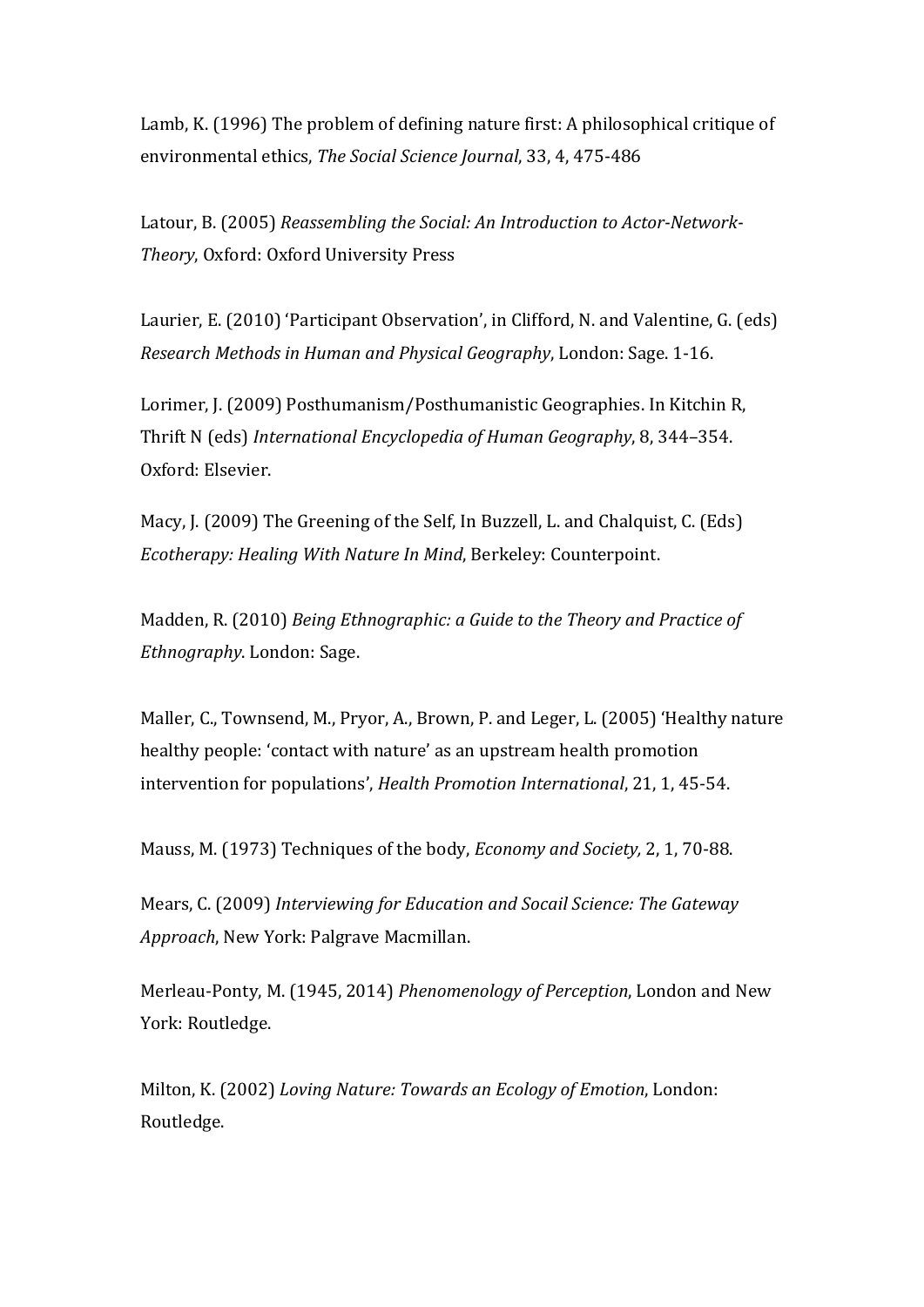Naess, A. (1988) 'Realisation: An Ecological Approach to Being in the World', in J. Seed, J. Macy, P. Fleming and A. Naess (eds) Thinking Like a Mountain, Philadelphia: New Society Publishers, 19-30.

Nisbet, E. K., Zelenski, J.M., Murphy, S.A. (2011) Happiness is in our Nature: Exploring Nature Relatedness as a Contributor to Subjective Well-Being. *Journal of Happiness Studies* 12: 303-322

Orr, D.W. (2009) Forward, In Buzzell, L. and Chalquist, C. (Eds) *Ecotherapy: Healing With Nature In Mind, Berkeley: Counterpoint.* 

Rawles, K. S. (1998) 'Philosophy and the environmental movement' 131-145 in *Spirit of the Environement: Religion, Value and Environmental Concern.* Ed, Copper, D.E. and Palmer, J.A. London and New York: Routledge

Reinders, S. (2017) The Sensuous Kinship of Body and Earth, *Ecopsychology*, 9, 1, 15-18.

Robertson, C. (2013) Ecopsychology's Rewilding, *Psychotherapy and Politics International*, 11, 1, 52-60

Roszak, T. (1992) The Voice of The Earth: An Exploration of Ecopsychology, Grand Rapids: Phanes

Roszak, T. Gomes, M. E. and Kanner, A.D. (Eds) (1995) *Ecopsychology: Restoring the Earth, Healing the Mind, California: University Press.* 

Sabini, M (2002) *The Earth Has a soul: C.G. Jung on Nature, Technology & Modern Life*, California: North Atlantic Books.

Sahlins, M. (2011), What kinship is (part one), The Journal of the Royal Anthropological Institute, 17, 1, 2-19.